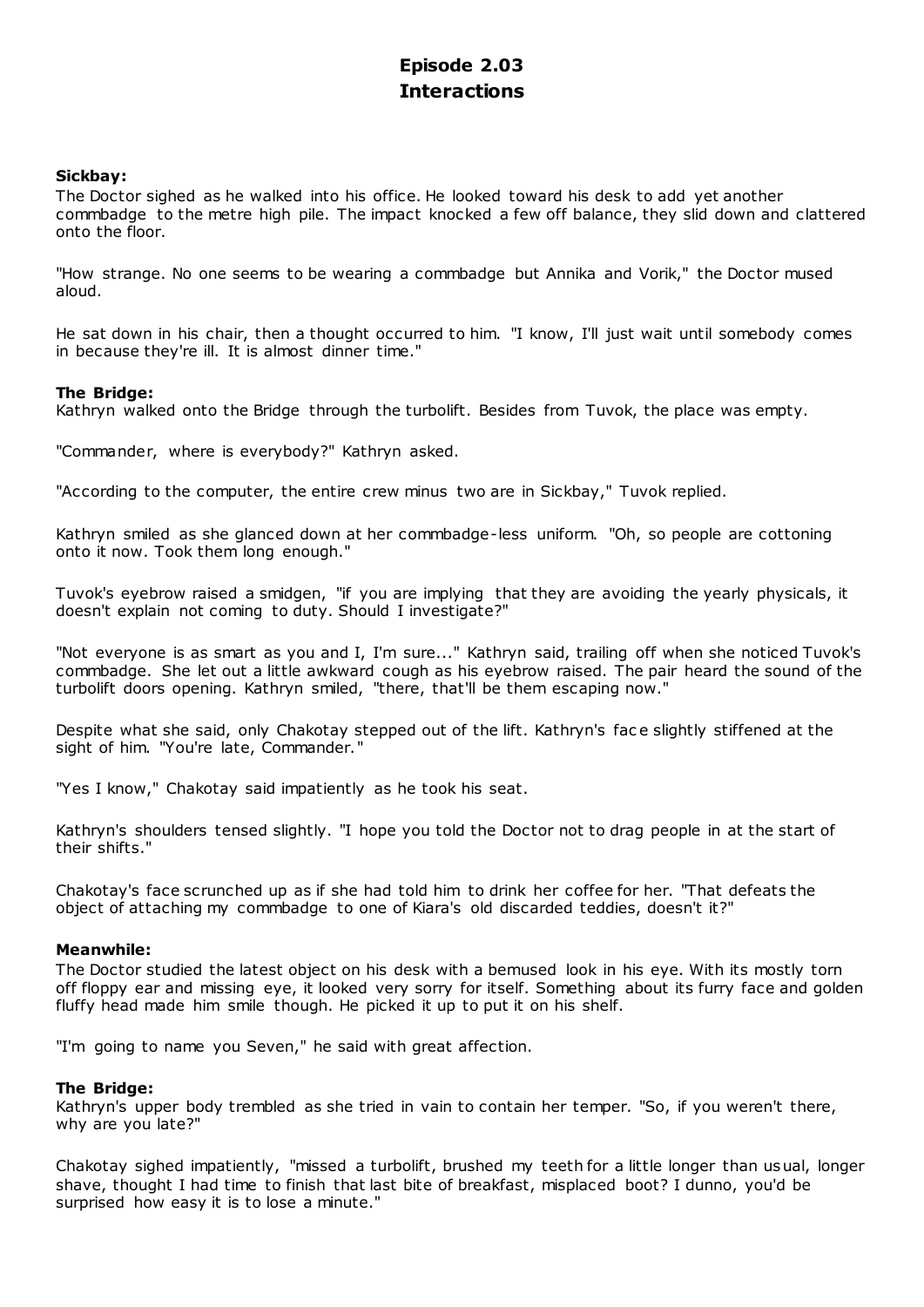That did it, Kathryn's expression hardened into deathglare shaped stone. "My Ready Room, now." Chakotay didn't argue, he followed her into her office, leaving Tuvok once again all alone.

It didn't last, the turbolift arrived once more to drop two more people off and not who he expected.

"Woah, did Doc actually do it? Is it safe to enter?" Morgan asked warily, stepping back into the turbolift's door frame.

Tuvok frowned, "to what are you referring?"

Morgan forcibly laughed with her eyes widening. "Do you not remember last year? Doc said if we all dodged his physicals *next year* he'd flood the bridge with sedatives and get us that way."

Both of Tuvok's eyebrows were back in the Alpha Quadrant by the time she was finished. "I am positive he was joking. Now, why are you both here?"

It was Craig's turn to look confused, he wandered over to lean on the Commander's station. "You said you wanted to discuss my annual security review in your office." He instantly looked worried, "oh, I didn't make it did I? I'm fired, that's why you're not there."

"No, I checked your location earlier and surmised that you were either ill or being examined by the Doctor. I tried to contact you but I see there was a misunderstanding," Tuvok said, noting the no commbadge on the young man's chest.

Morgan snorted into giggles, then gave Craig a meek looking bump in the arm with her elbow. He yelped and cradled it protectively. "You idiot. Have you seen the morons you work with? Why would you go before them?"

Craig was too busy whimpering in pain to reply. Tuvok thought to chime in anyway, "it's nothing to be concerned about Lieutenant. I suggested to the Captain that you'd benefit from training in another field. It is ultimately up to you if you want to remain in Security or not."

"So..." Craig said, then breathed in to tame the throbbing pain, "I'm not fired but you'd prefer I was somewhere else? I dunno if that's better."

"It's nothing personal, Vulcans do not discriminate," Tuvok said. Morgan laughed and walked off to his confusion. "It's not only you. Ensign Taylor will be offered an alternative too, if he show s up anyway. The Captain was more than eager to shake up the Team One dynamic . Or as she liked to call it, the take the mick. Whatever that means."

Morgan brightened up as she hurried back over. "Oh that reminds me. James asked me to give you a message."

"Yes?" Tuvok said, but he knew what it would be.

"He said that he and Jess aren't coming in today. She's still sick," Morgan said.

Tuvok shook his head. "Perhaps it's time for an intervention. Crewman Rex hasn't been to duty all week. She should see the Doctor."

"Now that's just cruel, it's not her fault she's ill," Morgan grumbled.

"Morgan, the Doctor is just going to treat her. He's not a prison officer," Tuvok said.

*"Sickbay to Tuvok."*

Craig chuckled, "speak of the devil," he whispered as quietly as possible.

*"I've brought forward your appointment since an earlier slot is free."*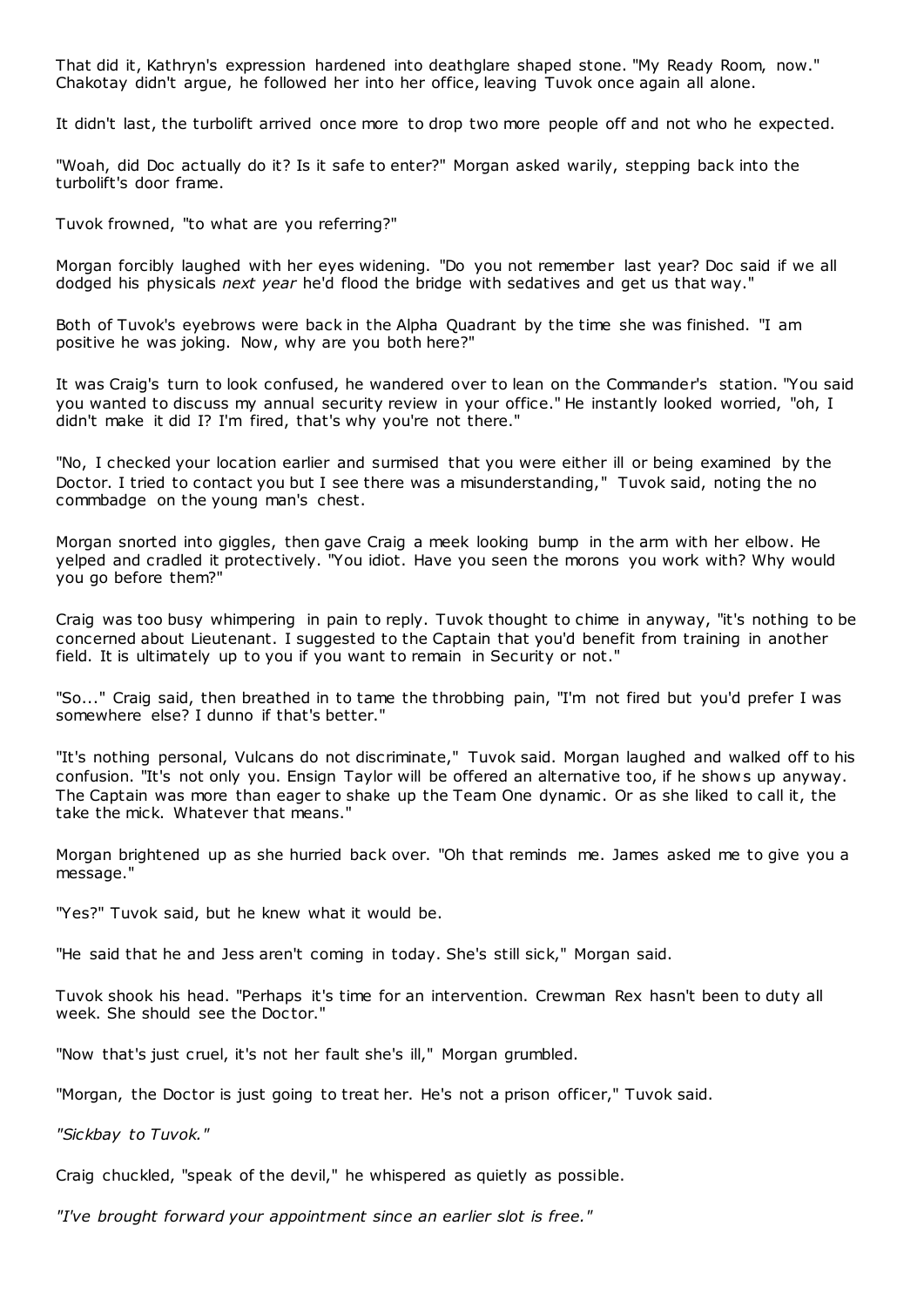Tuvok tapped his commbadge with silent judgement from the two beside him. "What time, Doctor?"

*"Now. Or more accurately ten minutes ago. If there's anyone else there, the now slot is also free."*

Morgan and Craig fearfully shook their heads at the Commander. He almost sighed in frustration. "Very well, I'll get someone to cover for me."

Morgan waited for him to tap his commbadge to raise her hand eagerly, "I'll do it."

"No," Tuvok replied hurriedly. Morgan huffed at the offense. "Mr Anderson, take Tactical and inform the Captain or Commander when they return of my whereabouts. "Miss Morgan, please inform Taylor that his excuse will not *fly* this time and..."

"Oh?" Morgan said with growing interest, "you're accusing him of using Jessie as an excuse. This'll be fun."

"You misunderstand. Taylor does this every year to avoid his security review. Now I don't doubt Rex is ill, but if she is ill enough to require his care, she should be in Sickbay. Knowing Taylor, I doubt he'd encourage her to avoid going, so logically she has a minor ailment and they don't want the Doctor finding out and..." Tuvok said.

Morgan giggled, "so you're accusing James of using a sick Jessie as an excuse to skive his *am I fit for Security test* that I'm sure even Naomi would A+ judging by your teams. Even better. I'm on it." She hurried out before Tuvok could argue further, passing Tom and Harry on the way.

"Woah, ghost town," Tom commented as he made his way around the banister.

Tuvok gestured to his station, then wandered across the bridge to use the other lift. Craig took over from him with an uneasy expression.

"Yeah, not even Janeway or Chakotay are here," Harry said on taking his own station. "Did the Doc nab them?" he said toward Tactical expecting Tuvok still, but recoiled when he saw Craig.

"Not sure. They weren't around when I got here," Craig replied.

Tom winced through his gritted teeth, "uhoh. I hope the old arguments aren't brewing up again. I thought it was settled."

"Or, Janeway's getting her tenth morning coffee. As usual you're making stuff up," Harry muttered bitterly.

*"Oh, so you automatically assume that it was my fault based on what? You're so perfect!"* Chakotay's voice drifted through the walls. Everyone cringed, even Tom who was feeling a little smug but figured he'd save it for later.

*"Lets see. Based on, you and those stupid headboards. Oh lets give up hope and live on this godforsaken planet together forever, googley eyes. Massage, hand holding. Warrior speech..."*

*"Oh I'm sorry, I didn't realise you had no agency or free will. I'll stop my years ago interest in you that you had to reciprocate, your helplessness."*

Tom winced at the unintelligible noise that followed after that remark. "So, that locking them up intervention didn't last."

Harry stared at his best friend with a blank face and head tilted to one side. "No, who'd have thought?"

For once Tom noticed the sarcasm in his tone and only responded with a mimed mutter while pulling a face.

"Maybe if we leave them to it, they'll make up like they always do," Craig suggested.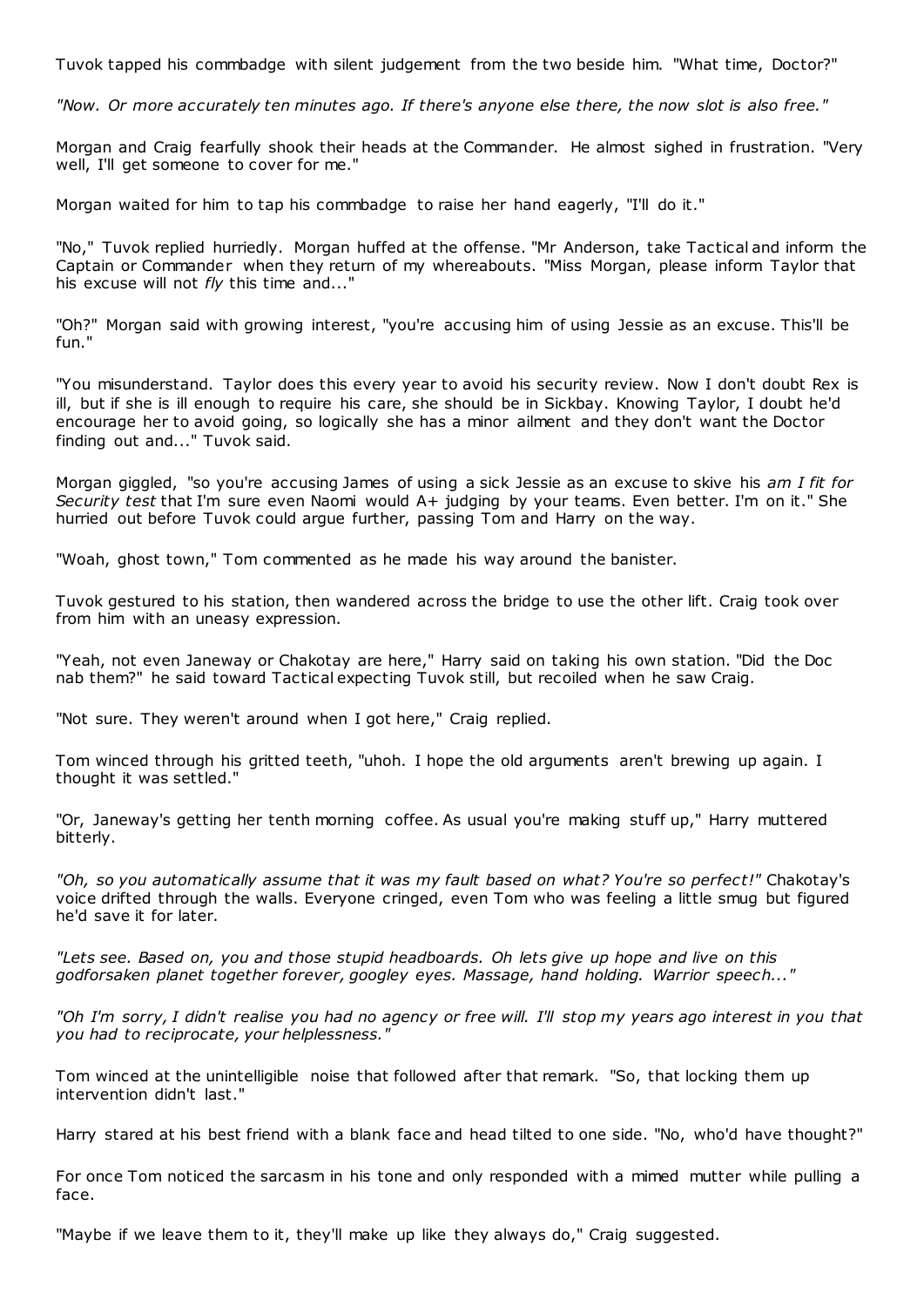Tom shook his head, "nah. This is more than just a little disagreement over command decisions. You don't fix a drunken life changing mistake after a cool down and chat. We're gonna need something bigger."

Morgan hurried out of a turbolift with a grimace, leaving behind two arguing crewmembers. She made her way to one of the doors further down the corridor and pressed the chime. Once she heard the *come in* she stepped inside.

"Let me guess," James sighed on seeing her.

"Yep," Morgan smirked in response, "she goes to Sickbay, and you go back to work, you skiver."

James rolled his eyes and turned away to grab a cup from a nearby table. "I think the next message I send might need to be censored."

"Please, I'm sixteen, I think I can say bloody without getting grounded," Morgan scoffed.

"That's not..." James started to laugh, then thought better of finishing that sentence. "No it's okay, I'll tell him myself."

"I hope you enjoy your time in the brig. Mum's chucking anyone for anything in there lately," Morgan said.

James shrugged and sipped on his drink. "It wasn't that bad the last time, I'll manage."

"You've been in the brig?" Morgan laughed. "What did you do?"

James looked up at the ceiling and paced, apparently deep in thought. "Lets see. First time I think was because of a, *disagreement* with Tom. Then there was the impression of Janeway and Chakotay Jess and I did, which would've been fine if I hadn't said something like *sorry mum* to her."

"You called her mum? I'm not your bloody sister. And when did this happen?" Morgan asked.

"Oh, years ago," James said while shaking his head. "I think they gave up putting me in there, made no difference. Though it was a bit stricter back then."

Morgan walked over whilst folding her arms, eyes narrowing, "oh so is that why you pretty much do what you want. Untouchable huh? You didn't need to use Jessie to skive, did...'

James' face stiffened, "I'm not skiving. Jessie hasn't felt well for a few weeks now, mostly bed bound. I'm not going to leave her just to make Tuvok's version of happy."

"What about Sickbay, or call the Doc?" Morgan said, a small smile formed, "you know he'd be eager to see someone today."

"She doesn't want that, she thinks it's only a stomach thing from something she ate back on shoreleave," James sighed. "I want her to get better yeah, but it's not up to me."

The door chimed, making James' shoulders tense to Morgan's confusion. "What?" she whispered.

*"Hellooo, housecall,"* the Doctor's voice called from the other side of the door.

Morgan shook her head. "I didn't call him," she whispered.

James' eyebrow raised, "uh, I wasn't thinking that. Now I am."

"Hmph," Morgan grunted. "Tuvok went to his physical. He probably told him then."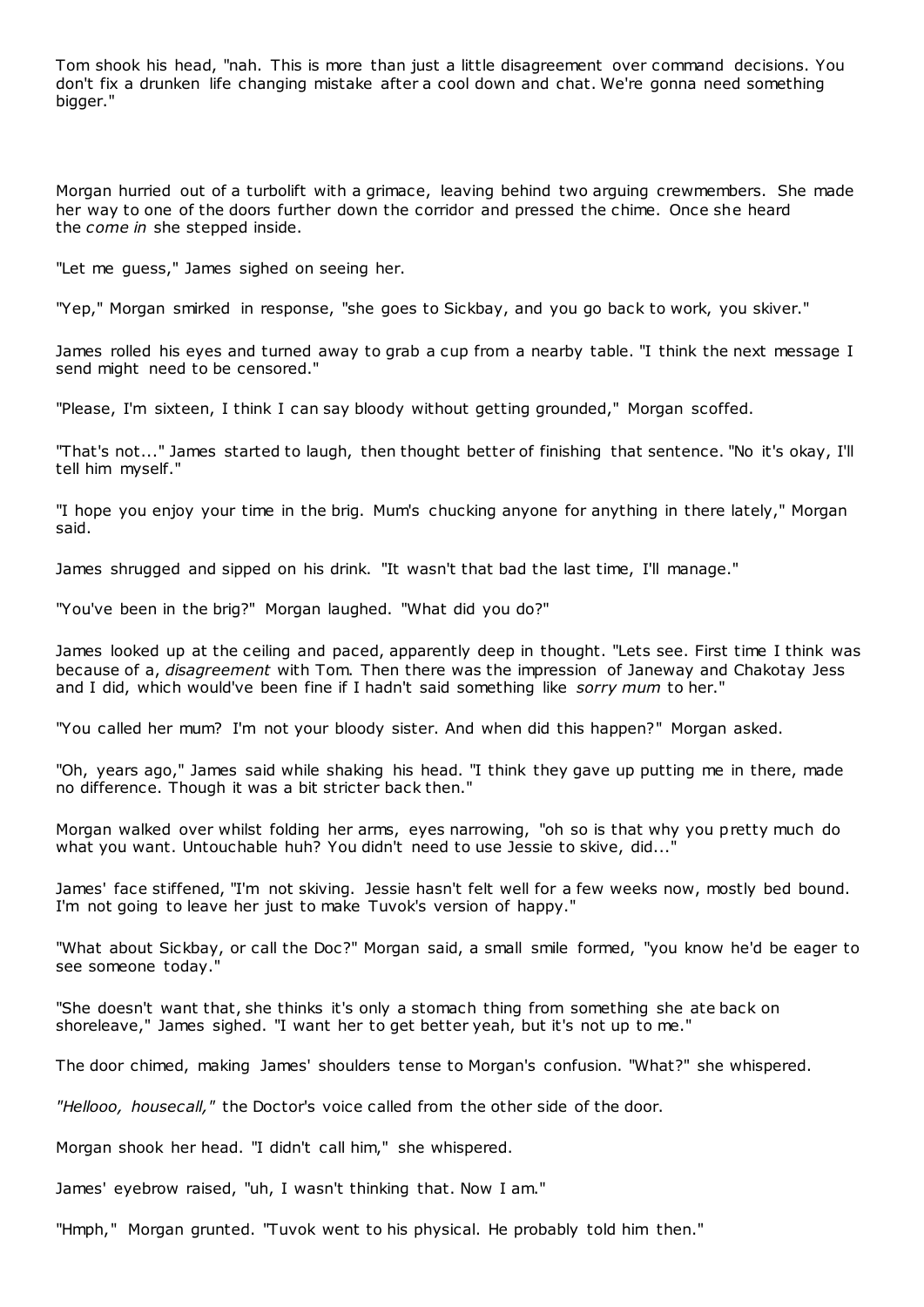*"I can hear people whispering,"* the Doctor's voice said.

"Er, the door's jammed. Everything's fine though," James said. Morgan looked at him in deadpan, he shrugged pathetically. "I panicked."

The door opened anyway, allowing the Doctor to stride in cheerfully with his medical gear. "It seems fine to me. Now, which room is the patient in?"

James cringed, "oh god, she's going to kill me."

"If she does that while bed bound, she's my new role model," Morgan snickered.

The Doctor though frowned, "oh, why? Because you weren't the one who called me about your sick friend and roommate?"

James wasn't impressed with that remark, Morgan noted his clenching fists going behind his back. "Jessie doesn't want any help, she said not to let you in if you came by. Apparently, it's not that bad," he said the last bit, not fully convinced.

The Doctor smiled, "well you didn't. I let myself in, emergency medical override. So which room is hers?"

James looked torn for a moment. He was about to gesture to one side of the room when one of the doors opened to a very pale looking Jessie with what looked like bed hair. She groaned at the sight of the Doctor. "Oh no, no, no. I'm fine, I just throw up sometimes. It'll go away." Her hand flew to her mouth and she doubled backed to where she came from.

The Doctor sighed sympathetically, "ohno, she wasn't fooled by Neelix's *perfectly edible* cookies, was she? I have one crewmember who I had to put on a hypo-drip two months ago, and they're still on it."

Morgan pulled a few choices faces, "they tasted like toothpaste." She got a few bemused glances so she quickly turned on her heel to leave.

"I'll be seeing you at 1100 hours for your physical, Morgan," the Doctor said.

"Crap," Morgan muttered and she ran out of the room.

"So, what's been the symptoms?" the Doctor asked as he picked up a tricorder.

James glanced toward the door Jessie had gone through. "Throwing up mainly. Only actually, she never told me anything else."

"I see, anything you've observed? Does her movement seem stiff from pain, low energy levels?" the Doctor asked.

"The last one I guess, after the sickness blows over. She spends the rest of the day in bed," James replied.

"Hmm," the Doctor looked concerned. "So this has been going on for a couple of weeks? Why would she refuse medical intervention? Seems like something I could fix in five minutes."

Jessie stepped back out, this time with a sweaty face. She groaned again, "ugh, I don't want to go anywhere. It's okay."

"I'll be the judge of that," the Doctor said while hurrying over to her, waving the tricorder in front of him. He noticed her mouth a *fine* so opened it up to begin his scan. He looked puzzled at the readings he was getting. "I'm afraid, you'll have to come to Sickbay for a more detailed scan."

"Is this just a way to get me to go through that stupid physical?" Jessie groaned.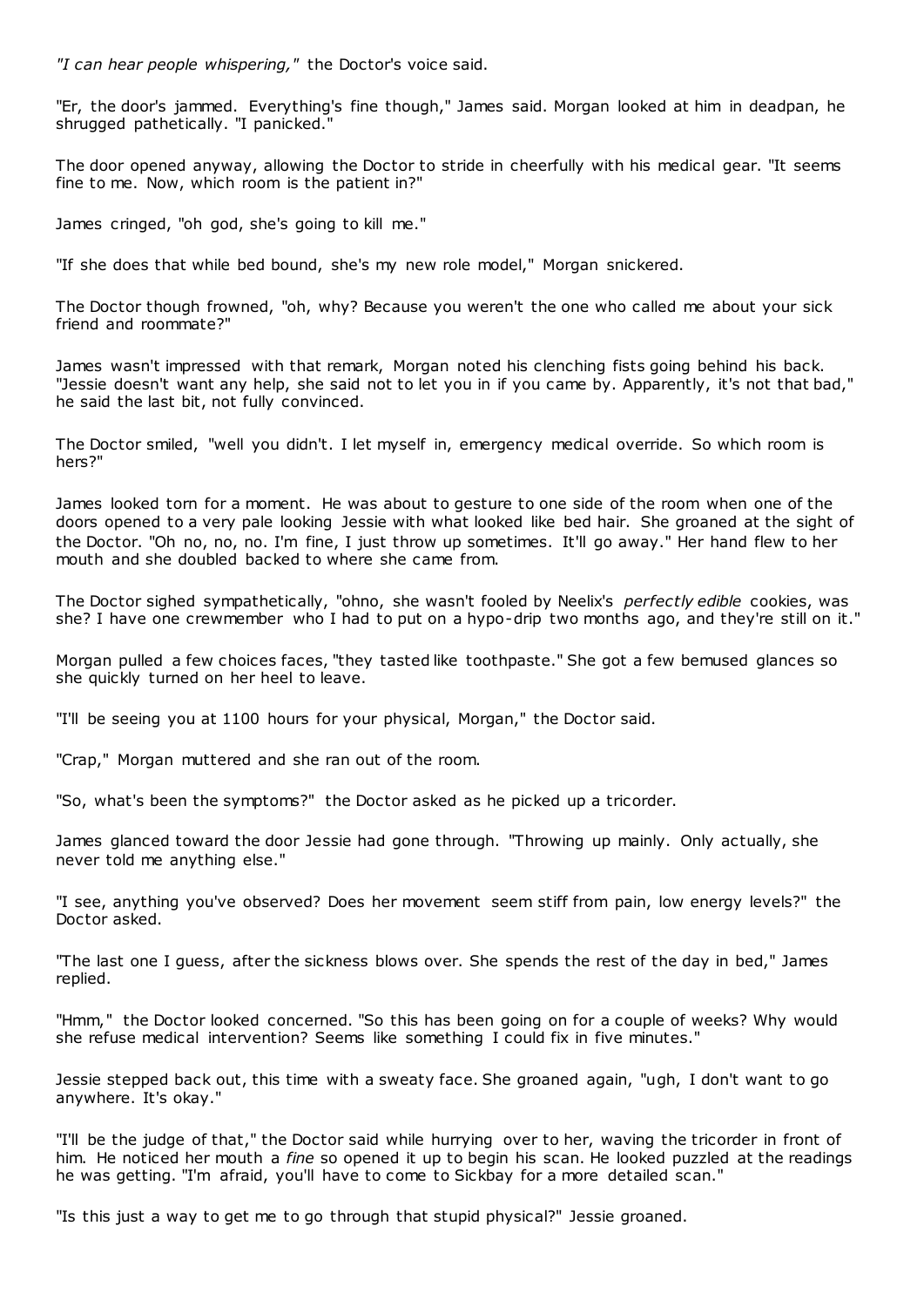"What a good idea," the Doctor cheerfully replied.

*"Janeway to Taylor. Get to your duty shift now!"* Kathryn's voice screamed over the entire ship.

The Doctor's jaw dropped, while Jessie cringed more at that than the Sickbay trip. James though found it hilarious, "yeah, maybe tossing my commbadge outside wasn't the best idea after all."

"Indeed," the Doctor grumbled bitterly.

With Tuvok back at Tactical and Craig *demoted* to Jessie's usual station, the day shift were able to get to work. Most of which were extremely eager to, the atmosphere around the command chairs was approaching Pluto's winter temperature, and so no one dared speak a word. Even Tom was keeping his thoughts to himself.

To Harry's horror his station picked up something he had to report. He swallowed the lump in his throat, "Captain, I'm sorry to disturb you but sensors are picking up a planet nearby with dilithium deposits."

Kathryn seemed to be disgusted when she looked across at him. "Sorry to disturb me? This is a bridge. What if we were about to blow up in a few seconds, we'd be dead before you finished." She noticed Chakotay rolling his eyes, souring her mood once more.

"I... I'm sorry," Harry whimpered.

Kathryn groaned and climbed to her feet to walk over. Poor Harry started to shake so badly it hurt his chest. "Never mind. What I want to know is why Seven of Notice Me never reported this earlier." The thought of chewing Annika out made her smile, the atmosphere immediately went up to almost livable levels. "No matter. Set a course Paris... oh wait, is this planet habited, in somebody's space, anyone or thing around?"

Harry sighed in relief, "no to all, Captain."

His relief was short lived when that didn't pacify the Captain one bit. "Hmm, that's suspicious. Still, get us there and keep the shields up."

"Yes ma... Captain. My Captain," Tom badly improvised, kicking himself internally. "Oh god, this can't get anymore tense."

## **Sickbay:**

Jessie sat on a bio bed waiting for the Doctor to come back out of his office. Finally after two minutes he did. He had a worried expression on his face as he approached.

"Can I go now?" Jessie asked.

"There are some things I need to discuss with you about your condition," the Doctor replied.

To his dismay Jessie stood up and walked towards the door. "That's nice, maybe later." He hurried to stand in front of her, blocking her from leaving with a panicked expression on his face. It worked but she wasn't happy. "I know already. Plenty of fluids, bed rest. If you must eat, dry foods only."

"No, that's not what I was going to say. You don't have a stomach bug or anything at all wrong with your digestive system," the Doctor said.

Jessie didn't look convinced, still she stayed to his relief. "I'm throwing up meals I don't even eat. How can my digestive system be okay? Am I dying?"

"No, there's nothing technically wrong with you at all," the Doctor replied hesitantly.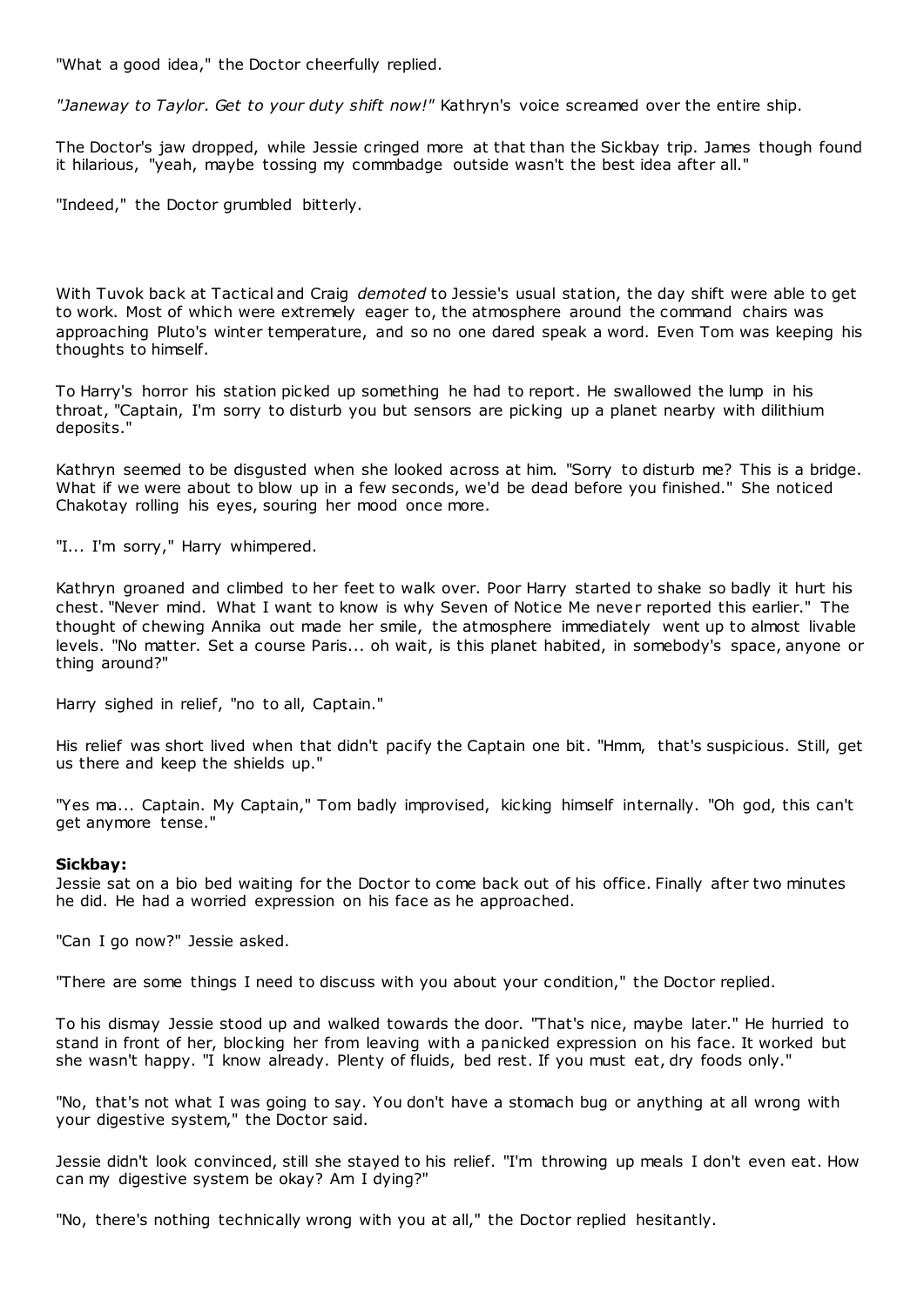"So if I'm fine, can I go now?" Jessie said impatiently.

"Well, I suppose I can't stop you as it's not going to effect your..." the Doctor replied. As he expected she walked around him. He had to be quick to stop her, "you're pregnant."

It did that a little too well. She did stop, but ended up on the floor. The Doctor hurried over to gather up and gently place her back on the closest biobed. A quick scan showed she only fainted. He gave her a mild sedative for her sudden fall. It didn't take her too long to come back around.

"What a weird dream," Jessie mumbled groggily. Once her eyes were fully open she noticed she was in Sickbay and tensed. "It was, wasn't it? I fell asleep waiting for you to tell me I've got a stomach bug. Yeah?"

The Doctor smiled awkwardly, "I'm afraid not."

"But..." Jessie started to stammer very nervously. "That's not possible. How could this happen?"

"It's simple.." the Doctor eagerly replied.

Jessie's resulting face froze the hologram in a block of ice, "no! No!" She clambered off the bed and stomped randomly around the room while the Doctor thawed. "I'm not seeing anyone and so I haven't slept with anyone. I don't sleep with random people for fun, that's just not me..."

"Okay," the Doctor said as soothingly as he could to calm her down. "You don't have to explain anything to me, it's none of my busi..."

Jessie swung around to glare at him once again. If he were human he figured he'd be a puddle of panicking goo on seeing it. "I can't be knocked up, a virgin can't get pregnant!"

"Ah, I see. This is a mystery," the Doctor stuttered.

"Your tricorders are broken. Find one that isn't and try again," Jessie snapped.

The Doctor tried his best to find a tone that wouldn't annoy her. His database said there was none, so he tried soft, "I used several, as well as the biobed scanner, remember? I wouldn't have told you if I wasn't 100% certain."

Jessie was shaking by that point, he wasn't sure if it was anger or fear. He assumed both. "But... I told you. I haven't done it with anyone. It's not possible."

"Well," the Doctor said warily as a thought occurred to him. Once again he was searching his database for a delicate way to voice it. "After the events of a month ago, it's possible you don't remember."

"Don't remember, what?" Jessie stammered with fire in her eyes.

"The pirates, they fired the love spell beam at the hotel as well as Voyager, but in a less concentrated setting. The effects would've been shorter, but stronger," the Doctor said. He trailed off when his words weren't relieving the confusion on her face, it was making it worse. "You don't know what I'm talking about, do you?"

"No," Jessie groaned slowly. "What kind of stupid weapon is called a love spell beam? I don't remember anything that..." She turned pale, "wait, don't remember. Love spell beam is a code name right. Not literal."

For a split second the Doctor considered deactivating himself to get out of the c onversation. He soldiered on, cursing himself. "It's purpose was to distract us while they stole the ship. It made the infected fall for the nearest person so they'd be too, busy with marriage proposals, writing love poems, or worse..."

"No, no, no... not that," Jessie stuttered and once more started to pace erratically.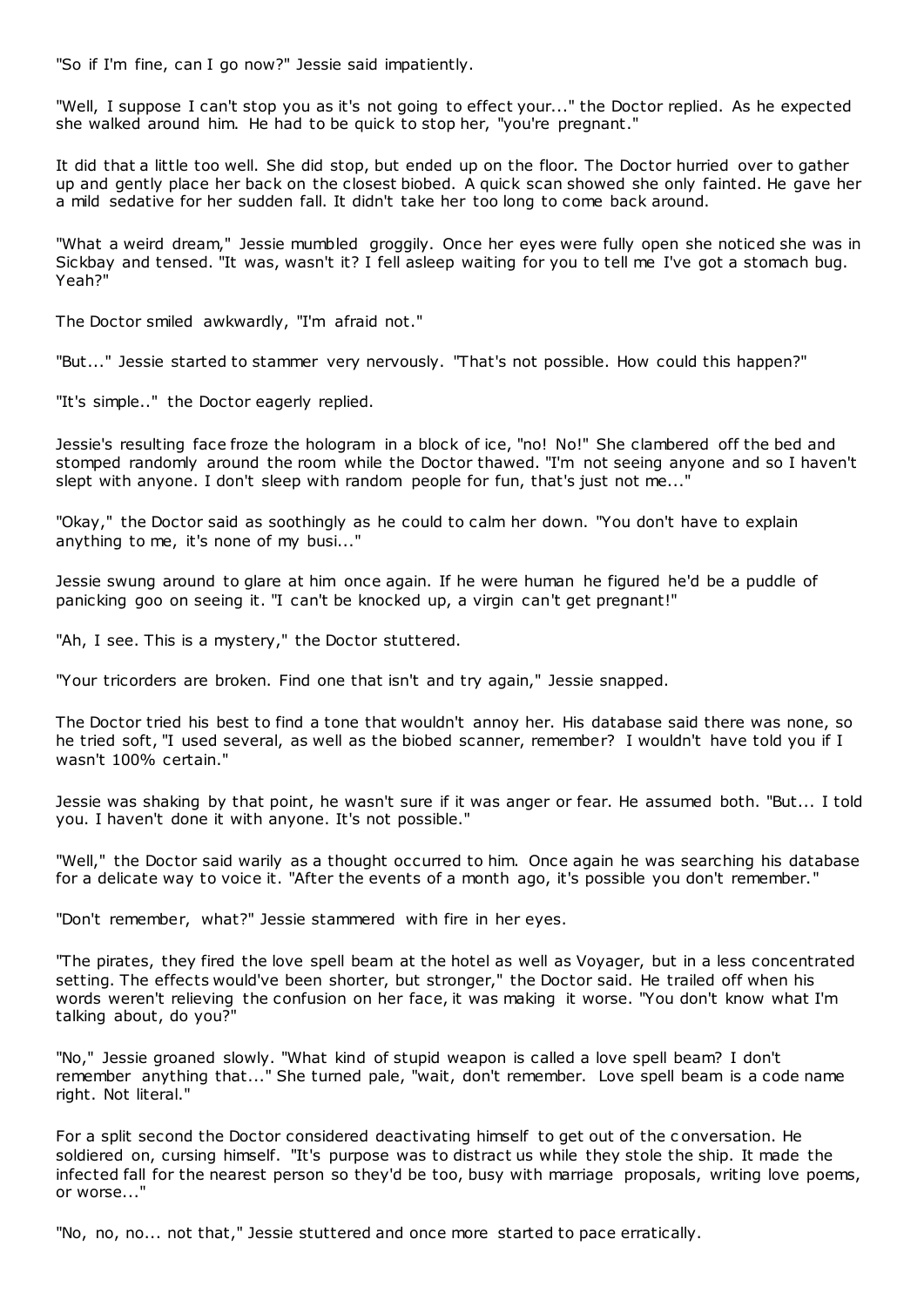"No, not that," the Doctor repeated, puzzled. "The worst that was reported was a *couple* kissing too much. They passed out from not coming up for air." Jessie stopped to stare at him in disgust. He shrugged meekly. "Everyone forgot what happened during, but were disoriented since they lost many hours and sometimes were in a different place. You don't recall that? It would've been during your time in that resort before you reboarded the ship."

Jessie shook her head dismissively, "no. Normal. We were stuck in that hotel, we had a few drinks. I woke up with a hangover."

"So you remember the entire night?" the Doctor questioned.

Jessie thought about it, so sure she was right. Her face lost all colour again. The Doctor quickly grabbed a little container in case she threw up again. All she did was shake. "I... don't remember going to bed. Not that I woke up in one. Oh... oh god."

The Doctor gestured back to the bed, hoping she'd sit down again. She didn't, she stood and trembled. "Why don't we go sit down in my office. I'll get you a drink, we can talk about it or..."

"No," Jessie said weakly before turning to look at him. "You're sure?" He nodded gently. "Great, this... I didn't want it, not like this and it could be any one of those four."

"Four what?" the Doctor said at the same time he understood what she meant, "I see. Would it help if I did a paternity test? It's still early though so it might not be 100% accurate, it could definitely narrow one or two down depending on...'

"Okay... no, I dunno," Jessie mumbled. "I don't want it to be any of them. It doesn't matter."

The Doctor frowned, "why wouldn't it matter?"

Jessie burst into insincere laughter, "right, do you see me trying to raise Paris Junior? Or adding to Chakotay's growing list of not remembered making kids? Oh god, don't even get me started on Craig."

"Hmm," the Doctor only said to delay voicing his reply, "and James?"

He regretted that immediately. Jessie's face hardened enough it looked like stone. "Oh yeah sure, that won't ruin anything at all. Happy ever after, wedding bells and shit."

"How did that get by the so called censor system?" the Doctor muttered to himself.

Jessie ignored him and continued ranting, her cheeks turning bright red with anger. "You have no idea what you're talking about. Oh you're super close with a guy, make out already. You're just as bad as everyone else."

"I didn't mean it like that. I only meant that he would be a better result than the three you mentioned," the Doctor said without really thinking.

"Are you glitching or something? Even if I was hoping for that result, doesn't make it so, you utter prick!" Jessie snapped.

The Doctor laughed nervously and stepped back, "I'll go over the scans and see... check things. Other things." He hurried off.

Jessie followed him though, "oh fine, go ahead. Nose around in my personal affairs. Everyone else does."

The Doctor froze on the spot between his desk and the doorway. "I won't check without your permission. I promise."

"I'd believe it if you weren't hiding with your back to me," Jessie said. The Doctor turned to face her. He didn't say anything, then walked over to the chair on the opposite side of the desk, hinting she sit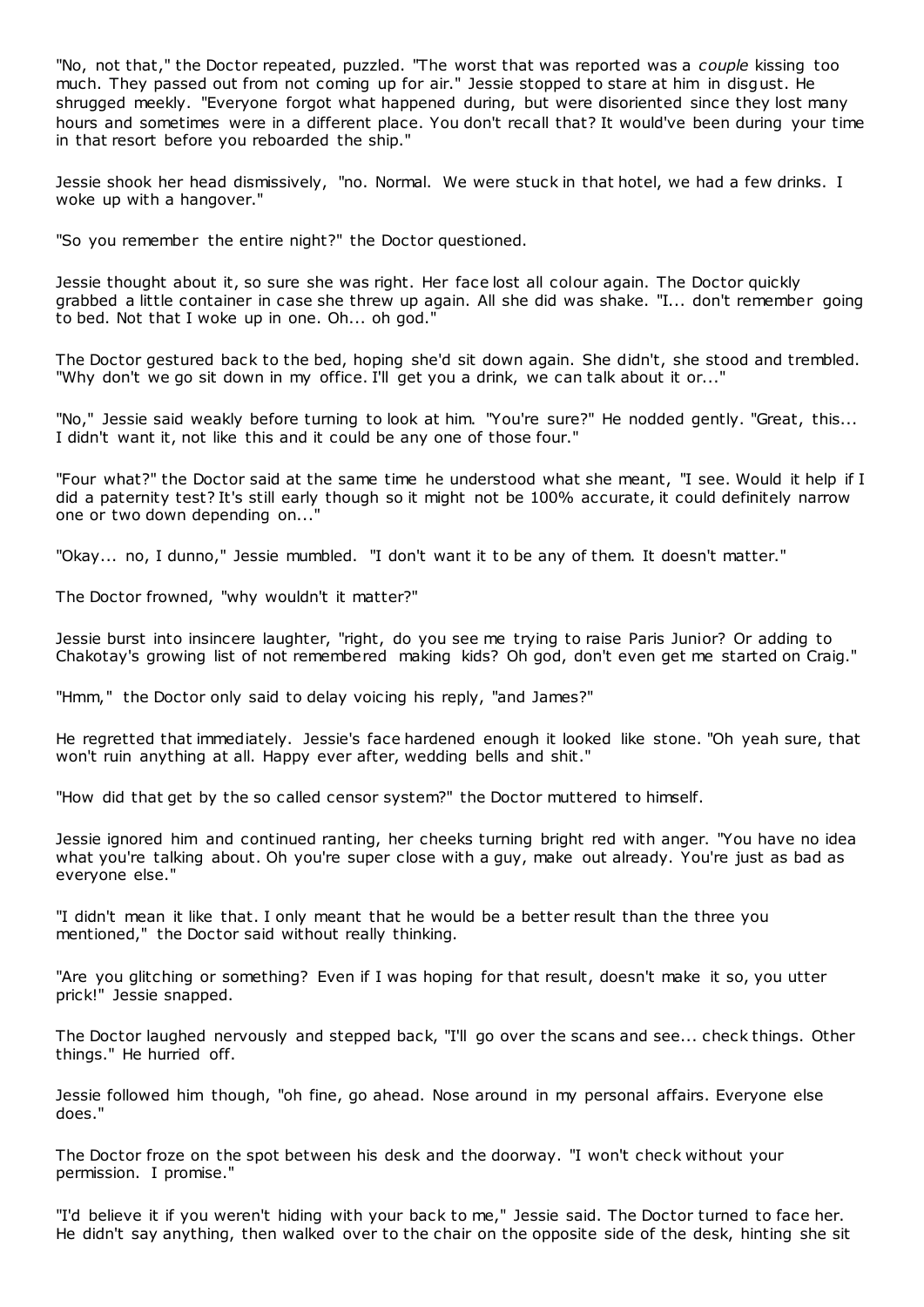in it. She reluctantly did so after a few minutes of silence, then she sighed shakily. "I don't want to know, but I don't want to not know either. It doesn't matter, but it kinda does. I'll know that I was with one of them, but not which. It creeps me out."

"Is that a request for the test?" the Doctor asked gently. He waited a few more minutes for her to nod lightly. He brought his computer to go through the test results he ran earlier. He opened crew files and began to program a new scan.

"It's not better you know," he heard Jessie very quietly mumble. He looked up at her to see her staring into her lap solemnly. "I mean yeah, Tom would be the worst thing to happen ever. Craig would squick me out, he's like a kid. And Chakotay, his family life is drama enough and he, no."

The Doctor sensed she wasn't done and waited patiently for her to continue while watching the computer screen.

Jessie sighed. "He would be the best result out of a bad situation, but it'd still be the worst."

One of the personnel files were denied from the test. The Doctor lightly smiled, "it's definitely not Chakotay, there's very little matchi..."

Jessie covered as much of her face as she could with her hand. The Doctor thought that it'd be best to watch over the scan in silence until he had the results. It didn't take very long for it to spit out the next two in rapid succession, leaving one. He stared at the screen, musing over how to tell her as the match percentage steadily continued to rise. When it stopped and bleeped, he noticed her watching him tiredly.

"Well, um... there's a ninety nine percent chance, and like I said it's still early but..." the Doctor said awkwardly.

"Whoever it is, I've still got a kid via an alien drug rape beam, so just tell me," Jessie mumbled.

The Doctor sighed, "James."

Jessie stared at him blankly to his surprise, "run it again."

"It'll be the same result," the Doctor stammered. "The others were too low of a percentage to consider a re-scan. Ninety nine percent compared to something like..." He glanced briefly at the screen, "ten, there's little doubt."

"Oh," Jessie said plainly. The Doctor knew not to let his guard down. As he expected she slammed both hands on the desk and paced heavily side to side, mostly keeping her back to him. "T hat's just bloody great. Everything is ruined."

"Um, lets try and calm down and think for a moment. How is anything ruined?" the Doctor tried to say calmly. Jessie swung around and stared with wide eyes in his general direction. "Sure, you didn't plan for it but you two are friends. That'll make..."

"Were," Jessie snapped, throwing him completely off. "We won't be friends after this. No. I know."

Thoroughly confused, the Doctor stood up to approach her. "This is the twenty fourth century. You don't need to marry him to look after this baby."

Jessie scoffed and turned away. "That's not what I meant. I just know this'll drive us apart. I can't bear to go through it, not again," she ended up stuttering.

"Again?" the Doctor's voice and eyebrow raised quizzically.

Since she only had her back to him, he only noticed her shoulders tense up. He heard her sigh impatiently. "Walked into that one," she muttered. "We've fallen out before, years ago, and..." Another sigh, this one sadly, "it's taken us years to return to what we had before."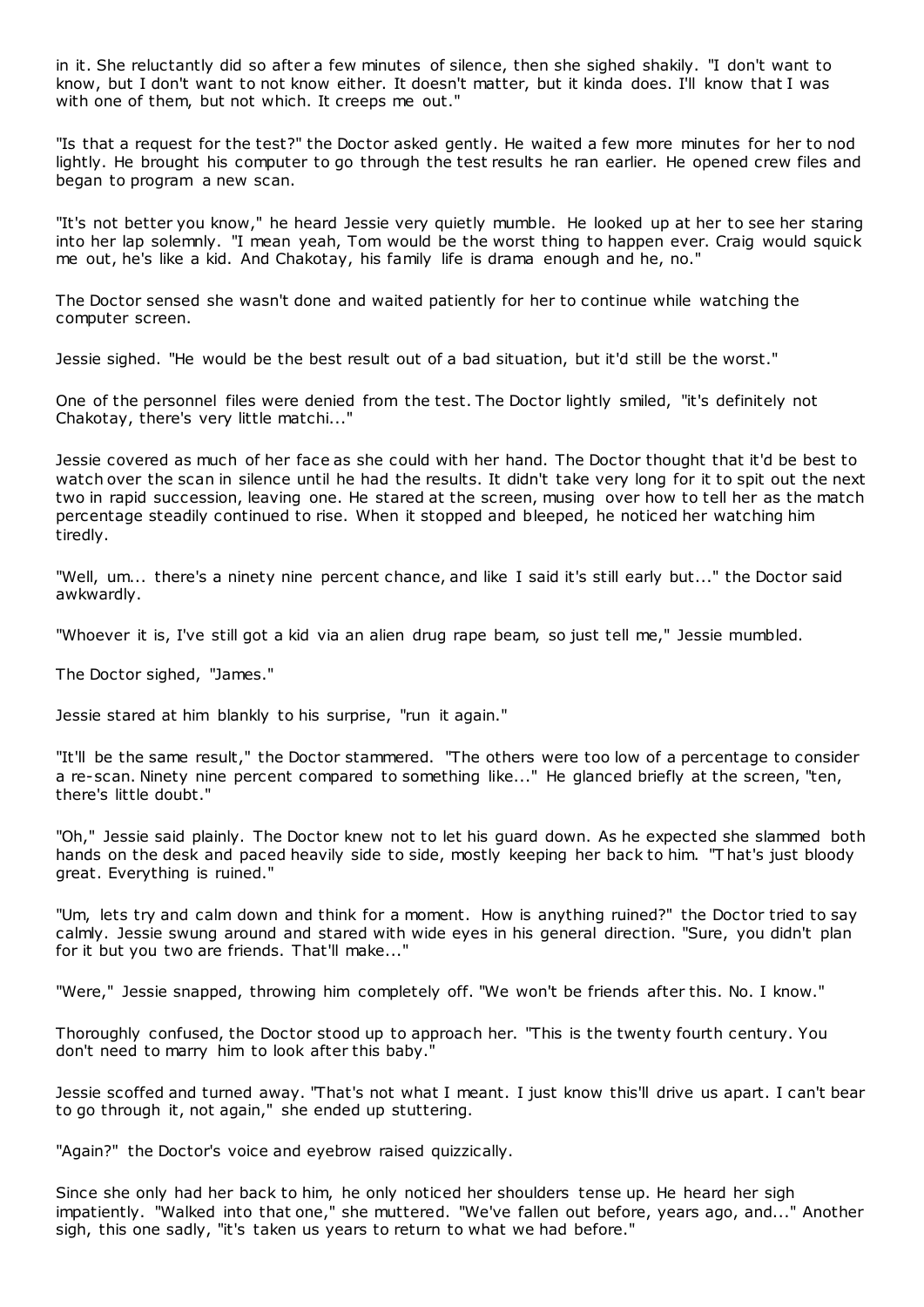"Strange, I didn't know," the Doctor said.

Jessie turned to face him armed with a frown. "Why would you?"

"Well, I figured a fall out between you two would have been noticed, and gossiped about, by many," the Doctor said a tad nervously. He got an eye roll in response. "Why do you think this will happen again here? He's not going to blame for you for this. I know it'll be uncomfortable and difficult, but..."

"Uncomfortable? Best friends who live together knowing that they had a night together they don't remember, raising the kid from said night. Sure, uncomfortable's the perfect description for this mess," Jessie said mockingly.

The Doctor shook it off. "I know but it doesn't automatically mean you'll fall out. Even if you do, it's just something you work on and continue, like all friends do. I know you two are close and it'll seem like the end of the world, but it's not," he said, blind to the tensing cheeks and sharpening eyes pointed at him.

"I'm not bloody talking about some little argument about leaving socks on the floor, or a disagreement over meeting plans. You're a moron if you think what I was talking about was the only argument we had, and that it was some ickle thing," Jessie snarled at him. "I'm talking about stuff that threatened the entire nature of our friendship, an incident that left me re-evaluating everything we had, who he was, who I bloody was, until all that was left was anger. I hate everything I was then. And even more, I hate everyone who treats our relationship as some big joke. They don't know how much it hurts when they do."

Her voice had raised to a near shout and she was trembling with her chest heaving. She took in a deep breath in an attempt to calm herself. All it did was lower her voice to a whisper, "this'll bring it all back to the surface again. I don't want to lose him."

"Then you won't," the Doctor said with a weak smile.

Jessie rolled her eyes, "you're naive. You have no idea."

"Actually, I have a general idea what you're talking about," the Doctor said very carefully. To his relief she didn't react, she stared vacantly to the right. "Having a drunken one night stand baby with someone you have feelings for and or been involved with..." that got her attention, her head swung around fast to look at him with wide almost bulging eyes, "will make for a tense conversation, I get that. I still think..."

"Woah woah, you can't assume... I didn't say... I was involved with him. Why did you say that?" Jessie angrily stammered.

The Doctor nervously shook his head, his brow furrowed. "Did I misunderstand what you said? I'm sorry if I did."

Jessie blinked furiously, "well er, I..." She felt her cheeks burning and it angered her once again. "No you didn't, but it's not that. I'm not, I can't."

"It's okay. It's none of my business, I won't tell anyone. It's also nothing to be embarrassed about," the Doctor smiled warmly.

It did the opposite of what he intended, she started to shake again and look away again. "I'm not, I just... it's more complicated than that. There was this alien ceremony we volunteered for."

The Doctor frowned, confused once more. "I was following you until this point. I understand that you'd be worried about telling an ex who's still your close friend about an accidental pregnancy, anyone would. But what's a ceremony got to do with... anything?"

"The last rite," Jessie said as if it would answer his question. "Wasn't really a rite but... The alien told us we'd have to consummate the ceremony, otherwise everything we did was wasted. James wasn't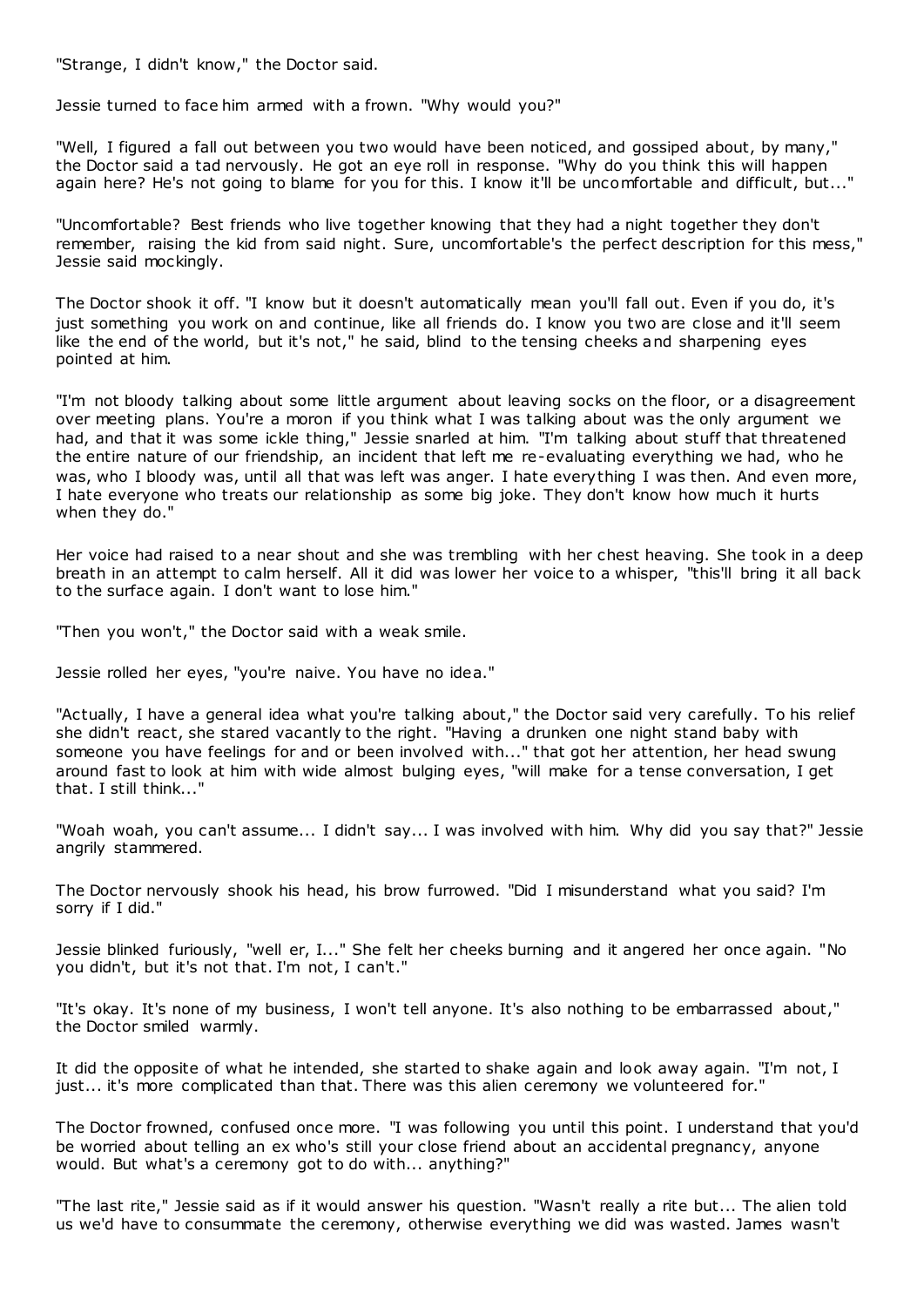happy at all with this. He thought it was inappropriate, it was too soon for..." She cleared her throat and clenched her jaw as if angry with herself. "We argued, we made up and for some time I thought things were okay."

"I... I see," the Doctor said sympathetically.

Jessie looked over her shoulder back at him, "I was blind. I didn't see, or rather didn't want to see it coming. When it did, I was... I really hate myself for how I acted. Pathetic really."

"Sounds like you're being too hard on yourself," the Doctor said. Jessie shook her head timidly. "You're both stronger having gone through that, clearly, because you're still good friends. If you go in thinking it's going to go wrong, it will. Talk to him, explain it. If he cares, and we both know he does, he'll help you."

"No," Jessie said firmly, her eyes closed. "I'm not going through with it. I want an abortion."

The Doctor's eyes widened quickly, "what, but..."

Jessie turned to stare directly at him, "but what? Last time I checked I was the one who was pregnant. It's my choice."

"Well yes of course, I just don't think you've had time to really think this through. You're acting impulsively," the Doctor stuttered.

Jessie grimaced while her eyes darted to the right and back straight ahead, "so? That's my problem. When can you do it?"

"Well I..." the Doctor said while he tried to think of a way to stall her. "Come back in two days. I'll be finished with the crew physicals by then."

"Fine, I'll pop by after my shift," Jessie said, her shoulders once more visibly tense. "I don't have to tell you, no one hears of this."

"Of course," the Doctor nodded.

## **The Bridge:**

Harry desperately tried to dab the torrent on his forehead. It wasn't his day so far. He cleared his throat, hoping this time his voice wouldn't betray him. "Captain," he squeaked.

"Yes Mr Kim?" Kathryn asked in a neutral tone.

"Uh," Harry once more attempted to clear his throat, "internal sensors are picking up an energy fluctuation in the hull plating."

Chakotay glanced across looking concerned, "where?"

"Everywhere," Harry answered.

"Damage?" Kathryn said in Tuvok's direction.

Tuvok worked quickly, "negligible. I am detecting a minuscule distortion in our warp field, likely due to a dust cloud we flew through a few minutes ago."

Tom's ears perked up, "what dust cloud? That wasn't there before." He felt Kathryn's eyes bore into his back, causing him to shiver. "I swear, our course was clear."

"Energy levels have returned to normal," Harry said with relief, more due to Tom getting the blame than whatever was happening being over.

"Even though there was no damage to Voyager, permission to investigate?" Tuvok said.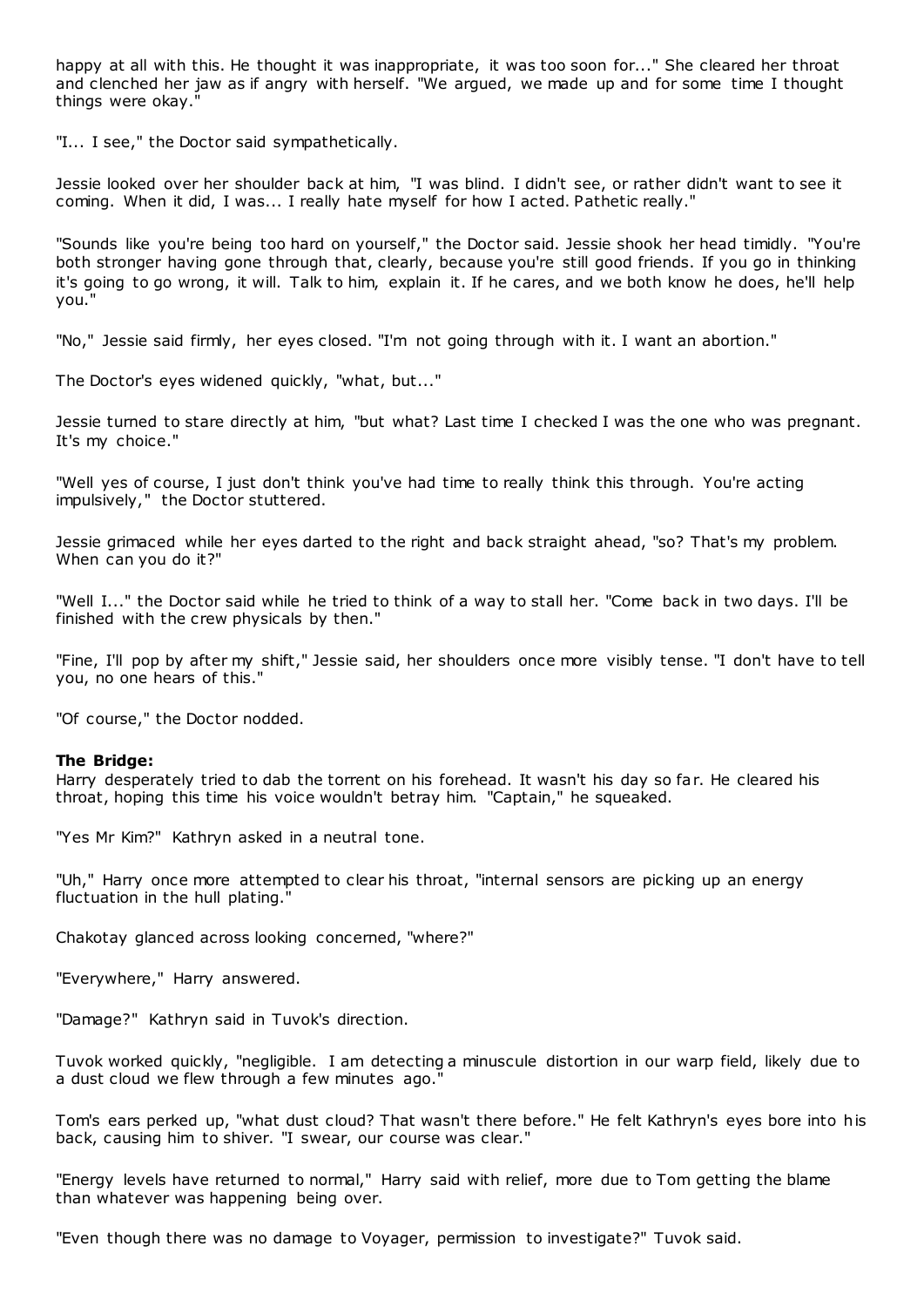Chakotay nodded while also staring into Tom's quaking back. "Granted."

"Oh, I forgot. I'm meant to be on paternity leave. Ciao," Tom stuttered, getting up. A hand grasped his shoulder midway, freezing him on the spot.

"Before you go, double check the course you set," Kathryn said far too sweetly to be genuine. The squeezing hand was also a tip off. Tom couldn't swallow the lump in his throat.

#### **The Mess Hall:**

"Hey, that's actually quite cool," Danny said excitedly.

Jessie did a double, then triple take while her jaw dropped. "Cool? Why's it cool?"

"Well I was going to wait until I told Ian, but it seems right. I found out the other day that I'm two weeks pregnant. We can be pregnant together," Danny replied, almost giddy.

"Did you miss the abortion and love spell parts?" Jessie icily said.

Danny gasped as if she had, "no, ohno don't do that. It'll be fun. That kid would be so cute, and we can have play dates, our kids hanging out." She gasped again, this time more excitedly. Jessie continued to grind her teeth. "We could be sister in laws."

Jessie was speechless for a few minutes. Danny didn't notice, she continued to ramble. "Your kid isn't even born, and you're already marrying them off?" Jessie snapped, cutting her off.

"Well if yours is a boy or a gay girl, I don't want Kiara snatching them first. And then there's Tom's kid..." Danny tried to say seriously, but her lips were threatening to curl.

"Tom's kid?" Jessie managed to say through enraged twitching.

Danny burst into mischievous giggles, then she patted her friend's shoulder. "Oh, I can't keep this up. You're so easy to tease."

"I'm not in the bloody mood funnily enough," Jessie grumbled. "You haven't a clue how much I'm freaking out about this, do you? If you did, you wouldn't joke. Or if you do and still, then maybe you're not my friend at all."

Danny's face fell quickly, "ok ok, I'm sorry. I didn't start out teasing, I thought the idea of us having and raising our kids together would soften you to the idea. I liked the sound of it, I kinda lost it."

"Only kinda?" Jessie groaned.

"You've only just found out. Why don't you think it through? Talk to James," Danny suggested.

Jessie sighed impatiently. "Doc said that too. The answer's still gonna be the same. And James never finds out about this." Danny looked shocked at the last sentence. "What? Why tell him that he had his consent violated because some weirdo aliens wanted to nick the ship? I wasn't too keen on hearing it but I had to, he doesn't. Why put him through that?"

"Yeah but, remember when you almost stole a chip off his plate last month, but chickened out before you touched it. You told him as if you gobbled his whole meal and blamed it on Morgan," Danny snickered for a reason Jessie wasn't sure of. "And you expect to keep a massive secret such as having an awesome fun night with him and aborting his baby, for the rest of your lives?"

Jessie only frowned at her, Danny shrugged casually. "Good luck," she said flippantly, "he'll know by the end of the day."

"After I said that he laughed, as of course he would. Do you think he's going to find this funny?" Jessie said. Danny winced. "We'll argue, we'll fall out and I'll only see him during awkward meetings. If I'm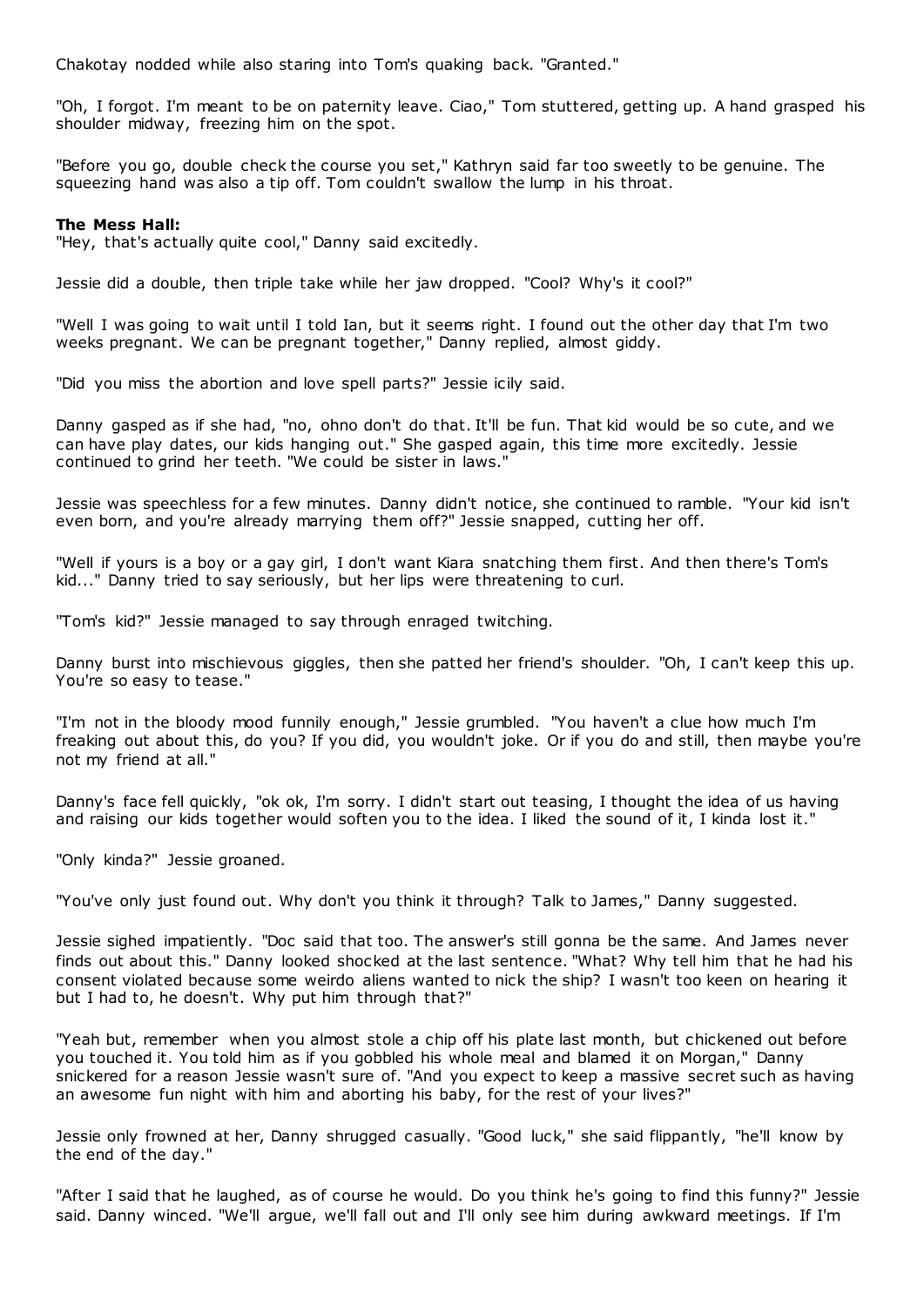aborting, why bother telling him and risking that? If it helps avoid losing him, I'll have no trouble with never telling him."

"Why would you argue and fall out permanently?" Danny asked.

Jessie looked at her as if she was an idiot, "really? You were there when it nearly happened the last time."

"Yeah but..." Danny stammered. She shook her head stubbornly, "that was years ago, you both have changed a lot since. He doesn't seem as rash and easily pissed off ish, which was a big part of the problem."

"Don't, it wasn't just him," Jessie said as she looked down glumly at the table.

"Well fine, but I said you both," Danny shrugged. "I can't imagine why you'd have a spat over this big enough to worry you. Are you concerned he's gonna be happy when you're halfway telling him, before you drop the A bomb."

"Happy? No, not likely," Jessie cringed and raised her eyebrow.

"Then what?" Danny questioned.

A cup was placed on the other side of their table, they both looked up in that direction. Danny quietly winced while Jessie once again tensed her shoulders.

"Oh... sorry, should I...?" a very awkward James said while pointing his thumb to one side.

Jessie glanced at Danny who she thought looked like she was ready to say yes. Jessie shook her head before she could. "It's fine."

James still had the same unsure look on his face as he sat opposite them, especially when he spotted Danny point her grimace toward Jessie. "Okay... um, did the Doc help you out?" he asked.

Jessie lightly nodded. Danny turned her stare at the new arrival and gave him a smile. "Don't mind her. I think she's a little thrown that I beat her to the knocked up goalpost," Danny said.

Her smile turned into a mischievous grin as James' eyes shot wide open just as he placed the cup at his mouth, while Jessie turned her head to glare at her.

"What are you doing?" she quietly hissed.

Danny shrugged and winked, "now you have a general idea. You're welcome."

"You're gone," Jessie said, eyes narrowing.

"Gone," Danny snickered whilst standing up. She hurried over to the nearest replicator.

"Is she... was she joking?" James asked, still hovering his drink at chin level just in case.

Jessie groaned into her right hand, "I have no idea with her anymore."

James put down his cup and looked at her with a worried frown. "You still don't look well. I hope the Doc didn't just drag you to Sickbay for a medical and toss you out."

"What? No," Jessie stuttered, her eyes widening slightly. "He gave me something, but it's not instant. I didn't understand it all, it's something like a mix of a stomach bug and motion sickness."

"I see," James said, although he didn't sound convinced at all.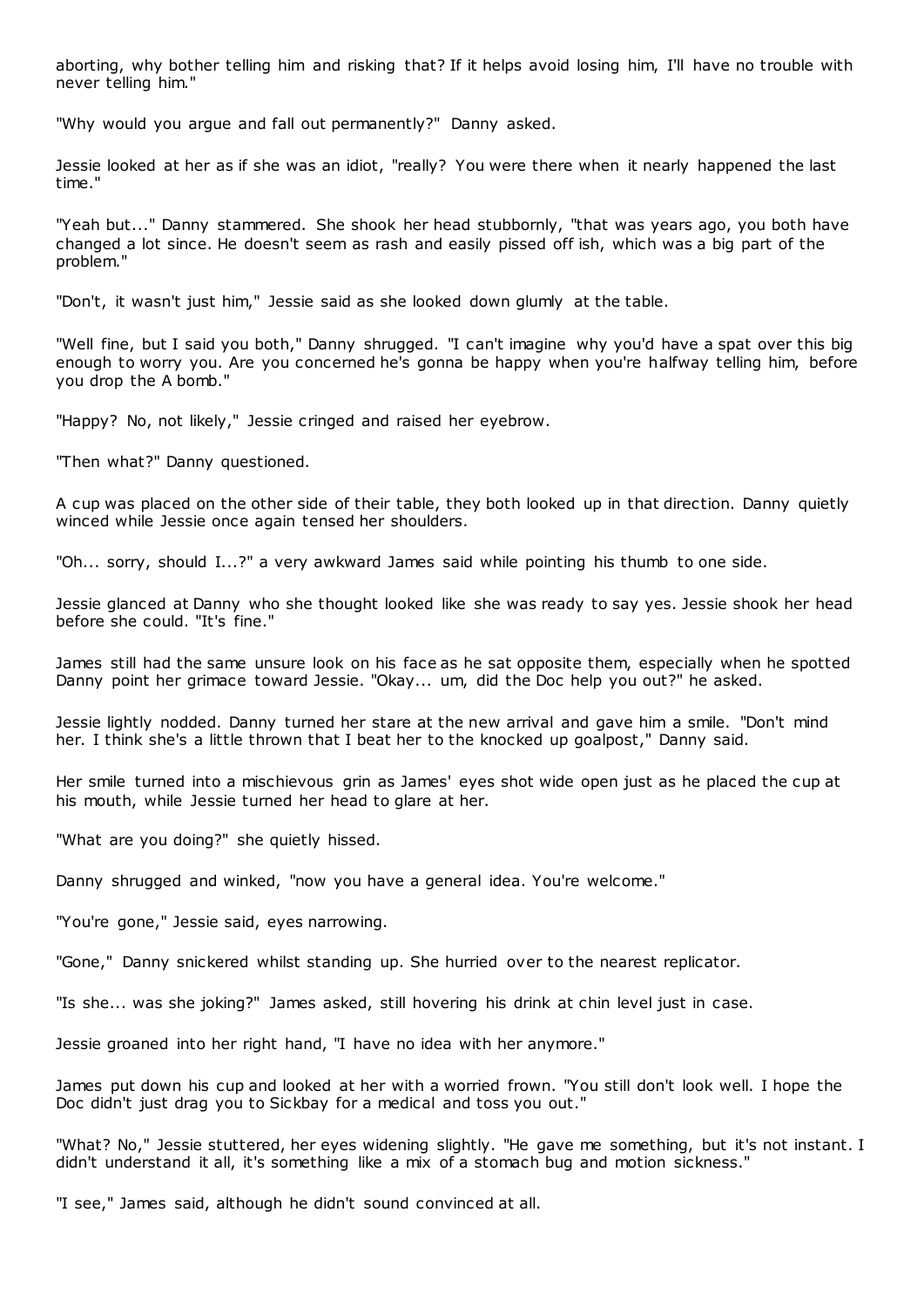Jessie tried to smile as if nothing was wrong, "so, how was work?"

James looked more bemused than worried, an eyebrow slowly raised. "Uh, funny you ask that today. Tuvok's re-assigned me to work in Engineering."

"Oh, what's that like?" Jessie said a little too eagerly. If it were anyone else they would've fallen for it, but James was briefly taken aback.

"It's a bit like the Mess Hall was when Neelix locked himself him in his bathroom for two days," James answered once he collected himself. "He wants me to shadow B'Elanna when she gets back. For now, I gotta try and uh, he said manage them but..." he laughed awkwardly, "no way."

Jessie nodded, "yeah," she stopped when she noticed he had no more to say about it. Her throat cleared, "so, what are you going to do tonight?"

James looked at her again with a bemused, then blank expression. "What's happening here?"

"Huh?" Jessie laughed nervously, "what do you mean, we're talking."

"Like crewmembers who feel like they *have to* make small talk in the turbolift," James said. "What's wrong?"

"Nothing," Jessie blurted out and tried again to smile.

James' face was even more worried than before, making it so much harder to keep the smile up. It didn't help that she spotted Danny by the replicator with an armful of snacks in one arm giving her a wink. She had to really strain herself not to scowl, because of the forced smile earlier she looked to James like she was in agony. He looked over his shoulder in time to catch Danny walking out while stuffing her face with crisps.

"Is this because of what Danny said?" he asked in a hushed voice.

Jessie's attention snapped back to him so fast, it left her with a twinge in her neck. "What, no, don't be daft."

"Excuse me," B'Elanna's voice cut in from beside both of them. They both looked to find her standing next to the table holding her newborn son in her arm. Jessie immediately cringed and looked down at the table. "Sorry, but can I sit here? There's no spare tables."

James nodded, "yeah sure." This time he noticed Jessie's brief wince in the corner of his eye, he gave her a concerned frown she didn't see.

B'Elanna sat down in the chair Danny had previously used. "Thanks, I figured I'd ask you guys first since I hear Tuvok suckered you into replacing me."

"Suckered doesn't seem like a strong enough word," James commented.

"Oh so you know," B'Elanna sighed, she smiled in relief. "He whined to me that he couldn't find anyone who knew what they were doing and could keep those idiots in line. He suggested Seven and well, I'm still in too much after birth pain to put up with being insulted like that. I said you don't need somebody as smart as me in there to run the place, you just need someone who doesn't take any of their crap, so I suggested you."

James' eyebrow rose pretty high, "normally I'd say thanks, but after what I saw I'm not so sure."

"You're welcome," B'Elanna smiled sweetly as her baby stirred in her arms. She gave his nose a little tickle which made him gurgle happily.

Jessie meanwhile fidgeted uncomfortably in her seat and averted her gaze.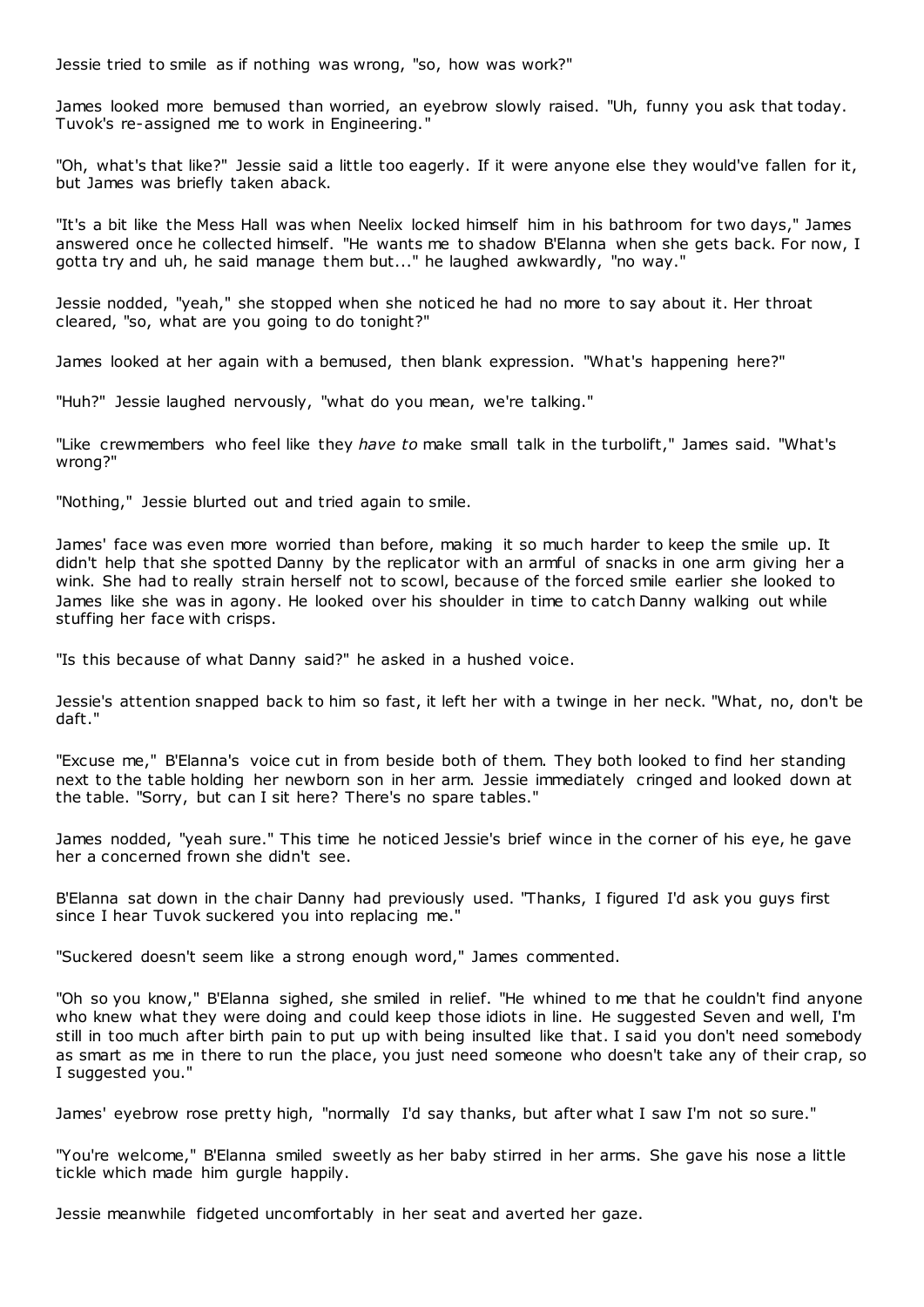"How is he anyway?" James asked, unaware of it.

B'Elanna beamed proudly at the baby before looking back up, "he's amazing. I thought since he was Tom's son, I'd have a lot of crying over nothing, but he's usually good as gold."

James laughed, a little relieved, "are you sure he's the dad?"

Jessie inhaled sharply a little louder than she would've liked, but still kept her gaze elsewhere. James though heard her and eyed her curiously.

"I suppose we'll have to wait until he learns to talk to find that out," B'Elanna chuckled. She returned her attention to the baby and so changed her voice to a cutesy kind, "we don't want another meddling daddy, do we." The baby squeaked and smiled in response.

"Oh for god's... can you please talk about something other than babies for one sodding minute!" Jessie snapped, leaving her trembling fiercely. By the time James, B'Elanna and pretty much the entire room looked at her in shock, she had already buried her head into her folded across the table arms.

B'Elanna's eyebrow twitched, "what the hell's your problem?" she grumbled.

James then heard muffled sobbing and so he quickly switched to a closer chair. "Jess, what's the matter?" As soon as his hand barely brushed her shoulder, she rolled it back as if to push it away. He recoiled from it as if he were slapped in the face. Meanwhile the sounds of crying encouraged B'Elanna's baby to join in.

"Oh no no, don't do that," Jessie's muffled voice whimpered. She lifted her red face up so the table could only see her eyes and tip of her nose. "Please, shut the damn thing up, I can't..." With her head back down only James heard her stutter, "I can't do this."

"Damn thing?" B'Elanna hissed. "He's my son. How dare..."

"Hang on," James quickly said, prompting an eye roll from B'Elanna. He spotted her mumbling *of course* as he once more focused on Jessie. "Jess, what's the matter? What can't you do? Is there anything I can do to help; go somewhere and talk or..."

"No, no," Jessie groaned painfully. "You can't help me. It'll only make things worse."

B'Elanna shrugged and bitterly stared at James as they briefly made eye contact. He looked like he literally had been slapped this time, he tried to shake it off. "What do you mean, did I do something...?" he asked.

Jessie once again groaned, angry at herself. To her tablemates though, she seemed angry at them. She lifted her head up only to try and avoid both of their gazes, so ended up looking straight ahead. "No, I'll just... go. Get it over with," she muttered and pushed her chair back.

"Wait, no. If I've done something to upset you this badly, I don't want..." James stuttered.

B'Elanna exhaled loudly enough to interrupt him, "she yells at my baby and you're blaming yourself. Huh, I was wrong, maybe I'd be better off with Harry taking my place."

Jessie shook her head, "I'm sorry but I can't deal with... First Danny, then you. It's like someone's trying to torture me."

"That's the worst apology I've ever heard," B'Elanna muttered.

"Wait, what does Danny and B'Elanna have in common that'd get you so upset?" James asked, earning B'Elanna's wrath being pointed in his direction. He looked a little worried but not about that.

Jessie thought to say something before he figured it out, "look believe, trust me. *You* don't want to know."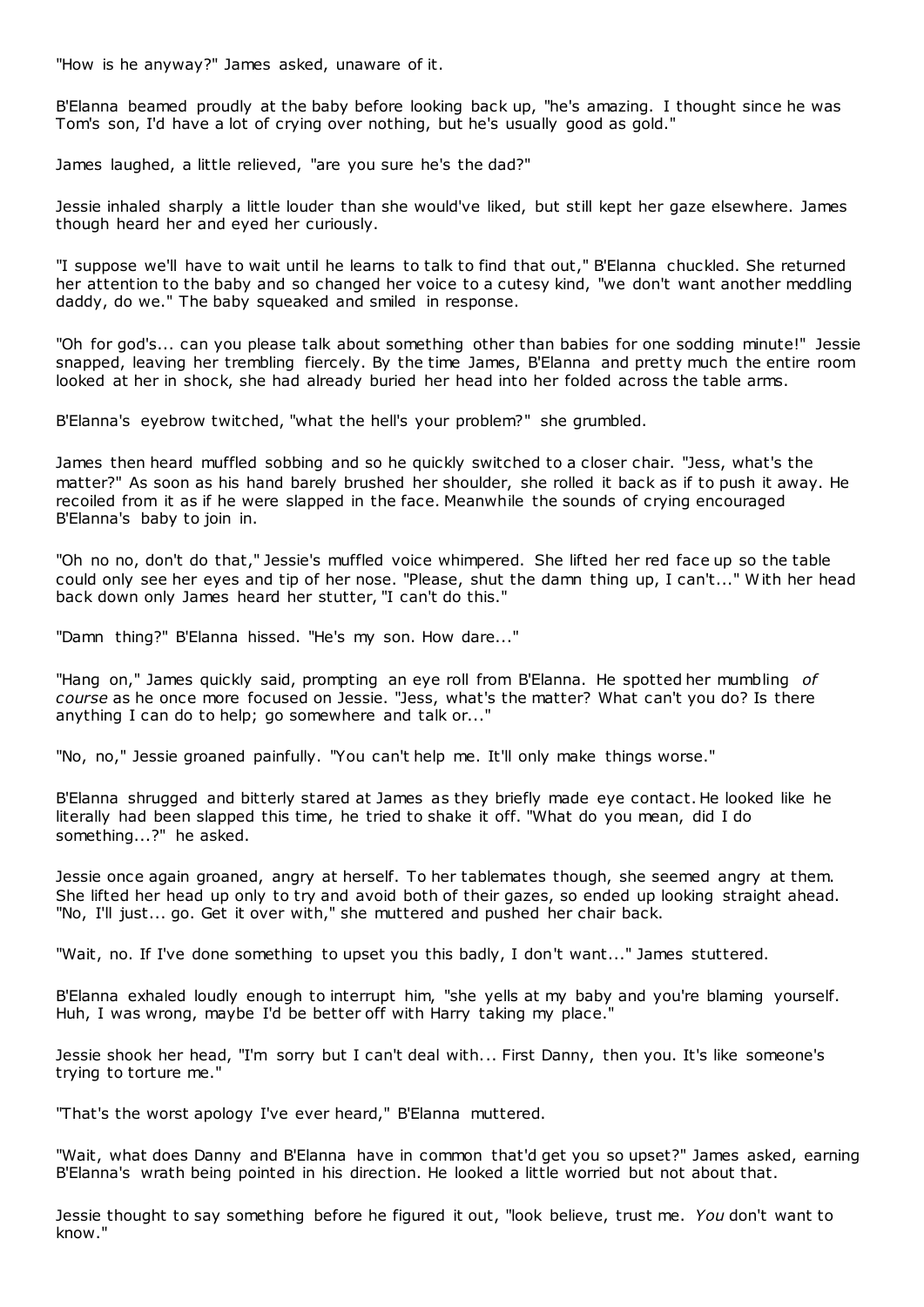"If it's making you this upset, I don't care what I want," James said, his voice cracking a little from the worry. "Do you want to go home and talk about it?"

"No," Jessie replied quickly while closing her eyes. "Danny was right, I can't do this. I'm already ruining everything. I wish I was dead," she whispered so quietly only he heard her.

Naturally he panicked and reached for her hand, she also flinched from that. "Jess, it's okay, it's gonna be okay." He was put off briefly by her scoffing sadly in response. "Don't do this, you know I'm always gonna be on your side, no matter what. Why don't you want any help?"

"Not after this you won't be," Jessie said, fighting back further tears. "If you forget it, nothing's wrong."

"What?" James said, more confused than anything.

B'Elanna looked between them both suspiciously, then settled on Jessie. "I saw Danny this morning pouring crisps into her bowl of milk. You were talking to her, and now you're flipping out because I brought a baby over and James asked me about him." She noticed James flinch from her remarks at the edge of her sight. Coupled with Jessie tensing she felt convinced of what she was thinking, so she lowered her voice and leaned toward Jessie. "Do you want me to go somewhere else, or him to sod off so you can tell someone who is not gonna flip the table?"

James frowned, "you know, I can still hear you. Why would I flip the table? You got it all wrong, you don't understand..."

B'Elanna blinked a few times toward him, then shook her head in disgust. "Oh, don't I? Please mansplain it to me."

"What? That's not... what?" James stuttered, more confused than ever.

Jessie grasped the table with both hands to stop from snapping.

"I wasn't patronising you. I was just saying that what's wrong isn't what you I think have assumed, because I know her better and it's something we only know, you don't," James said irritably.

B'Elanna sighed, "okay I don't need her answer to my question then. Go away before I break something, you possessive meathead." The look on her face rivalled a coffee-less Kathryn, her poor son seemed unnerved by it.

James though stared back with a similar one of his own. "You are not helping. Stop assuming that it has to be one thing only because you're too closed minded. Doing so is going to make her feel worse."

Jessie gave up and slammed one of her hands on the table. "Oh god enough! You're both right, so just stop it please."

James' eyes widened in shock, while B'Elanna didn't look surprised, she seemed somewhat smug. He ignored that and focused on Jessie, "what do you mean, you know what she was implying?"

B'Elanna angrily groaned again, "dear god, if I wasn't carrying a baby..."

"I know," Jessie nodded grimly. "Can't believe I'm doing this," she whispered. "During that love spell thing at the hotel, I... there was, something happened that I don't remember."

"What love spell thing?" James asked, he sounded unsure that he even heard her right.

"It was what we nicknamed the weapon those pirates shot at us," B'Elanna said. A realisation hit her and she was suddenly worried, "Tom was at the hotel too."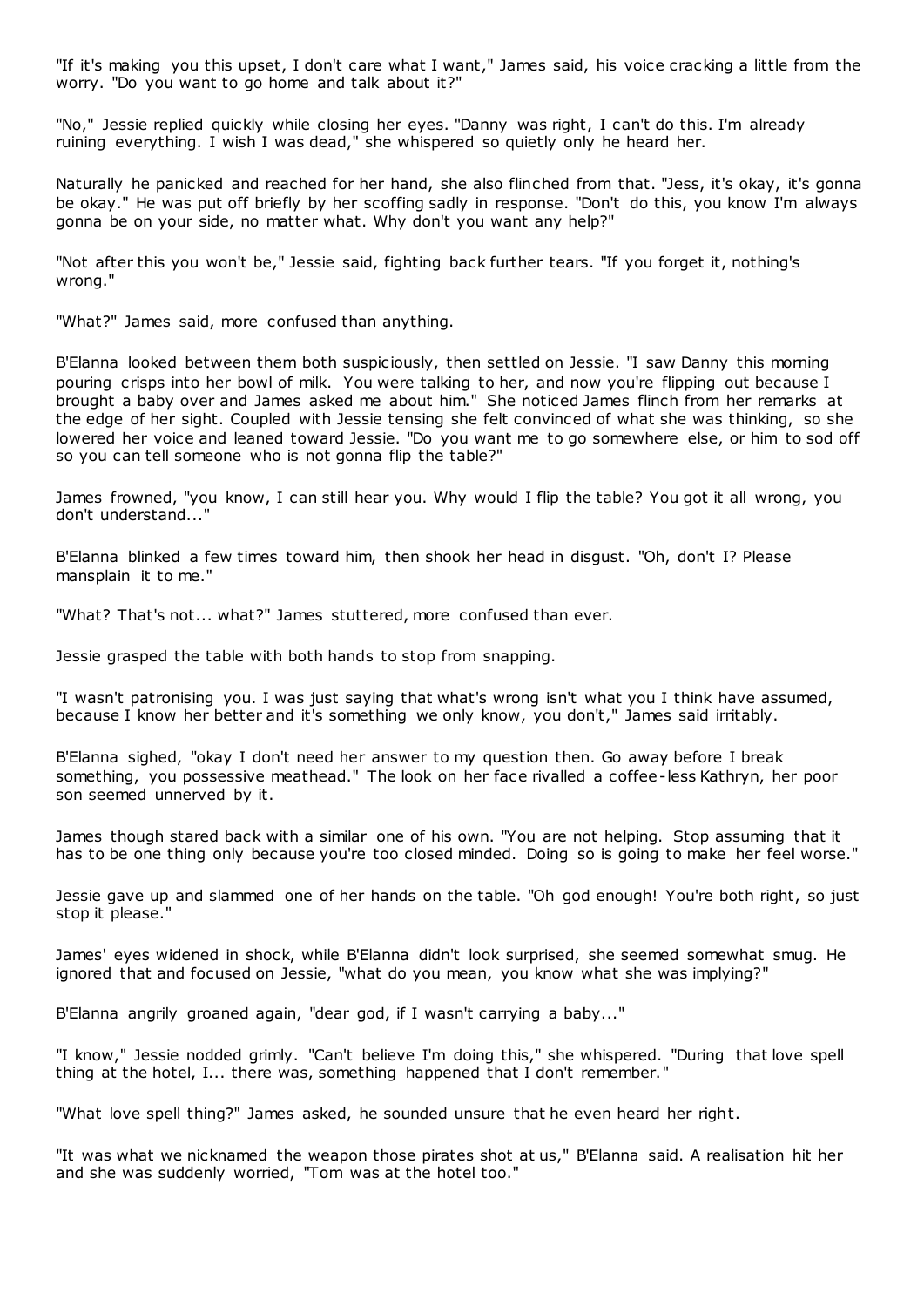Jessie shuddered in disgust, "no, thank god." B'Elanna was offended but relieved. James was still utterly confused. "It apparently makes the infected fall in love with the nearest person. I was infected, drunk too, and now..." she trailed off very nervously.

"Now..." James said, glancing briefly at B'Elanna.

"Now," Jessie moaned, "I'm pregnant."

B'Elanna winced, not from the news, that didn't surprise her, but she expected fireworks from the other side of the table.

James looked shaken, he struggled to even just say, "what?"

"I tried to warn you to get out," B'Elanna sighed. She cringed slightly as she looked toward Jessie who preferred to stare at the table again, "apart from Tom, there were three men there. Are you..."

"Tom?" James stuttered, visibly twitching.

Jessie cringed, "it's not him."

B'Elanna narrowed her eyes briefly in his direction as a warning, then turned back to Jessie. "I can still get rid of him, one way or another."

"No," Jessie shook her head timidly.

James tried to stop himself from shaking, but it only left him with anger. "Who did this to you?"

Jessie cringed again, B'Elanna mumbled a *still could* before glaring at him. "Very sensitive of you," she said in a threatening manner.

"I know, I'm sorry but..." James said quickly, "a love spell, being drunk. It all sounds very... I don't want to say the word, so I'll just use creepy even if it's not strong enough."

"I agree but it's not like she was the only one infected and the guy took advantage of it," B'Elanna scolded him. "See, this is why you shouldn't be here. Any excuse to overprotect her, you're nothing but a sexist hothead looking for trouble."

Jessie shook her head, "he's not, I'd be mad too if it were..." She laughed insincerely at herself. "That's why I didn't want you to know."

"Because you figured I'd blame Craig or Chakotay and I'd..." James tried to say, but saying their names did nothing for his temper, anything he'd say after would be a lie. B'Elanna eyed him knowingly. "Make things worse, like you said. You're right, whoever it is, has nothing to do with me. And I'm sorry," he stuttered.

Jessie looked in his general direction but couldn't make eye contact, the guilt weighed her down. "It does have something to do with you. That's the problem."

B'Elanna even looked surprised at hearing that, no more so than James who looked like he was about to pass out. "It's... me?" he stuttered quietly.

Jessie regrettably nodded and looked away while whispering, "yes." It left James speechless for once for quite a few awkward minutes.

"I thought it'd be anyone but him cos of what you were saying," B'Elanna said quietly. "Should keep my mouth shut."

"It's okay," Jessie said, "you don't have to do anything. I'm not keeping it."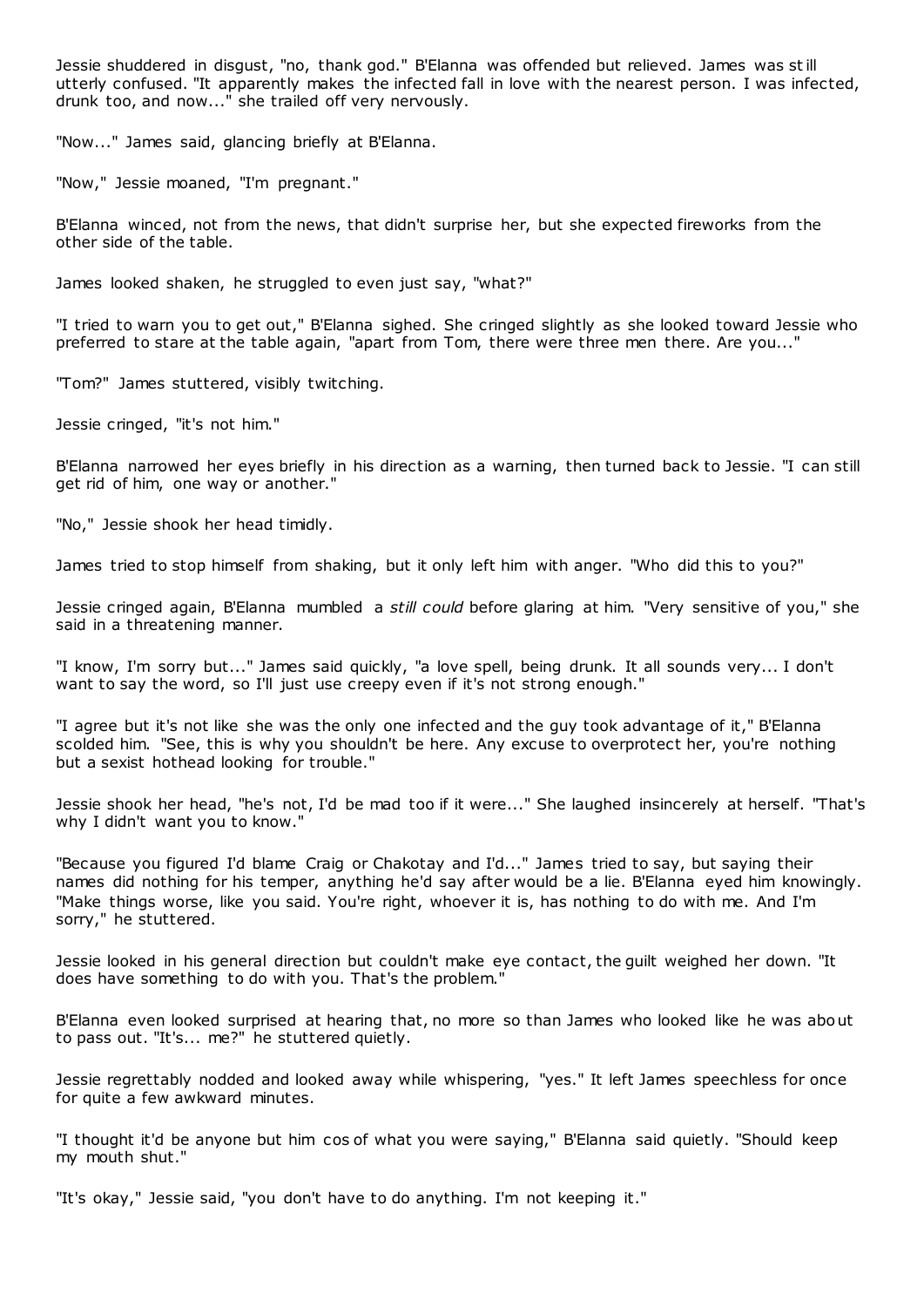James' shock at the news turned back into his earlier confusion. "But I figured you'd..." he said while he tried to de-muddle his thoughts. He couldn't so it left him a little annoyed at himself. All he had left was, "why?"

"You know why," Jessie said quietly to sound neutral but it sounded bitter.

"No, no I don't. I thought the opposite, I don't get it," James nervously stuttered. A thought occurred to him that left a lump in his throat, "is this why you didn't want to tell me?"

Jessie sighed and closed her eyes, hoping that if she opened them she'd wake up. She avoided doing so and replied with, "I didn't want to risk, this," she said gesturing between the two of them. "I don't want us to fall out, and ruin what we've had over the years."

"So you thought keeping a massive secret was the way?" James sounded shocked, "and you'd abort just so we wouldn't argue? I get this even less."

"Please stop, don't you think this is hard enough already," Jessie snapped at him.

James felt his whole body tense as his throat throbbed, he shook his head. "I can't believe you'd do something like this, and for what, because you think I'm going to hurt you. Is that how little you think of me now?"

Jessie's jaw dropped in horror as he stood up, "no, that's not what I meant. I just..."

"If you didn't trust me anymore, why didn't you tell me that years ago?" James said with his voice cracking. He stormed off before his burning eyes betrayed him.

Jessie shook while suffering the same symptoms he was. Only now everyone were looking toward her, curious as to what was going on. She couldn't stand it and so escaped the Mess Hall via a different door, leaving B'Elanna behind to regret her part in it.

#### **The Bridge:**

Harry ducked down knowing it was utterly pointless, but it was his natural instincts that were in full control, and so he stayed there hoping this would pass.

Kathryn though remained fixed in front of Opps, glaring straight through it and directly at him. "Remind me again Mr Kim, what I asked about our destination before we set a course."

Harry whimpered fearfully, "if it were in someone's territory."

"Mmmhmm, and?" Kathryn growled.

"Habited?" Harry squeaked.

"And what was your answer?" Kathryn asked with a dangerous smile on her face, which he didn't need to see, he could feel it. The only answer she got was further squeaking.

Tom chuckled to himself, "well you didn't believe him anyway. Good thing we came prepared."

Next thing Tom knew the Captain was standing behind him, glaring into his skull. He felt his temperature drop.

"Captain, there is something far more curious about this planet than what Mr Kim reported," Tuvok said.

Kathryn made her way toward him slower than she did to Tom, staring warily at him. "If you say anything with the words anomaly or temporal in them, I'm going to do an eyebrow-ectomy."

Tuvok forced his eyebrow to remain where it was while she was staring at him. "Negative Captain. Not only am I detecting lifesigns in what appears to be a metropolis, but I am also detecting several ships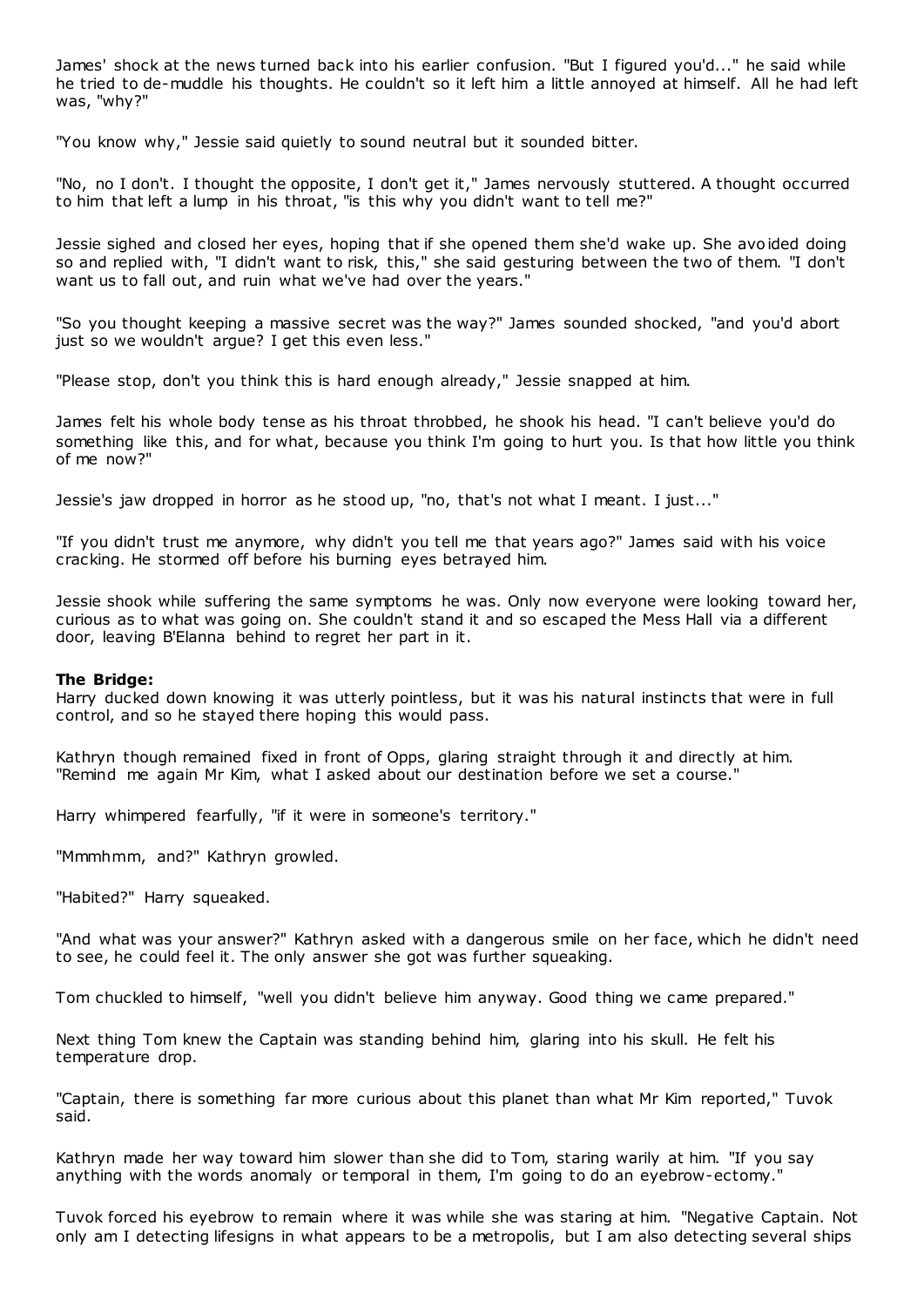in the system. All of them have Starfleet signatures." The whole bridge froze, except Harry who's ears perked up. "The majority of the populace are Human, Captain."

Kathryn had stopped when she was within a foot away from Tactical to Tuvok's relief, still with the same annoyed expression. "How the hell didn't we notice a Starfleet colony until we were almost on its doorstep? And how come they're so far out here?"

"Well, if you think about how many shortcuts we've taken, we must be in the Alpha Quadrant by now, just still far out in the borders. It's not too out there for a colonisation ship or two to have come here and settled in the few years we've been gone," Chakotay said.

Kathryn pointed her narrowing eyes towards her indifferent first officer. "You're suggesting that in five years Starfleet have travelled almost twenty thousand lightyears, built a city, dropped off civilians and brought a few regular starships to patrol it?"

"No," Chakotay sniggered, "I just wanted to see how you'd react."

Steam rapidly rose from Kathryn as she clenched her jaw. "I'd expect that sort of stupid optimism from Lieutenant Squeaky over there. I'll not even entertain the idea that those ships have transwarp or slipstream capabilities. Something is very wrong here."

"Actually, I do detect residual slipstream tunnels, although I cannot scan the ships themselves to see if they have the engines that can generate them," Tuvok said.

Kathryn shuddered, "and why not?" She didn't wait for an answer, "because there's something not right about any of this. Keep our distance, we don't want them spotting us until we're absolutely sure."

"So what do we do?" Tom dared to ask.

"Squeaky, see if you can find a blind spot in transporter range," Kathryn barked towards Opps which still looked empty. She saw a tuft of black hair peep over the controls. "If you can't, we'll have to sneak a shuttle down."

As she expected she heard a giddy laugh come from helm, "I know just the man for the job."

"Great," Kathryn smiled, "if we need him, you'll let him know, won't you?" Tom's shoulders and spirit fell.

Morgan strolled through yet another corridor, trying her best to restrain a massive yawn. It didn't work at all, it was so big she for a few seconds couldn't see where she was going once she hit a junction. When her eyes opened she noticed James detour around her from another corridor, then walk in front of her. The fact that he didn't stop or even look at her riled her up, so she picked up her own pace to follow.

"Hey, wait up. What's up your butt?" she complained.

She noticed him shake his head, but he didn't slow down until he got to the turbolift at the end. This allowed her to catch up to him. She was about to pretend to scold him when she noticed his tense expression.

"What's the matter with you?" Morgan asked as gently as she could.

James didn't answer, his hand reached out to press the turbolift panel. It wound Morgan up further.

"Look if someone's pissed you off, I'm free for an ass kicking. I got nothing better to do," she said with a smile.

James sighed a little impatiently, "no."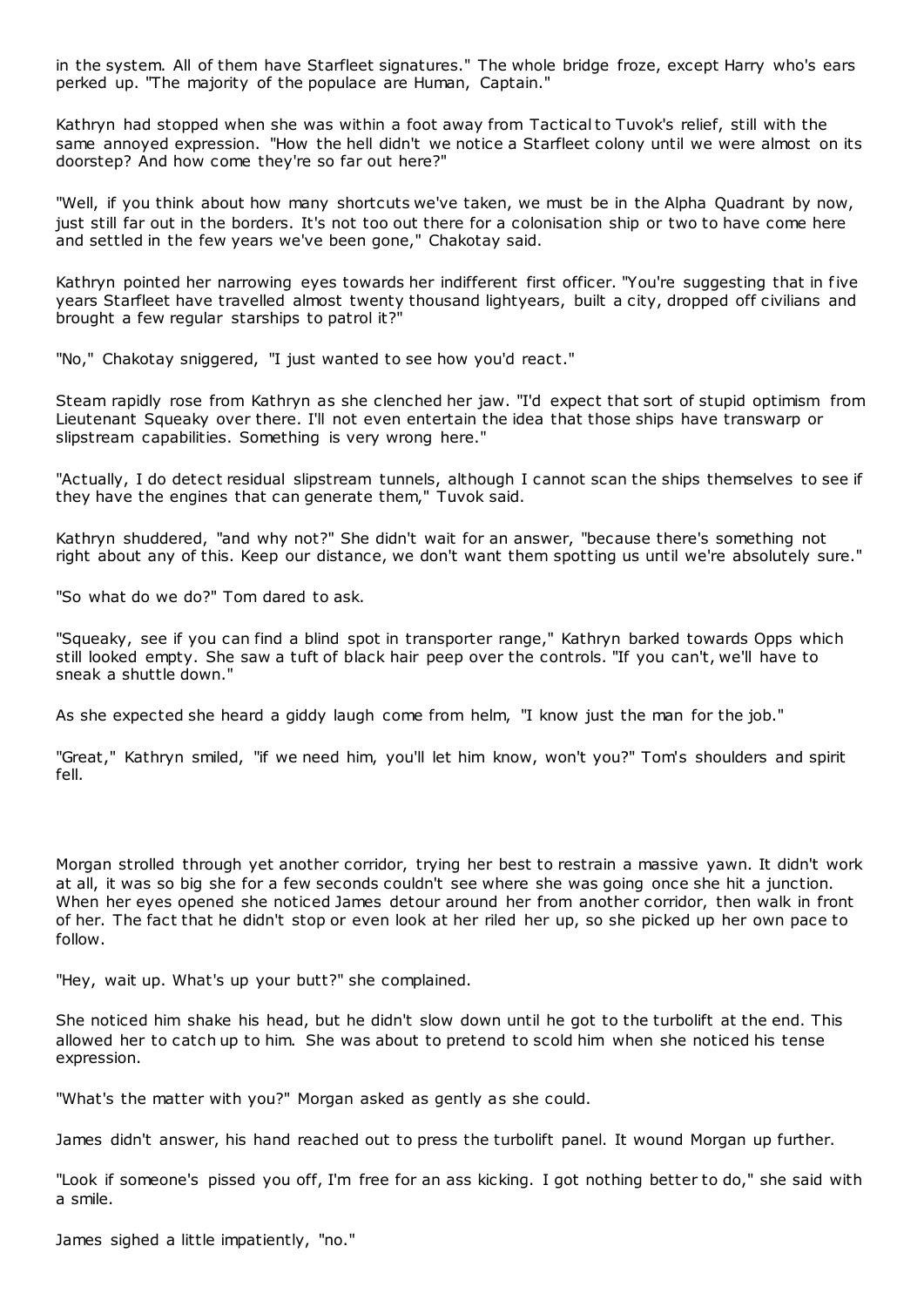Morgan continued to smile, "ah ha, gotcha. So are you mad at someone or something?" She stared at him, waiting for some sort of response. Just before the doors opened he rolled his eyes away from her and she thought she heard him mutter a few words. They shocked her, leaving her a little squeamish. "Eeew, you did what?"

James' head darted in her direction, looking very confused again, "excuse me?"

"You and Jessie, oh my god," Morgan chuckled and yet still managed to look grossed out.

James stared at her blankly, blinking more than usual. He then noticed the turbolift had arrived and was thankfully empty, so he pointed to it and stepped inside. Morgan got the hint but didn't budge.

"I'm not going to be victim number two," she laughed.

The doors started to close between them, James put a hand out to grab one of them and stop it. "Yeah very funny," he said in deadpan, his head gesturing once more for her to follow him.

Morgan tried to get a straight face back as she stepped inside. As soon as the doors closed she said, "you forgot I was recently telepathic, didn't you?"

James rolled his eyes again, "you have no right to be using it anytime and on anyone you want though."

The comment slapped the girl in the face, so she pouted. "I can't control it. Why would I ever want to hear your thoughts, you talk far too much anyway and you annoy me."

"Hmm," was all James said in response, and quietly. Morgan glanced over to see him mulling something over, this time she didn't hear it. "Don't tell anyone."

"Who do you think I am? Of course I won't," Morgan said. She saw him nod, then look away tensing his jaw. "I didn't know you two had gotten together..."

"We didn't," James said abruptly, cutting her off. He looked down apologetically, "sorry, it's just... this is all sudden, I don't know what I'm doing."

Morgan frowned but nodded anyway, "okay. Sounded pretty bad in my head."

"Yeah," James barely said at the same time the intercom chirped.

*"All senior officers report to the bridge,"* Kathryn's voice rang around them.

Morgan smiled and shrugged, "okeydokey. Bridge," she ordered. The turbolift sprung to life. James tiredly stared at her with the smallest of frowns. "What, you're a senior officer aren't you?"

"And you are...?" James said.

"Bored, duh," Morgan replied with a smirk on her face.

When the turbolift arrived the smirk was ancient history as she was greeted to the sound of her parents exchanging insults.

While James stepped out, she hesitated. He turned towards Tuvok, "I thought it was no longer my job to break up catfights?"

"Indeed," Tuvok's eyebrow raised, almost sounding annoyed.

It also annoyed the command duo who turned their scorn towards James instead. He smiled politely at them before walking over to what he assumed was an empty Opps station. With the argument over, Morgan felt a bit better about stepping out onto the bridge.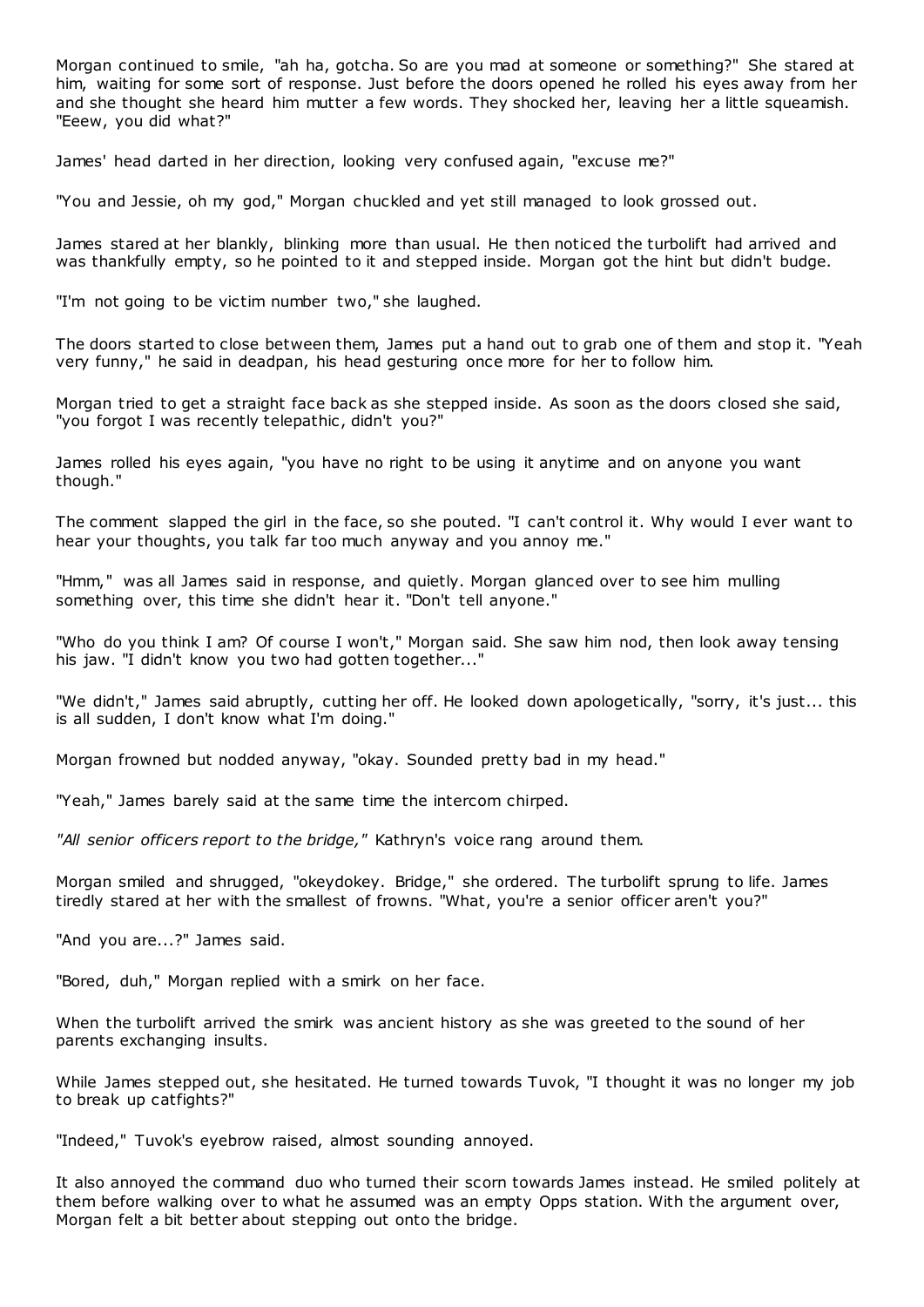"What's up then?" she asked carefully.

Kathryn then noticed she was there and tried to melt her icy demeanour. "We're in transporter range of a planet that went from baron to colonised by Starfleet in a space of an hour. I want to send an awayteam to investigate, however..."

Chakotay sighed, "I'll lead it if you want, but I think we should be far more c autious. If you're right, we're putting an awayteam into danger when we could just as easily continue on our way as if we haven't seen anything."

"And if I'm wrong, we could miss out on communicating with Starfleet and since they managed to get here, a hitchhike home," Kathryn said irritably.

"Come on, you don't believe that. It's the one thing I'm agreeing with you on, this whole thing stinks," Chakotay said.

Kathryn shrugged and walked off, "and if us agreeing on something isn't fishy, I don't know what is."

James bumped into something on getting to opps, so he peered down to find Harry sitting on the floor, hugging his legs. "Shh," he whispered fearfully.

Chakotay groaned and began to head for the turbolift, "I'll take two teams, just in case. Paris," he then pointed toward Opps, "Taylor, Kim. You're up."

Harry clambered to his feet so fast it surprised James enough to make him double check if he were still on the floor. "Hurry up," he said eagerly with his eyes wide. James shook his head and stepped away from the station, Harry scampered past him.

Chakotay reached the turbolift and almost got knocked off his feet by the rushing Lieutenant. He shook his head and tapped his commbadge. "Chakotay to Rex, transporter room two."

"Have you forgotten that she's ill?" James warned him on approach.

"That's not what the Doctor said," Chakotay sniped back. He stepped into the turbolift just in time to avoid a glare, at least until James joined him and the others in the turbolift.

"Uh Commander, if it's two teams, they're not exactly even," Tom reminded him.

Chakotay looked ready to throttle the helmsman, "Jessie just grab the first person you see on your way. Chakotay out."

"As long as it's a girl, this team is a real sausage fest," Tom commented, prompting blank stares from the entire turbolift. He laughed nervously, "god, nobody has a sense of humour anymore."

Harry laughed to his relief. "Oh, I'm so telling Jessie that." Tom immediately started to sweat nervously.

The awayteam dematerialised in a quiet back alley. They could hear the telltale sounds of a normal public street only a few metres away. Chakotay slipped a tricorder out of his pocket but kept it discreetly by his thigh as he glanced at it.

"Okay, according to sensors there were two areas of the city that didn't match typical Starfleet schematics; a large building to the west, and a tower at the northern edge of the city that was generating a signal we couldn't identify. My team will investigate the tower, see if it's harmless or something that might be casting an illusion, anything out of the ordinary. Harry, your team will scope out this building but do not enter it. We'll report back here in an hour. Understood?"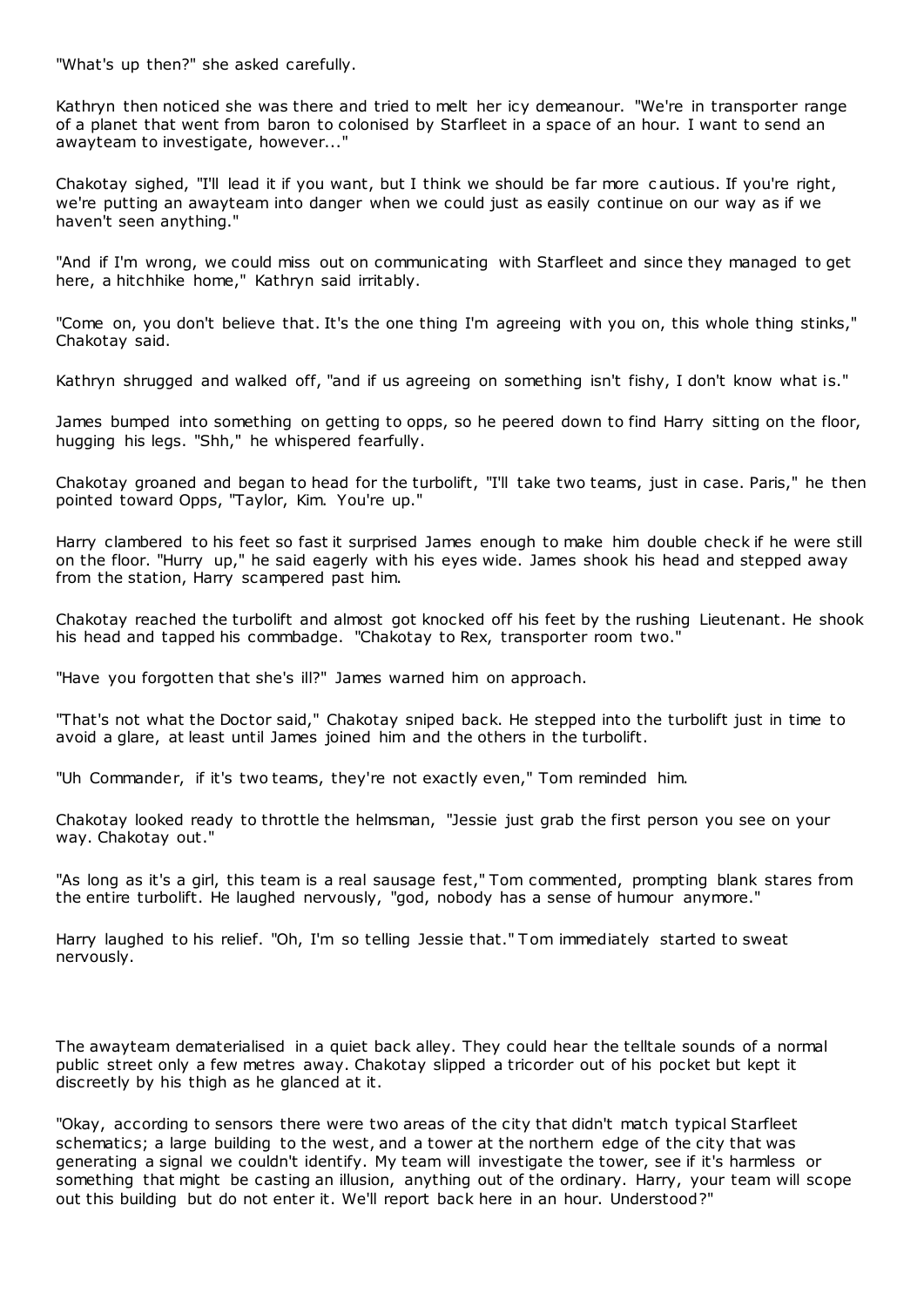He got mostly nods. Only a confused looking Tom got his annoyed attention. "Yeah um, I'm not exactly sure what we're looking for. Aliens with bad human make up on, a sign saying *this is totally human stuff, honest*? And also why is Harry leading a team and I'm not?"

"I think the first question answers the second," James commented.

Tom looked even more confused, he scowled at him, "they have nothing to do with each other, you idiot."

Harry laughed quietly to himself, "okay, can I pick my team first? I pick anyone but Tom."

Chakotay groaned, "fine, but I'm only agreeing because I have a feeling this mission will need some fodder."

"Hey," Tom whined.

"On a totally unrelated note, I'll bring the girl who on her last *mission* stabbed somebody annoying in the back. Come on," Chakotay said, walking off.

Emma grinned and followed him, "wait, can we bring Harry too then the team's perfect."

"Hey again," Tom complained half-heartedly. He followed them muttering angrily.

Harry sighed in relief, "okay, so that's a lot less stressful. Let's go team." He then noticed his team members didn't look thrilled, and were clearly avoiding looking at each other. "I knew it was too good to be true," he sighed again.

Both teams soon found they had to get through an extremely busy market no matter which way they went. Harry was a little relieved that he didn't have to be discreet with his tricorder or else he'd get lost, since he passed a few uniformed humans wearing similarly shaped devices on their belts.

Chakotay was less than relieved when he overheard Emma asking one stall, "hey do you sell chainsaws?" He backtracked and grabbed her to pull her with him.

"I thought you'd know how to be discreet in a place you didn't belong," he scolded her.

"What? No harm in asking," Emma said innocently and with puppy dog eyes. Chakotay groaned.

Harry's team were still within the market when they could see the building Chakotay was talking about. At first glance nothing seemed out of the ordinary about it, it looked like a typical modern Starfleet building; tall and metallic with far too many windows. Harry tried to scan it, this time discreetly but strangely nothing showed up at all, raising suspicions.

"Maybe we should attack this on all sides," he said. "I'll have a walk around it, you two stick around here and eavesdrop a bit."

"Why don't I do the looking around," James suggested, making Jessie wince and look down, "I was in Security before."

Harry also flinched as he noticed Jessie's reaction. "Um, okay sure. You're right. Just be careful."

"Hmm," was James' only reply as he headed off towards the building.

"Okay, that was cold," Harry said apologetically toward Jessie. She looked at him blankly, "I wish I knew sooner, or I would've took Emma instead of one of you."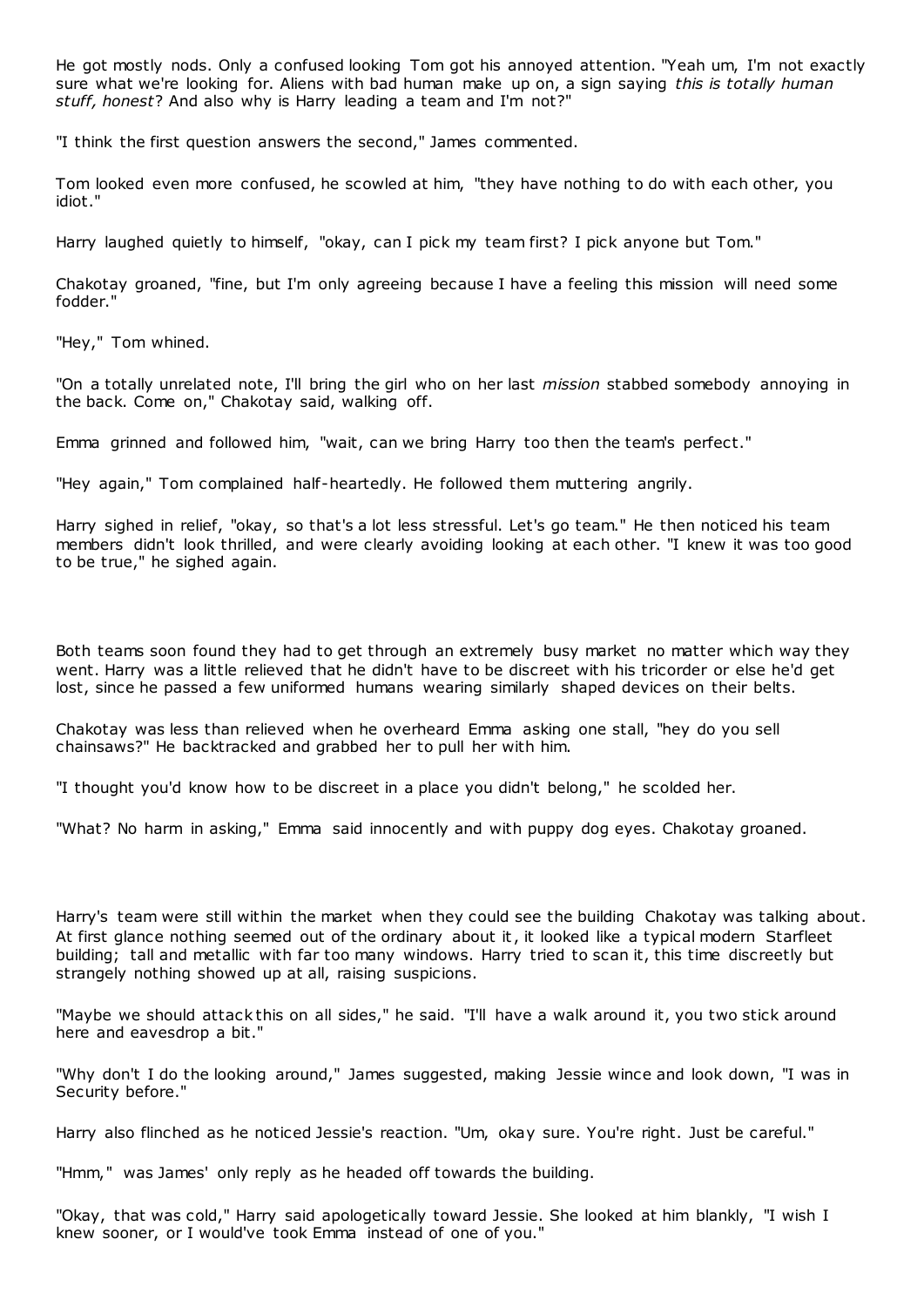"Don't worry about it. I don't care," Jessie said, clearly lying. She began to wander around nearby stalls, pretending to be interested in them.

The further Chakotay's team walked, the crowds seemed to thin. Only a few odd people would pass by them when they could finally see where they were heading. A tinted light blue metallic skyscraper, barely a couple of metres squared in depth, standing amongst what appeared to be an industrial area. Completely vertical until the final few metres, where the walls closed in on each other to form a sharp tip which flickered a white light occasionally. Tom likened it to a massive needle and gave himself a cold shudder.

The team kept close to one side of the street, dividing their attention between that and the shop windows, hoping that'd be enough to fool the public. Just in case it didn't, Chakotay walked directly beside Tom to block anyone's view of the tricorder. Emma lingered in the back until she spotted something in a window and double backed.

"I dunno what to make of this. It looks like a transmitter, a real fancy one," Tom mumbled.

"Fancy? A transmitter sounds pretty clear about what it does, so what's so fancy?" Chakotay asked.

Emma glanced over her shoulder to look at them, then back again.

"It's not using any of our usual communications frequencies. Doesn't help that the tricorder can only detect that it's a structure and won't give me any details," Tom answered.

"Sounds a lot like the Shadow Tower," Emma muttered while eyeing up a few blunt objects in the window. Even still she noticed the two men looking at her gormlessly. "You know, like a cloak only for dumb people. You know?"

"No," Tom meekly replied. Chakotay tried not to laugh.

Emma sighed impatiently, "we didn't want our technology to be nicked by twenty first century humans, so the Shadow hid the entire island we lived on from old fogey scanners. You guys might have spotted it if you got close to it though since you have modern scanners. Plus like this one you can literally see it once you were within its range."

Chakotay nodded as if he understood, and yet he still ended up frowning as if he were confused. "So Starfleet must've invented the same thing but... why would they ever need to use it? There's no one else here."

Emma shrugged, "I dunno, maybe there were cave people on the planet first."

"Who we also didn't detect an hour ago, and for some reason I doubt had any kind of scanners besides tossing a rock or lighting a fire and watching the smoke," Chakotay said with a smile. Emma turned back to the shop window and smiled as well, he wasn't sure if it was his comment had anything to do with that. "Something is definitely strange about all of this."

Tom brightened up, "oh you mean the Ligers' tower on the AU Gravett Island?" Emma pointed a look straight ahead of her, not at Tom himself, as if to say *what else you idiot.* Tom of course took offense. "I saw it and worked around it, it's not the same. Your tower hid by jamming frequencies all around, we couldn't even see our own lifesigns when we were near it. Here I can scan everything but that, and it's right there, standing out a mile for all to see while yours was camouflaged in the grassy mountains. It's not trying to hide, the tricorder can't find anything about it in its database, as if it doesn't exist."

"Yeah, exactly," Emma said, sounding disinterested as she peered over at the neighbouring shop window.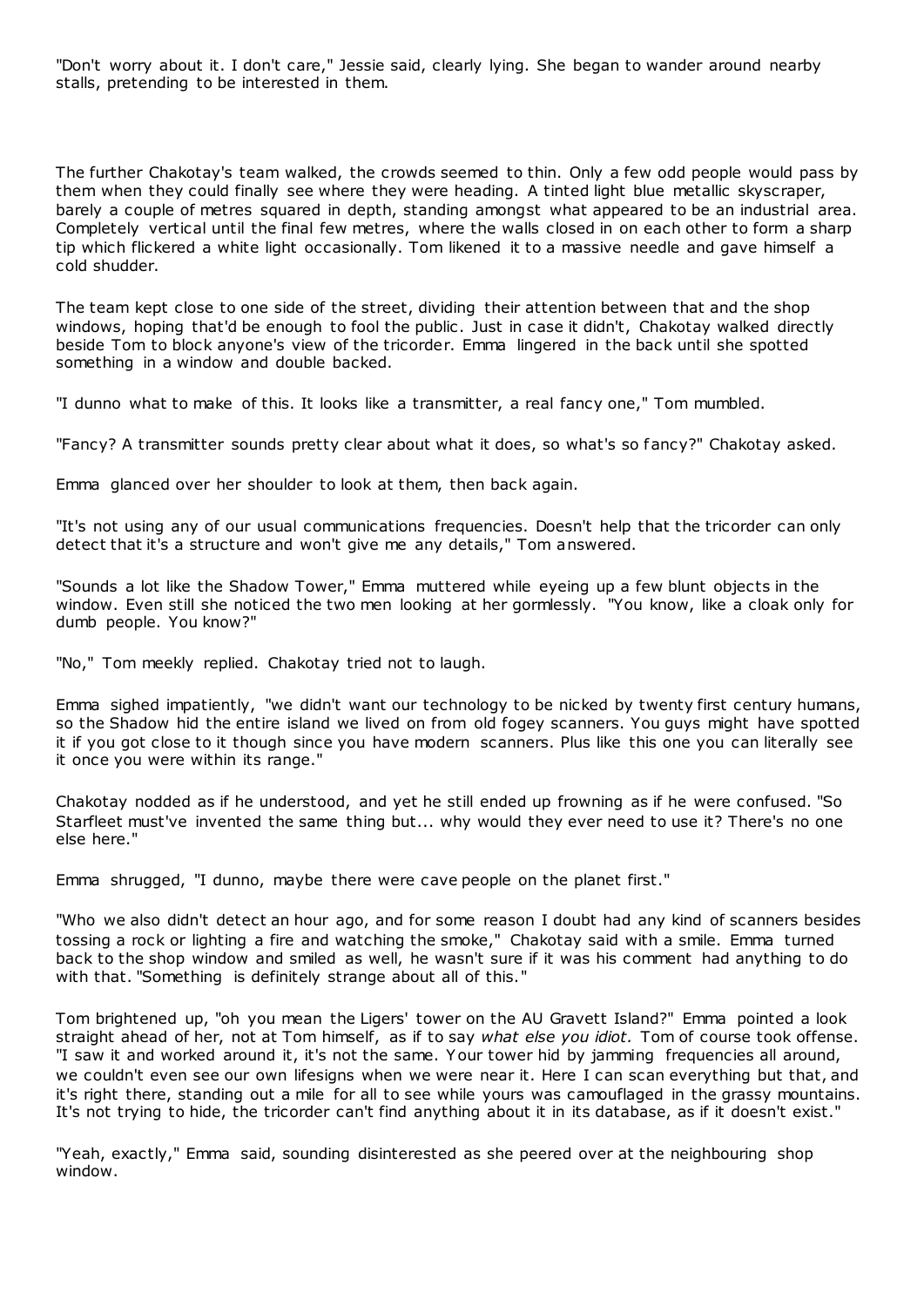Chakotay looked pained, "I hate to say it but he has a point. We haven't been separated from Starfleet that long. You said that the Shadow's point was to hide it from less advanced species. Starfleet couldn't have advanced so far that our tricorders can't figure them out."

Tom smiled mostly out of relief. "Yeah, and it isn't just this. We had the same trouble with the ships floating around the system. The type of signal, what the building's made of, which seems to block my scans so I can't see what's inside it."

"Is it one of yours Emma? This could be a Liger colony we've mistaken for Human," Chakotay asked, turning to where Emma was for confirmation. She was nowhere that he could see, making him groan.

Tom hadn't noticed yet, "but they were definitely Starfleet vessels, just different classes with fancier shields than ours. What are the odds that Emma's people from an alternate dimension to ours have the same basic ship design?" He turned around and also noticed their missing teammate. "Do you think that's a yes?"

Chakotay only hmm'd in response.

James meanwhile took his time to circle the building he had to scan, all while trying not to seem obvious. Occasionally he checked the tricorder in his pocket. Nothing looked out of the ordinary. That was until he was about to reach the front again, he noticed the air around the roof looked a little blurry as if it were surrounded by a forcefield. He waited for the people behind him to overtake before he could slow and stop, then got out the tricorder again. It once more said there was nothing there where the building should be, but once he pointed it quickly upwards and brought it back he noticed a spike in energy levels.

He returned to where he started, this time quicker after seeing that. He looked around for his team. Once he spotted Harry, somebody from a nearby stall pretty much shoved a strange device in his face.

"Hey there, good day sir. You look like someone who would benefit from my amazing, state of the art personal shield!" a man shouted so loudly it left his ear ringing.

James pushed the device and arm out of his face and continued walking.

That still didn't deter the salesman, he followed. "At only 33,000 you can protect yourself from phaser blasts, sharp accidents and even a fist to the face."

James firmly grit his teeth and rolled his eyes. "No *thanks*."

"But what'll protect you and family & friends from murderous people the next time you hit the town?" the man pretended to sound concerned. James intended to ignore him until the salesman made the mistake of grabbing his arm.

James swung around, sharply pulling his arm out of his grip. "I'll tell you what, put that on you and let's see if it works."

The salesman's eyes were wide, he started to shake. He ran off with his tail and device between his legs.

Unknown to James, Jessie was at a nearby stall and had seen everything. She decided to walk over before he threatened anyone else. "James..."

"The building's shielded. Pretty advanced wise too. Where's Harry?" James said flatly.

Jessie didn't look impressed with his tone, but she shrugged it off and turned towards a building on the opposite side of the street. With tables and chairs outside, most occupied by people slugging pint glasses, it seemed obvious to them both what kind of building. "I saw him go in there."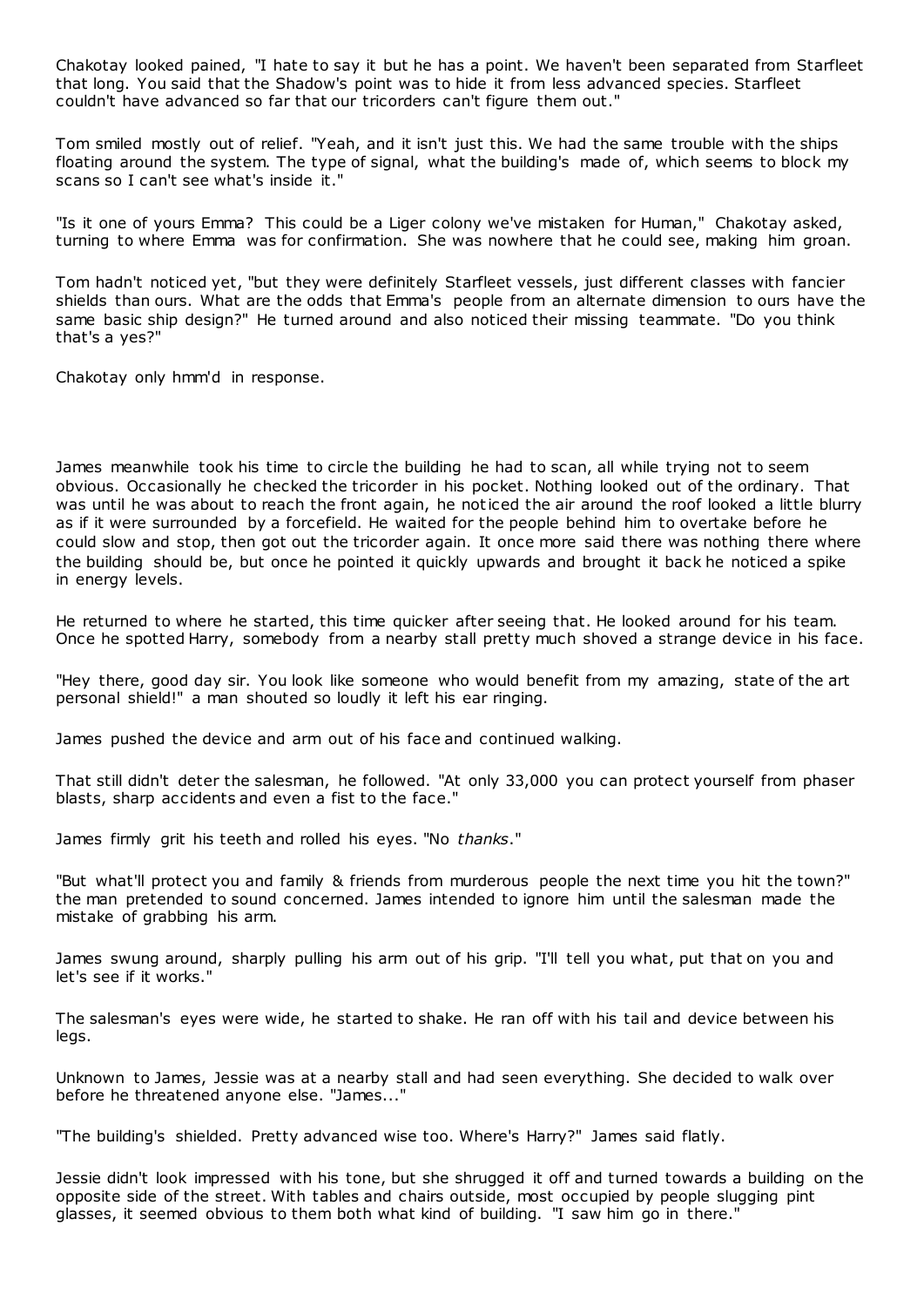"Of course," James groaned. He focused on the tricorder once again and turned slightly as if to walk away.

Jessie briefly grasped his arm as a hint to stop. "We still have half an hour until we have to meet Chakotay's team. After we update Harry, can I have five minutes to explain?"

"Now, here?" James asked hesitantly, and to her relief without any of the previous attitude. He sounded more worried than she expected.

"We can't work together, or at all, like this," Jessie said, gesturing toward the earlier salesman returning to his stall.

James followed her glance, then shrugged. "He'd have pissed me off any day." When he looked back again, he noticed her look glumly down while biting her bottom lip. "Okay, sure."

Without anymore words, they made their way across the street to the bar. As soon as they stepped inside they bumped into the crowds already inside. James grumbled something Jessie didn't hear due to the noise, and without much hesitation he pushed his way through to a quieter part of the pub. Jessie followed in his wake, avoiding some of the people's annoyed glances in their direction.

Even in the quieter parts of the pub, neither of them could see Harry anywhere. Jessie felt her stomach turn so turned around to look for an unoccupied table. It took a few minutes before James noticed, as she had been behind him. He hurried over to join her at the table which had two long and soft benches on either side. "You alright?"

Jessie breathed in deeply and out. "Yeah, the Doc said the nausea drug might not work as well if I'm tired. I'll wait here if you want."

James sat opposite her. "I'll get you a drink first at least," he said while looking for the bar, which wasn't easy to do with all the people everywhere.

"Listen um. I'm sorry. I didn't mean what you thought, back in the Mess Hall. I just... this news, I wasn't expecting it either, it..." Jessie stuttered, but hesitated when James looked back at her. "It's scared the hell out of me, and I don't know what I'm doing."

"It's okay," James' gaze briefly met the table, "I overreacted."

"The last thing I wanted to do was hurt you, you know that right?" Jessie stammered.

James grimaced and looked down, nodding. Jessie recognised that as one of many of his feeling guilty expressions. "I know. I'm sorry too."

A woman approached the table holding a little padd like device. "Hi, welcome to the Ashfault. Can I get you some drinks?"

"Just some water for me please," Jessie replied as she absentmindedly placed a hand on her stomach. The woman nodded and tapped the padd.

"Do you do Long Islands...?" James started to ask but he noticed Jessie's eyebrow raising in judgement. "I'll have a white coffee please."

"Right away," the waitress said with a smirk. She walked away.

"We are on duty, remember?" Jessie couldn't help but laugh.

James cleared his throat, "yeah. So what are we..."

Shouting nearby overwhelmed his voice and cut him off, they both looked across to see Emma arguing with a couple of men who looked like bouncers.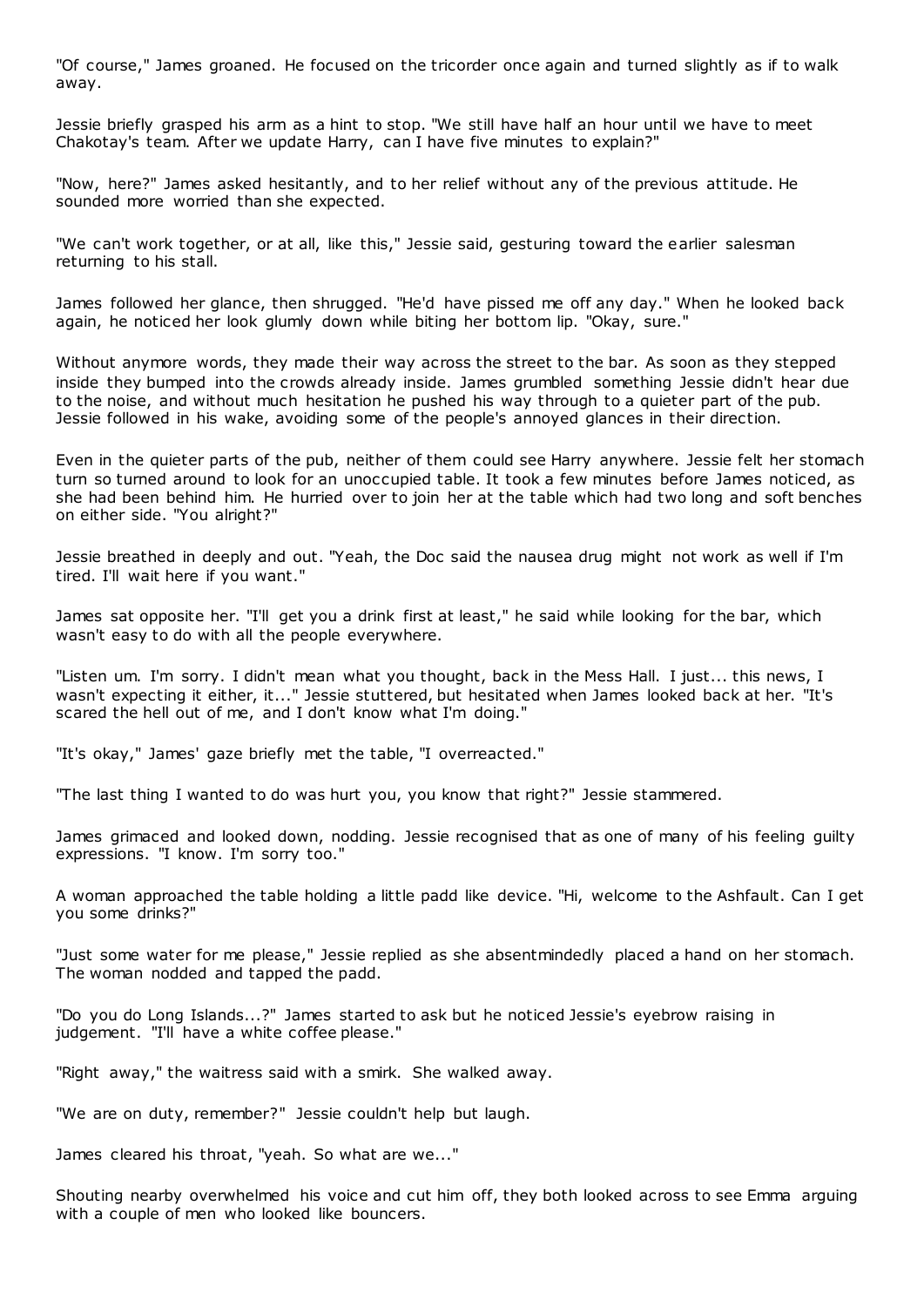"What do you mean, I'm old enough. I'm older than you pricks!" she shouted. One of the bouncers reached to grasp her arm, but that only gave her an opening to snatch a bottle from a nearby table and run off into the crowds. The two gave chase.

Their own table was quiet until their drinks were delivered. Jessie thought over what to say as her fingers tightly grasped the glass. The silence went on too long for her taste so she blurted out, "do you want it?"

"What?" James said.

Jessie cringed, "I mean; do you want this baby?"

James looked very nervous, "nuh uh, I don't want my answer to influence your decision or anything. Whatever you decide to do, I'll support you. The way I acted before, it's out of my system."

"I don't know though, not anymore," Jessie said to his surprise. "I didn't want to resort to something so drastic but there's so much that can go horribly wrong, and it will, I know it. It's a massive chance to take, and I can't decide it on my own."

"We have time. It's okay," James tried to say reassuringly.

Jessie's shoulders tensed, "until then, people may find out. If we decide to keep it, everyone will know. Pregnancy via a drunken one night stand is embarrassing enough. Then you add a love spell and everyone I told you so'ing, I dunno if I can stand it."

"Everyone? Tom yeah, Danny maybe. Hopefully no one else cares that much," James said, wincing slightly. Jessie eyed him with an eyebrow raise. "I know, but if you decide to keep it, Tom making jokes occasionally is only going to be a little annoyance, right?"

Jessie's face softened a little and she nodded. "I guess. And Tom making jokes isn't exactly a new thing. Should be used to it by now."

Only a few tables away Harry squeezed around a group of women wearing hen night apparel, cheering on the bride chugging two bottles at the same time. Harry headed for where he remembered the exit being, only he spotted Emma at a table on the opposite side to where James and Jessie's table was, sipping a pint glass.

"Aren't you a little young to be..." he said, quickly snatching it away from her. Emma grabbed it back immediately. "Why are you here?"

"Why are you?" she asked while trying to look serious and firm. That made her burst into hyperactive giggles.

Harry glanced around for anyone who may be eavesdropping. "Saw someone with a strange device, looked dangerous. Followed her in. Thought she was going to shoot up the place."

Emma peered up curiously, "oh?"

Harry's face flushed a bright red, "it dyed her hair in an instant, she just fired it at her own head. I thought..." Emma snickered so much her chest hurt, Harry meanwhile tried not to look like it bothered him. "Good thing this is a bar. Easy to play being drunk."

"Well, as a Voyager you certainly would be able to pull that off with no effort," Emma teased.

"Yeah," Harry said slowly with his eyes narrowing in the direction of her collection of glasses. "Starfleet's science department have been extremely busy the last few years. So much here is so... out there."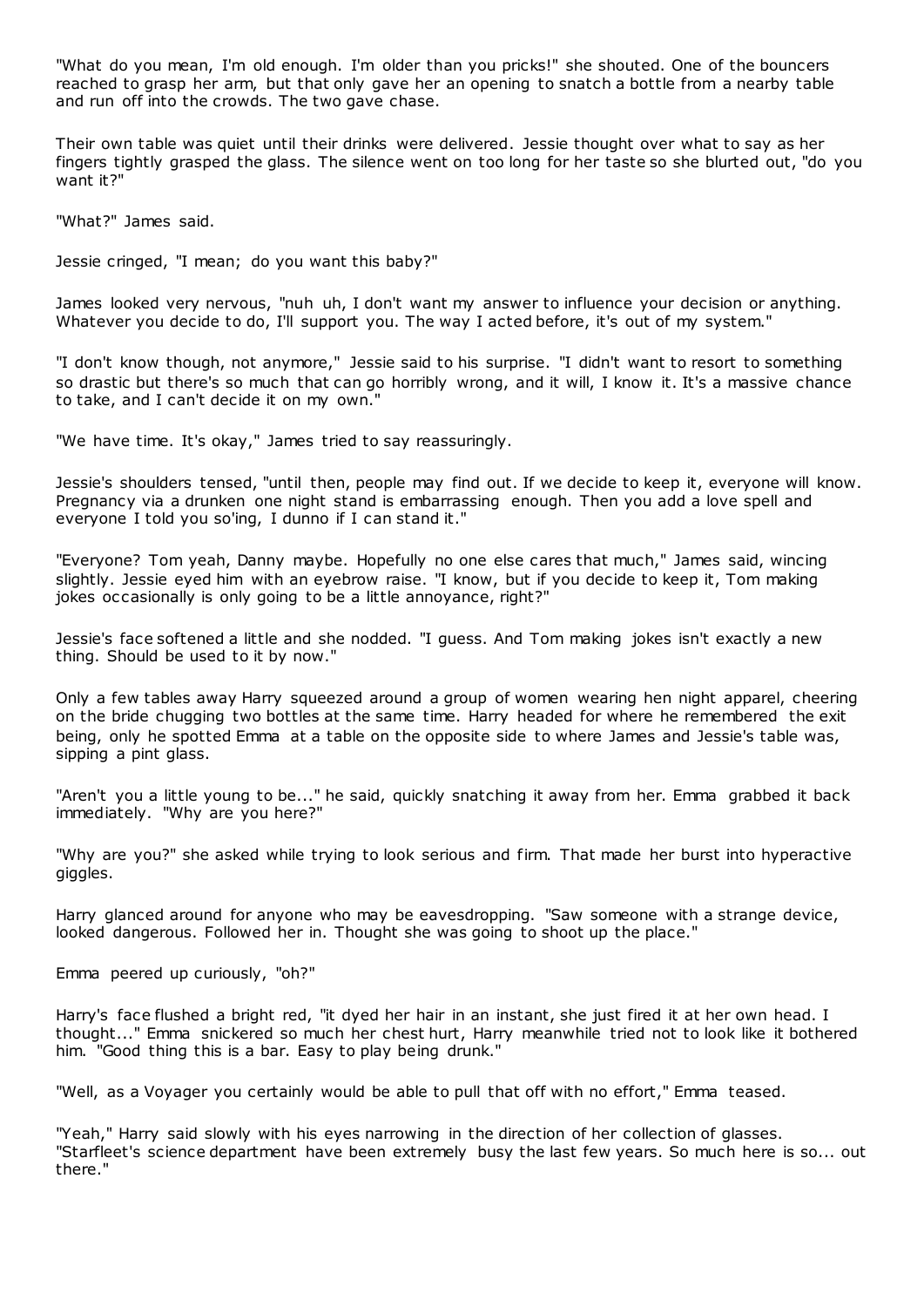Emma nodded, "I know. I thought for a minute that we found a Liger colony. We're not far from the dimensional portal thing so..." She grabbed another drink, this one tall and golden. "Thought I'd celebrate."

Harry seemed confused to her, he blinked and stared blankly. "You thought? You mean it isn't?" Emma scoffed and shook her head. "I never considered it but since you put the idea out there, it makes sense that it would be. But you're saying it isn't, why not? It'd explain why we didn't spot anything until we got close. And why they'd even be hiding at all."

Emma tried to scowl menacingly at him but she almost wobbled out of her chair. "We're not pansies like you. We only hid on Earth to stop you guys from stealing and invading us. Outside of Earth and the solar system, we do things normally. No reason to hide here. Plus!" she burped and laughed, "our ships are so much more less dreary than those hanging around up there." She pointed up just in case he didn't understand what she meant by *there*.

She figured she was right when Harry raised his eyebrow. "So much more less? Okay, you need to be cut off."

"Make me," Emma said while leaning forward on the table, smiling darkly at him with her eyes wide. Harry wasn't sure if she was threatening him or flirting, he nervously laughed it off either way.

"You're right," he said, his voice a pitch higher than usual. "What little we got of those ships were Starfleet in design. They were just out of our..." he slowed down as he came to a realisation, "league, oh god."

Emma perked up, Harry assumed she was on the same page. "Oh I like this song!" She ran off to an open area between the tables and the bar, where many other people were dancing.

Harry groaned. "I best find the rest of your team, okay? Good, glad you agree. And mine," he muttered to himself. He headed for the exit to meet up with his team, thinking they'd be waiting outside for him impatiently. Only he walked right by without seeing them.

Jessie glanced to her left a few seconds too late to see Harry pass. "This place is strange but it's still very human-like. If Chakotay thinks these are aliens pretending to be us, they're very good at it."

As soon as she finished her sentence loud jeering from the dancefloor got both of their attention. They noticed all but one of the patrons there were looking at the corner of the room where a tall computer stood with speakers on both sides. The music stopped abruptly and Emma was fiddling around with it, but with her back to the pair so they didn't realise it was her.

"Still, the shielded building is a little suspicious. It didn't look important enough for the special treatment," James said once it quietened down enough for him to be heard.

"It could be a government building," Jessie said. James thought about it and nodded slightly. "It's probably that tower thing that made this city so invisible at first."

"Yeah maybe," James agreed.

Two men approached their table, one of which looked a little too drunk and had to grasp his friend's shoulder for support. They sneered in the table's basic direction, while the drunk one slurred, "why hello gorgeous. Couldn't help but notice you shining like a star in this dump."

Jessie looked disgusted, "remind me why I suggested we go into a pub to talk."

James smiled briefly, "Harry has a drink problem."

"Ah yeah," Jessie smirked before looking up at the two men, "not interested. Bye."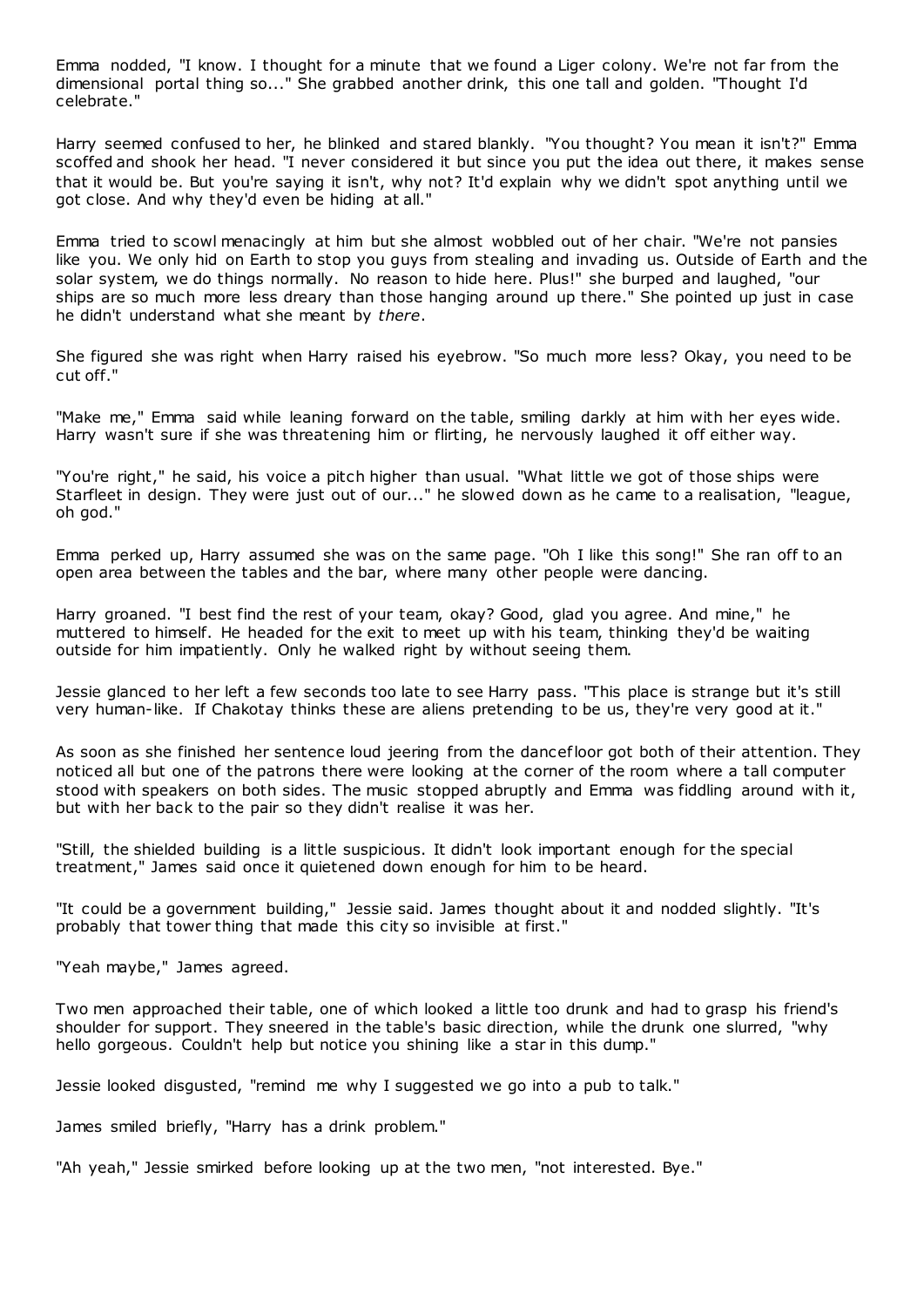The drunk laughed obnoxiously, then plonked himself down on James' side of the table. "Good thing I didn't mean you then, sweetie." Not satisfied with that he slid a little closer, smiling dreamily at his neighbour with his chin resting in his hand.

"Yeah sorry dude. Blond pretty boys are his type," the other man said while sitting down beside Jessie much to her disgust. He smiled smarmily at her, "me though. I like them hot, foxy, feminine."

"Ugh," Jessie groaned as she moved away from her admirer. "Try that somewhere else with an idiot with no gag reflex, or standards. On second thoughts, no one deserves that."

The drunk pretended his arm slipped, hurtling his body in James' direction, landing briefly on his shoulder. "Oh, what strong arms, do you work out?" he purred. James slid away until he was mostly hanging off the edge of the seat, which made the drunk tumble down. It only made him laugh, "oh you're so mean."

"That's it," James said as he stood. "We should go, Jess."

Meanwhile the other guy tried to discreetly move his hand to grope Jessie's leg. The look she gave him for it would've scared off anyone sane who wanted to live, instead he kept going. His hand barely brushed it when he found an elbow slammed into his ribs.

"Definitely," she hissed. As soon as she stood the two men also hurriedly got up and walked around the chairs to block their escape.

"Oh, but we were enjoying your company," the sober one said and he winked at Jessie.

The drunk faked a pathetic pout, "yeah, you're not going anywhere."

Many were watching this unfold, including the people blocking Harry's exit. He decided to see what was so interesting, immediately regretting it. "Ohno." He hurried back through the crowds.

"Just get out of the way, I'm not in the mood for you," James said.

"We only want to get to know you better," the drunk smiled coyly.

"Tough, we don't want to get to know you," Jessie said and she opted to walk around them. The other guy quickly took a hold of her arm and he pulled her back. The drunk thought this was hilarious.

Harry reached them from James and the drunk's side, just as James stepped forward. Harry inadvertently bumped into him, which stopped him for the moment. "Can't take you guys anywhere, can we? Trouble follows you, it seems," Harry tried to say pleasantly.

"We're not being any trouble, are we pet?" the guy who grasped Jessie's arm said.

She pulled her arm from him staring viciously at him, "don't call me that!"

Harry winced not once but twice as the man tried again to touch her arm. "Listen, let the lady go. You're only going to get into trouble."

Both men laughed at him like teenage boys would. "Really, what kind of trouble?" the arm grabber sneered.

"I'll show you if you want," James coldly said.

Harry quickly stepped in between them, then he turned his back on James to address the harasser. "Hey hey, there's no problem here. We've got to go back to work and so we're going to walk away." He eyed Jessie, "right now."

"Sure," she mouthed.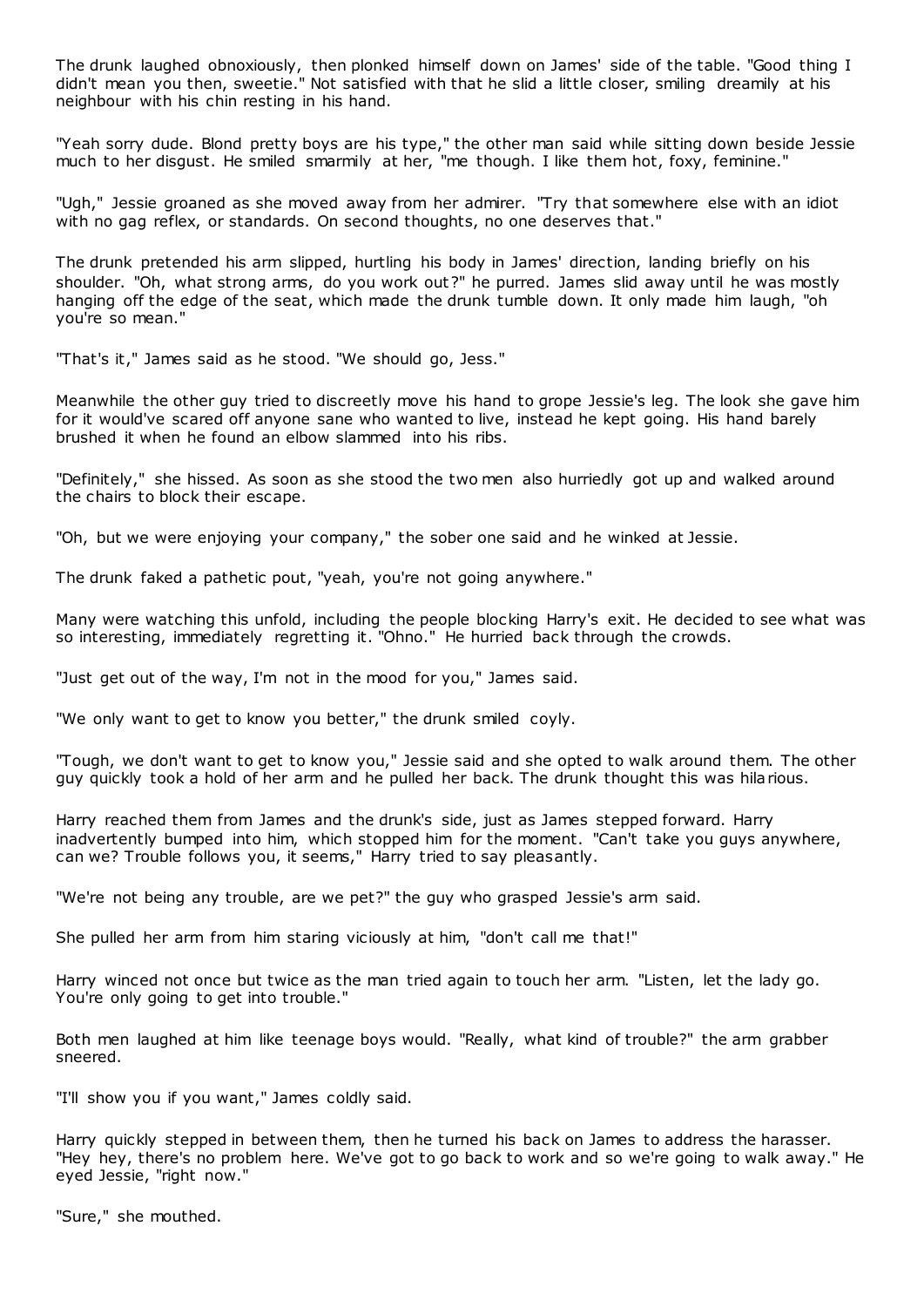Then she turned to leave the same way she tried to earlier. The man took the chance to reach out and pinch her on the behind. James noticed it and grabbed his wrist before it reached his target. That got Jessie's attention, she whirled around to once more face them.

"You'd better show her some respect, or I'll force this down your throat," James snapped.

Harry cringed while the drunk laughed dirtily. "Oh he's saucy. Can I keep him?"

His friend wasn't amused, but neither was James. The former tried to pull his arm back unsuccessfully, angering him further. "It's only a bit of fun kid. Keep your school boy threats where they belong." He pulled again. This time James let him go and so he stumbled back from the recoil.

"Great, the end," Harry stuttered, hinting over his left shoulder at James to leave. "Please," he begged.

Jessie decided to back away this time. Her doing so, nor James and Harry being there didn't deter the man. He attempted to follow her, sneering. "Come on, just one snog. You'll enjoy it more from a real man."

James walked around Harry and to in front of the crude man. "Not you, boy," he laughed, "Artie though wouldn't mind." His drunk friend seductively waved.

"Look, the lady clearly isn't interested. Let it go, both of you," Harry stuttered. "James go, that's an order."

"Sure," James said and yet didn't budge.

"What's your problem mate? You claimed her already, how is she?" the man asked crudely. "It's my turn, don't you think?"

Jessie's jaw dropped. "What did you say? You piece of dog crap on my new shoes, I'll fu..."

"Oh god," Harry stammered at that. Then he noticed James' face had hardened. When Harry tried to pull him away with him he got nowhere. "Please, ignore him."

"Right," James grunted. He looked as if he were going to leave, stepping back a touch. But then the right arm swung, his fist slammed into the creep's face. He fell to the ground hard, blood pouring from his nose. "Now I'll go." This time he did turn to leave, only to bump into a grimacing Jessie.

"I wanted to do that," she said.

James briefly glanced back at the man nursing his face, while his friend knelt down beside him. "Still could."

Harry though groaned as if he only shoved him slightly. "Why must you... can't we go anywhere without you picking a fight?""

James looked at him suspiciously, "that was you last time."

"Uh right, let's go," Harry stuttered, pushing his hands in front of him as a hint. Only then he noticed the pub had frozen, all watching them. Worst still what looked like security officers were squeezing their way through the crowds to reach them.

Strange phasers that looked more like deadly blades attached to a trigger were brandished at them and the two men. "Hold it," one barked. They were soon surrounded. "You're not very good at being inconspicuous, are you?"

Harry tried to look calm. "I'm sorry. My friends can be a bit, rough when they've had a few." He turned to Jessie, "I thought you were supposed to stop him."

"It was self defence," Jessie argued, then pointed at the men on the ground. "He attacked me."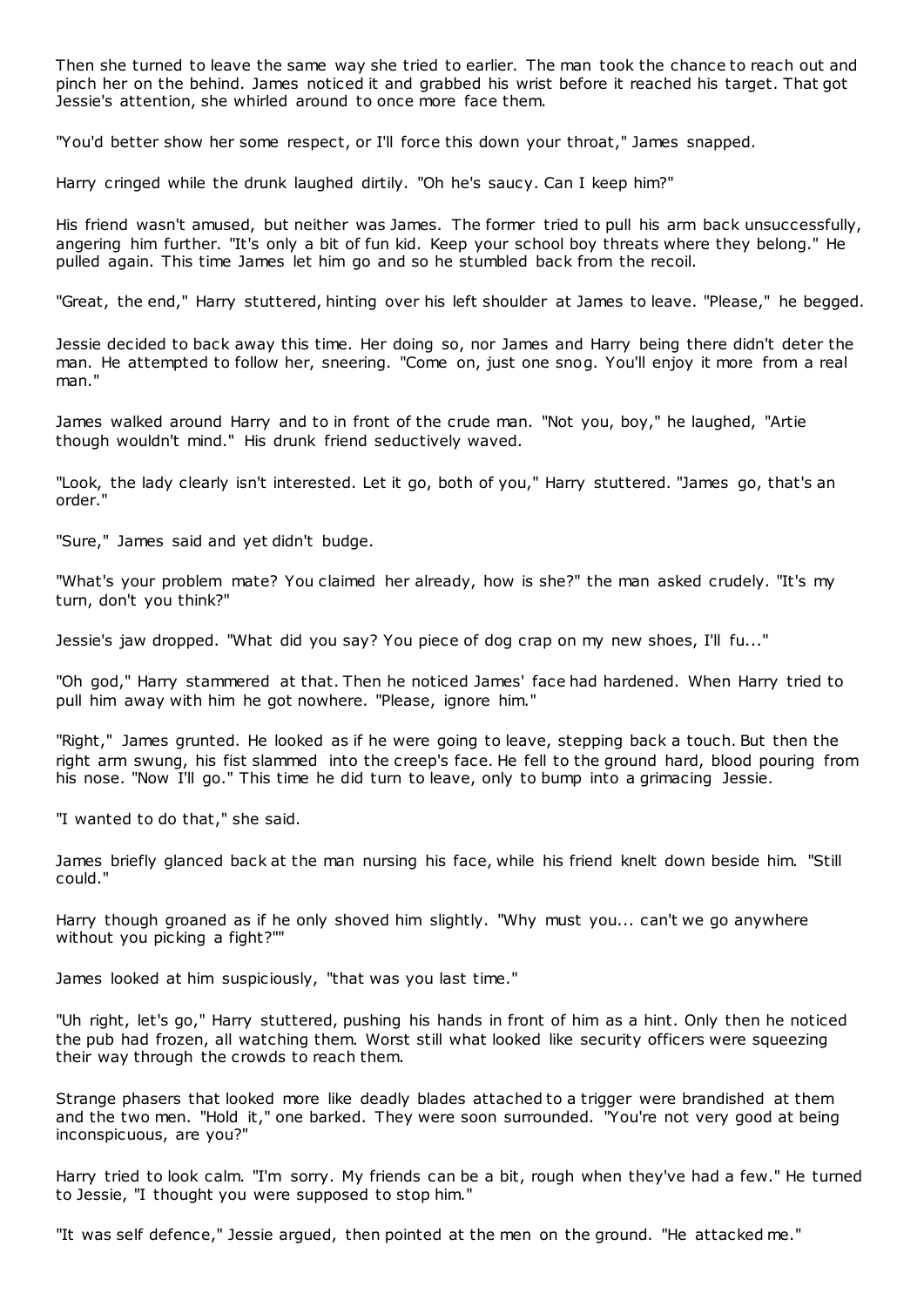"Oh and why was that?" another security officer asked, narrowing their eyes suspiciously. "Did they figure you out, huh? You're under arrest.'

"Wait, what for?" Harry asked. "Like she said it was self defence. Ask anyone."

"We're not interested in that," the first officer snapped. "Suspicious skulking around, spying and scanning buildings, carrying archaic technology. I suppose we could add the violence to the list."

"What? None of that is true," Jessie said.

"Take it up with the Judge. You know the penalty for espionage, Federation scum," the first officer snarled.

"Espionage?" Harry stuttered. "We're not... You've got the wrong idea."

The second security officer gestured to his people with a nod. They paired up all while keeping their guns trained on each of the team members and the two men. Tricorders and a phaser were snatched with no issue other than a scowl from James.

"Hmm, did you think this junk..." the first security officer sneered while retrieving a tricorder from one of his people, "would be too primitive to be noticed? Clever, but not enough. Where did you get them?"

Two more officers approached dragging Emma with them. "We found another one Captain. I caught her tampering with the jukebox."

"No I'm Liger, and I was trying to find a good song. Flush your ears asshole!" Emma spat at the one who spoke.

"Right? Another one from the stone age. At least you're consistent," the first officer chuckled. "Take them to the penitentiary. You can discuss this with the Judge."

## **Voyager:**

Kathryn stood near the window in the Conference Room, staring at the planet below as if it were a crewmember she was scolding. What was left of her senior staff waited and worried.

"Tell me something," she said after a long five minutes, "how is it that no matter what the mission, where it is, we still manage to balls it up? We've only been here an hour."

*"Some good luck, I suppose, well apart from Harry's case,"* Tom's voice said.

Kathryn's stare hardened despite him not being in the room, and it being directed at the planet. Everyone assumed he'd still be able to feel it.

"No smart alacky remarks, Mr Paris. I'm not in the mood for them," she growled. The planet finally got a breather as she turned around and leaned on the back of her chair. "Chakotay, there better be a damn good explanation as to how more than half of your team were arrested."

Outside the building James had scanned earlier, Tom shuddered and looked up at the sky. Chakotay only saw his reaction in the corner of his eye.

"Rumours circulating the market place was that they were all accused of being Federation spies," he replied while shaking his head.

*"Federation spies? I knew it, it's a trick,"* Kathryn's voice groaned.

Chakotay nodded knowingly, "the technology here is far more advanced than anything we have. My theory is that it isn't a Human planet, but with the arrests that theory's out the window."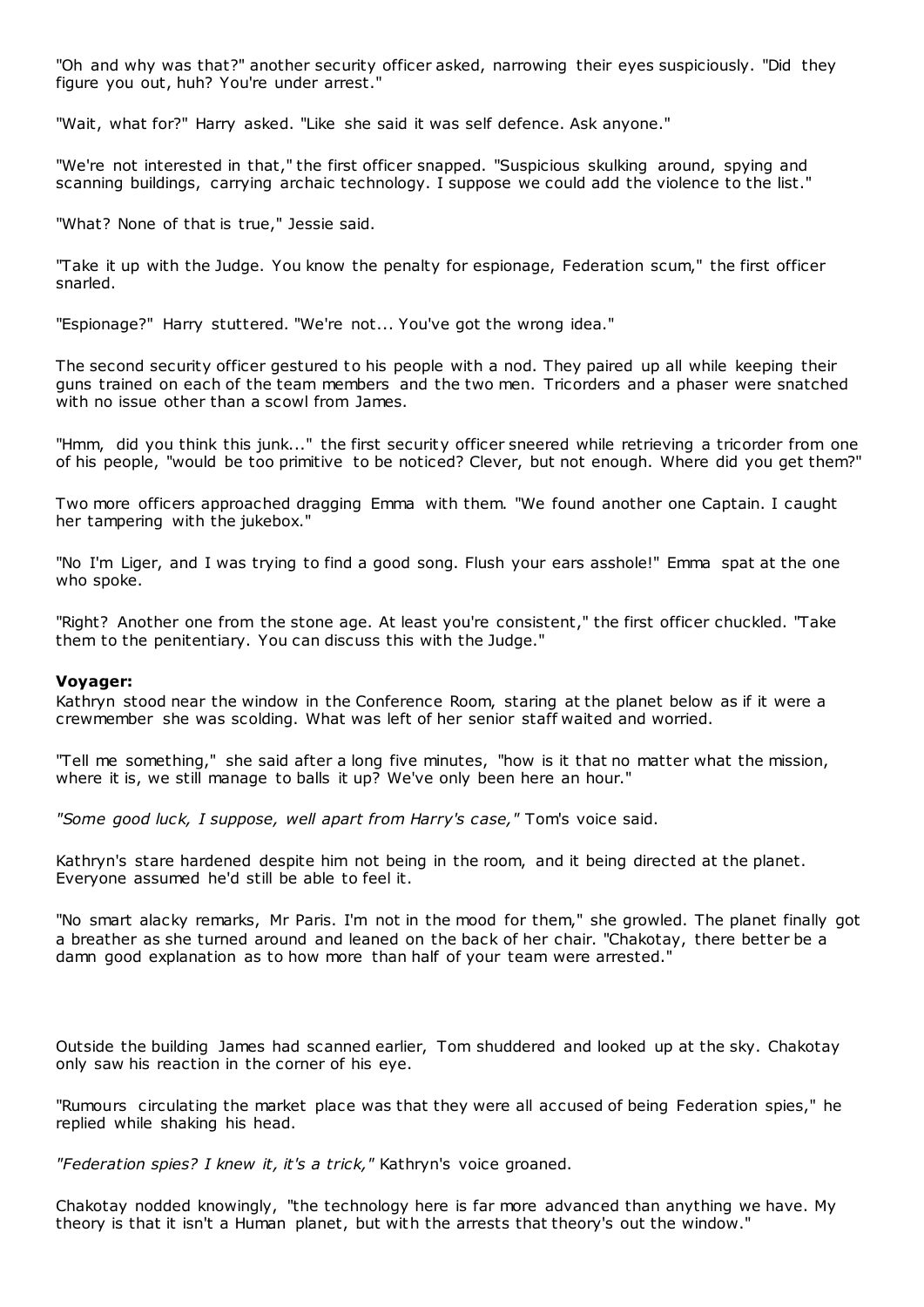Tom turned to him with a mixture of confusion and judgement on his face. "Hang on. That only proves we were right. The Ligers are very secretive with their tech when it comes to us. Of course they'd hide from us again."

Chakotay sighed impatiently, "Emma is a Liger, which I'm sure she can prove." He looked towards the building, currently guarded by two men with sophisticated looking phaser rifles. "They escorted our people into one of the shielded structures we c ame down to investigate. That can't be a coincidence."

"Maybe we should have done more research before sending an away team," Craig muttered. Kathryn leaned on the table in front of him and she fixed her most lethal death glare on him.

"If I want your input, I will ask you for it, understood!" Kathryn yelled.

"Yes... ma'am," Craig stuttered. Everyone cringed, except Kathryn who instead darkened her stare. "Captain."

"So the people down there are Human with similar Human structures, but they're neither Human nor Liger?" Tuvok questioned.

"I don't think we should rule out Liger. Emma could say she was one but so could we; we know enough about their technology to convince them, and they still are technically Human," Kathryn said.

"But what about their very Starfleet looking ships?" the Doctor questioned.

Kathryn scoffed, "it wouldn't be the first time someone was able to disguise one of their ships as one of ours. As Paris said, they tend to hide from us, what better way?"

"Oh I dunno, not luring us to their planet thinking we've found our people and a way home," B'Elanna said, risking the wrath of Kathryn.

Fortunately Kathryn wasn't mad, she looked thoughtful. "You're right. And why arrest our people and not confront us. Surely they must know we're here in that case."

The comm beeped. *"Janeway to the Bridge, please."*

Kathryn wasn't surprised, "and there it is. Dismissed."

Everyone hurried out through the same door to get to the Bridge. Craig took over Opps, while B'Elanna manned Jessie's station. The senior staff let the unknown crewmember at the helm remain at her post for the time being.

"What is it?" Kathryn asked a Lieutenant returning to the back stations from Tactical. She froze, fearful for no reason Kathryn could understand.

The blonde female crewmember at the helm responded, "a couple ships are approaching, they're scanning us."

Kathryn stared into the back of her head, puzzled. "Hmm. Since they're closer, can we get a better look at them?"

Craig shook his head, "no, nothing's getting through their shields. I can put them on screen though."

Kathryn nodded, so he made the command to change the viewscreen. Flying directly toward the bow of Voyager; two massive silver vessels with the signature Starfleet saucer section design. Neither of them had the usual warp drives, instead the stern of each ship looked bare with only a strobing blue light on both sides, one of which looked like Voyager's stern if its warp nacelles had fallen off during a warp flight. As it approached it looked more like Voyager ten times the size with its nacelles replaced with phaser cannons pointed at them.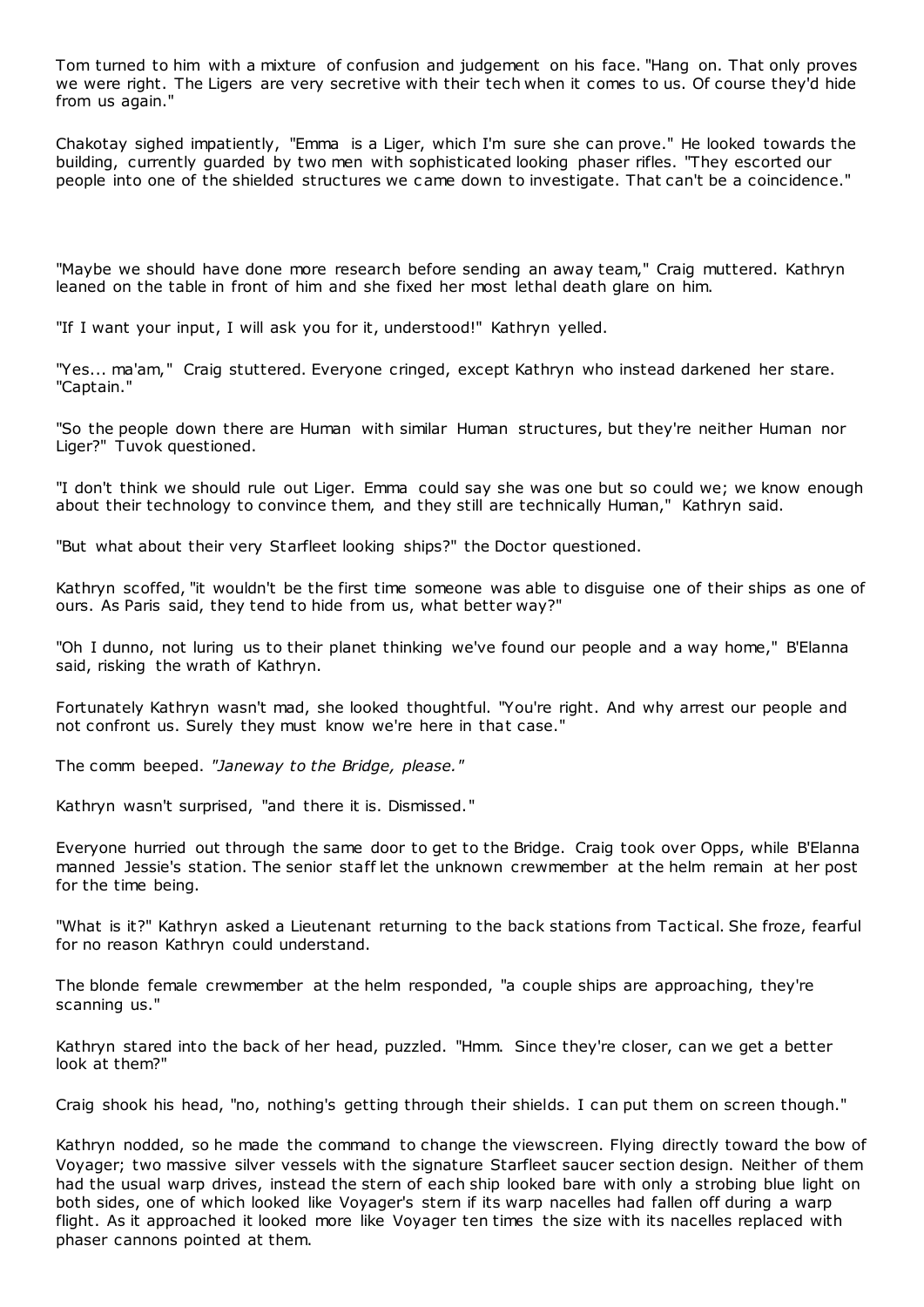"They've erm, sent us a message, one way only," Craig stuttered.

"Fine, lets hear it."

*"Federation ship, leave orbit or we'll be forced to destroy you. Your spies have been captured so I'd suggest you'd better leave this system before we kill them."*

"Captain, I'd suggest against an armed confrontation," Tuvok warned. Kathryn walked over, eyeing him curiously. "I cannot predict what their weapon and shield capabilities are, but I surmise if they are able to deflect our sensors, it would be wise to err on the side of caution."

Kathryn sighed. She tapped her commbadge. "Janeway to Johnstone. Lilly, I need your input up here, now."

As soon as they were brought into the mystery building the team were separated, each into windowless rooms with the door locked. Harry was strong-armed out first. Then pulled into a dark room furnished with only a table and two chairs. The guards forced him to sit in front of an imposing security officer he'd been told was only known as the Judge, carrying what appeared to be a PADD in his hand.

"Look, you've got the wrong idea. This is a huge misunderstanding," Harry said.

The Judge turned the PADD around to show him it. Harry's face drained at the image of Voyager lurking behind the moon.

"I don't suppose you can explain what this is," the Judge said.

Harry struggled to answer. "I'm not sure I understand. What do you think it is?"

The Judge stared intensely at him. "Wise guy, huh. Fine, stop me if I get a detail wrong. This is another one of the Federation's foolish plans to get us off this planet. They bring out one of their ancient junk ships from the museum, dress it up, and put it into orbit around our planet. They want us to think it's harmless but it's really a ticking time bomb, which could go off with one torpedo fire."

"What?" Harry stuttered.

"Is that not true? Which part?" the Judge said.

Harry hesitantly shook his head, "all of it so far."

"Inside is an old warp core, very fragile. One strike from us would detonate it," the Judge said.

"No, no, we're not your enemy. We only came here to look for supplies, we didn't know you were here until we entered the system," Harry said.

Harry assumed from the Judge's expression that he wasn't convinced. "Where did you get that ship? What are you intending to do with it? Will it breach if we go near it, is it rigged to explode? Our scientists believe that a warp core detonation could destabilise the moon's orbit, that could cause flooding across each continent. Tell us, if that is your plan, the Federation sinks to a new low."

"Why would the Federation want you off this planet?" Harry asked.

"I was hoping one of you could tell me. We have been able to elude you for decades," the Judge said.

Harry started to stammer, "we're not who you think we are. We are from your past, probably hundreds of years ago. If you look up the USS Voyager you'll know at least that it went missing in the Bad..."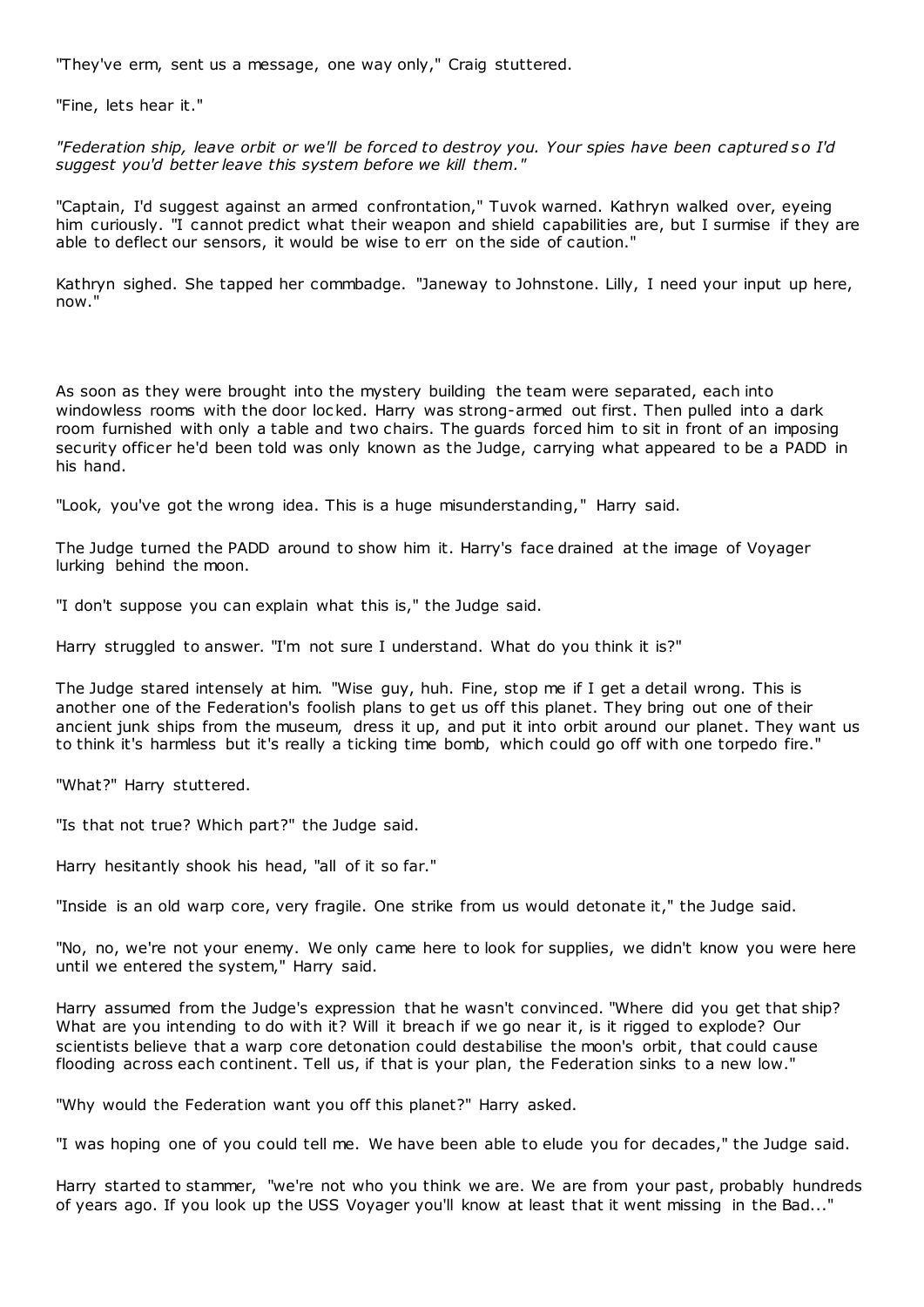The Judge's face tensed. "I see you're going to keep up this charade. Very well, I'll just have to get my answers from your teammates, by any means necessary."

Harry's arms were grabbed by the guards. "Wait," he panicked, "don't waste your time. This is clearly a huge misunderstanding and I know why, they don't. You'll only get more of the same."

The Judge hinted to the guards to let him go, they did. "So you claim you're not Starfleet?"

"I am, but my team aren't. One is a passenger, she's a Liger refugee we picked up," Harry said, hoping he would bite. He didn't change his expression, nothing happened. "The others are ex Marquis...'

"I don't think so," the Judge grunted disapprovingly. Harry frowned, confused once more. "We have a record of all our operatives, current or deserters. If they betrayed us, we'd know who they are. They'd be high on our records."

"Wait, what?" Harry stammered, "you're Marquis?"

Judge smirked, gesturing the guards to take him. "I'm done humouring you. Take him into the detention centre, then bring me the next one."

"No, I'm their superior," Harry stuttered as he was dragged out.

Soon it was Jessie's turn to be hauled out of her cell and sat at the table. The rough push onto the chair made her stomach turn, she tried to will it still all while her face paled.

"So, are you supposed to be the Marquis or the Liger dinosaur?" the Judge asked.

Her nausea was briefly masked by anger, "what, are you calling me old?"

The Judge chuckled, "so Liger then."

"That's it," Jessie hissed, the guards kept a hold of her shoulders to keep her down. That motion unsettled her stomach again. "Ugh fine, I was a Marquis years ago. I dunno why or how you'd know that though."

"That's interesting, we have no record of you. How long ago did you betray us?" the Judge snarled.

Jessie stared at him blankly. "Eh, the Marquis are still around? I heard they were wiped out."

"I'm sure that's what you'd like to happen, but not even close," the Judge said to her confusion. "You know the real reason we arrested you right, what the penalty is?"

"No. Two perverts started a fight, we ended it," Jessie said.

"Picking a fight with two known troublemakers wasn't a good cover, I agree," the Judge said. He shook his head, disappointed. "I suppose you'll deny having any involvement with this trap sitting in orbit," he gestured to the PADD. "All of you were on it, our scans confirm that. What is it's purpose?"

"Purpose? Look, I have no idea what's going on here. We were only trying to find out how other Humans got here, but clearly that was a bad idea cos you're paranoid nutters," Jessie said.

"Paranoid? We're not dragging 400 year old rust buckets out of retirement and hiding them next to our enemies moons," the Judge snarled.

Jessie looked on in shock, "400 years? Oh... right, so the future. Marquis, what are we rebelling against now?"

Judge groaned very impatiently, "take her to the detention centre. Bring in the other girl first, she's drunk, she may be more forthcoming."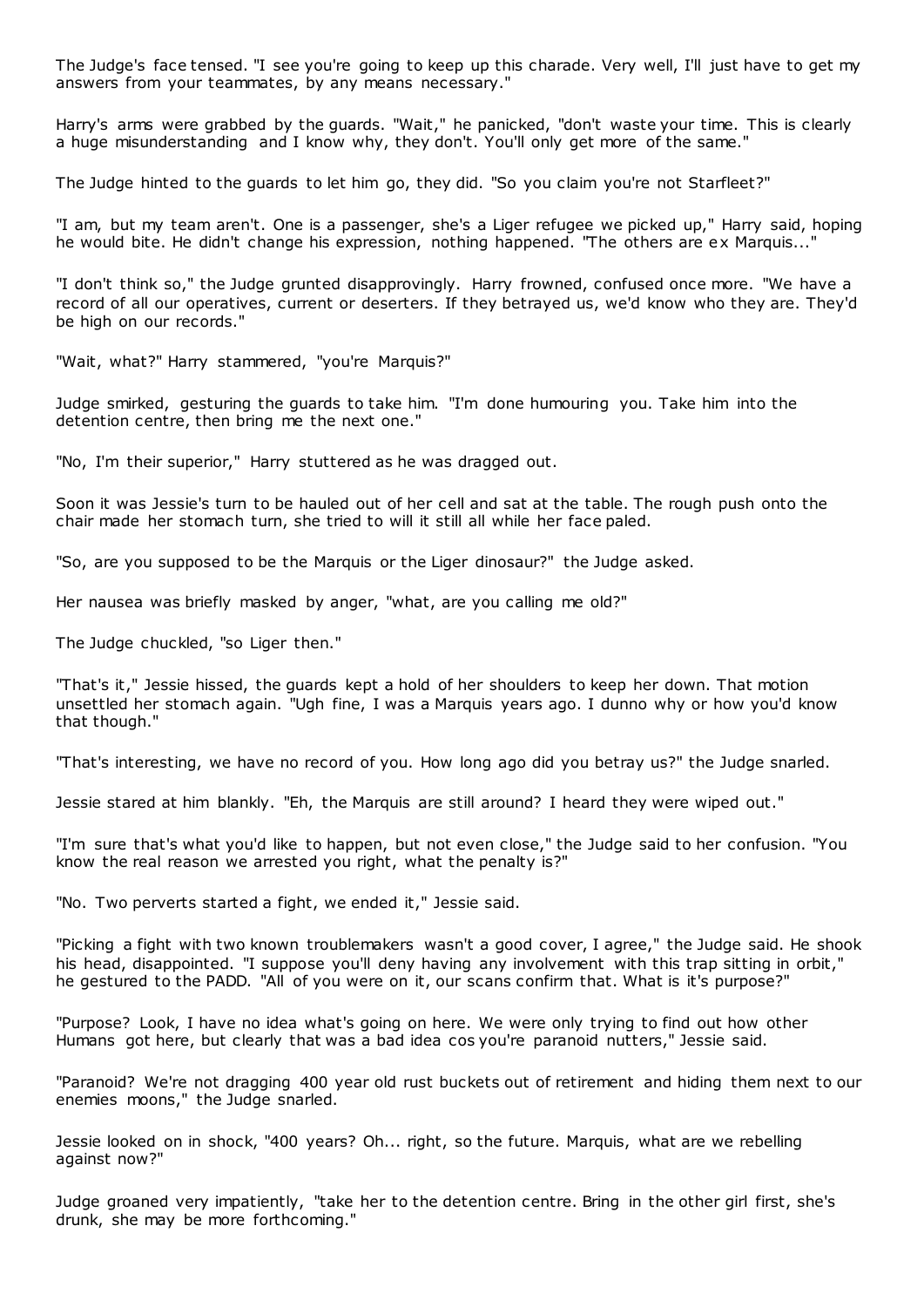The Judge was soon regretting that choice. He stared straight ahead of him looking bored with his chin resting within his palm.

"Oh, Harry's cute isn't he? Got a cute little butt, pinchable," Emma slurred. She gasped as if she realised something, "oh, do you have one of those giant fan things. You can toss someone in there, turn it on and go vrooom, all gone. It'd be so much fun."

While she daydreamed about that, the Judge tried to get a word in. "What does any of that have to do with all your secrecy in the pub?"

"Wasn't that secretly, I just told them I was 316 years old and they gave me the pint," Emma said, looking at him as if he were stupid. "Dunno if you're sitting on a stick stuck up your bum, but you really gotta stop being so suspicious."

"I don't believe you," the Judge tried to interrupt her.

"Do I look like I give a shi..." Emma laughed, then burped.

"Guard, make sure you sedate her before taking her to the detention centre," the Judge sighed.

Guard 1 looked worried, "er, we're all out."

"Out? We haven't used any today. How can we be out?" Judge snapped.

"We had to, the last prisoner. He broke out and..." guard 1 answered.

"What? You used the daily allotted sedative on one prisoner?" Judge said.

Emma giggled, eyes lighting up, "oh did it hurt?"

"Not exactly sir," guard 1 said, flinching.

The Judge followed the guard outside, while the other kept an eye on Emma. Not far down the corridor he noticed several other security officers lying or sitting, scattered all over with medical personnel tending to them. Further down James sat, slouched against the wall, drifting in and out of consciousness, with one of the future rifles still lying in his loose grip.

"They must've opened the door to bring him to you for interrogation," guard 1 said.

The Judge groaned impatiently. "You bunch of incompetents. Dump him straight into the detention centre while he's still out."

"But, there's no one left to interrogate," guard 1 reminded him.

"That's okay. Voyager will mount a rescue, if they don't we still have the two other spies in the city. Find them," the Judge smiled.

#### **Voyager**:

Lilly looked at the viewscreen in disbelief, then at the impatient waiting Captain. "I don't know what you want me to say."

"Are they your ships?" Kathryn growled.

"No," Lilly scoffed. "They're dull grey, none of my ships would go out like that."

"I didn't realise Jessie was in charge of ship design," Craig commented.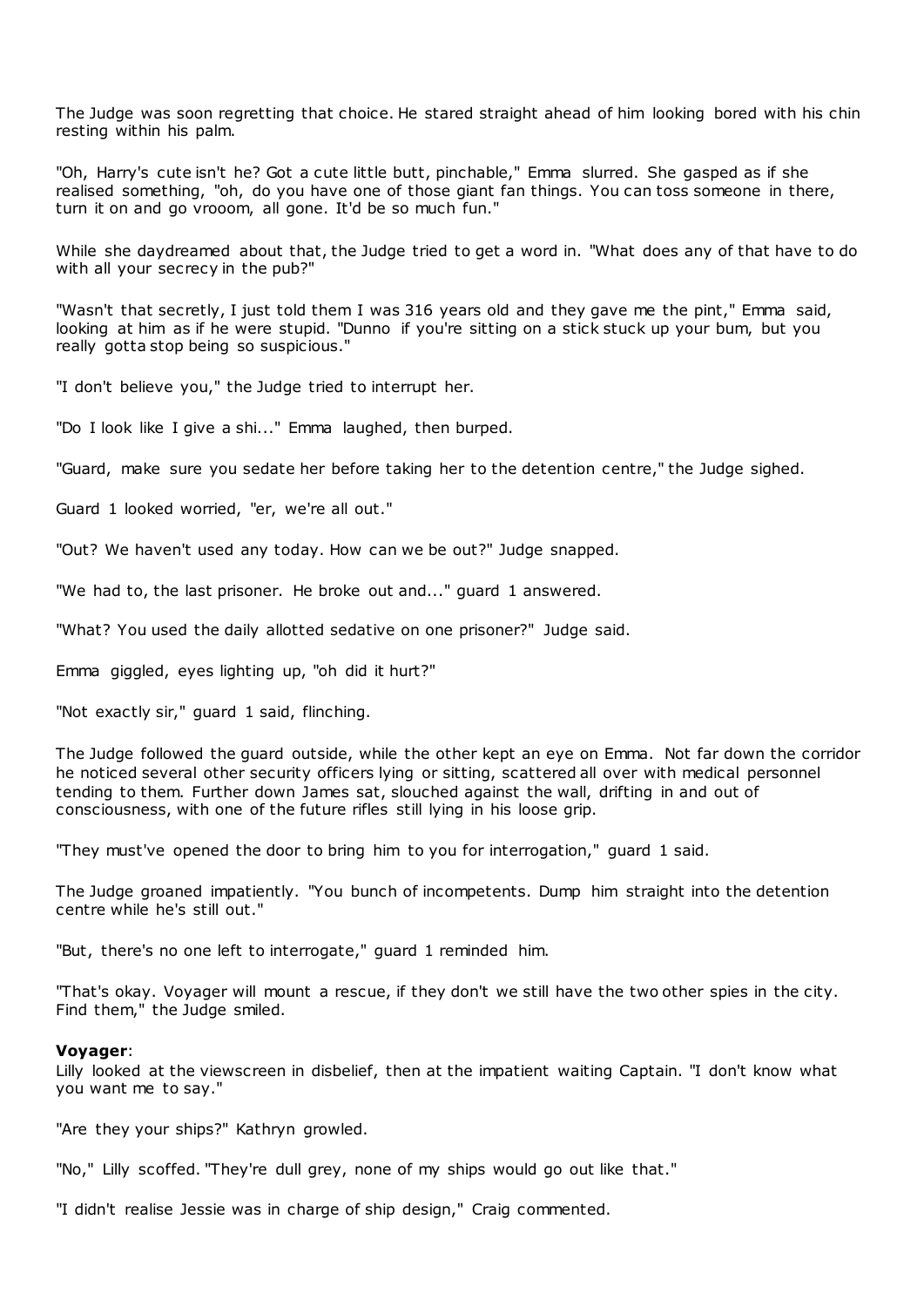Kathryn narrowed her eyes, he was none of the wiser since her back was on him. Lilly though found it amusing, "why would you think they're Liger ships? They're clearly yours."

"Yes clearly. They've threatened us and arrested four of our people. Clearly they're ours," Kathryn snapped.

Lilly rolled her eyes, "well maybe you should have started with that." Kathryn ground her teeth, steam rose. "Wait, you thought they were Liger because of that? You do remember why we hid from you people right?" Lilly said with a lot of offense.

"Yes I realise that, but there's no explanation. They're far more advanced, human lifesigns and shield two buildings from scanners, one of which our people are in. Also we didn't even see them until we were on their doorstep. That's the Ligers MO isn't it?"

"Oh," Lilly said, concerned. "Well maybe..." She shook her head, "no. Our only remaining ship travelled to your dimension, to your time so our technology would be pretty much even now. There's no way they colonised a planet in a few months, and built new ships too."

"Then you know what that leaves us with Captain," Tuvok said.

Kathryn's eyes darted from side to side, "no."

Tuvok's brow raised, "yes you do, you just don't want to accept it."

"No," Kathryn said a little more forcefully. "I don't care if they're aliens posing as us, unless you're implying it's 8472. I'm not doing that one!"

B'Elanna smirked in her direction, "well Chakotay is on one of the teams." Kathryn stared at her with a twitching eyebrow. That only made her laugh. "It's pretty clear what happened. Voyager hit something on the way here, and then this planet's suddenly colonised by advanced humans. We've jumped into the future."

The time travel headache quickly throbbed into existence, making Kathryn wince and crave coffee. "No."

"You just like saying that," Craig commented.

Kathryn scowled at him, "no..." Everyone smirked. "Then why contact and threaten us, why arrest our people? If they're future humans, why aren't they following the temporal prime directive? If it's true, then they would have brought our people back to us and if they could, send us back. If not, then warn us away without the death threats."

"Hmm, you say that they shield some of their buildings. I assume you meant like we did with the tower?" Lilly mused aloud. Kathryn's staring at her she took as a yes. "Then I might be able to help with that."

"But you said it's not Liger, how do you know it'll work the same way?" Craig asked.

"That's why I said might. The principle should be the same," Lilly replied.

Craig's console beeped, he looked down at it, instantly panicking. "Captain. Someone's transporting to the surface near the building."

"Who?" Kathryn asked.

"Uh Seven, I mean Annika," Craig replied while frowning.

Kathryn groaned loudly and rolled her eyes halfway then back. "Of course. Hail her." Craig did as he was told and gave her a nod. "Janeway to Seven of Nine, what the hell are you up to?"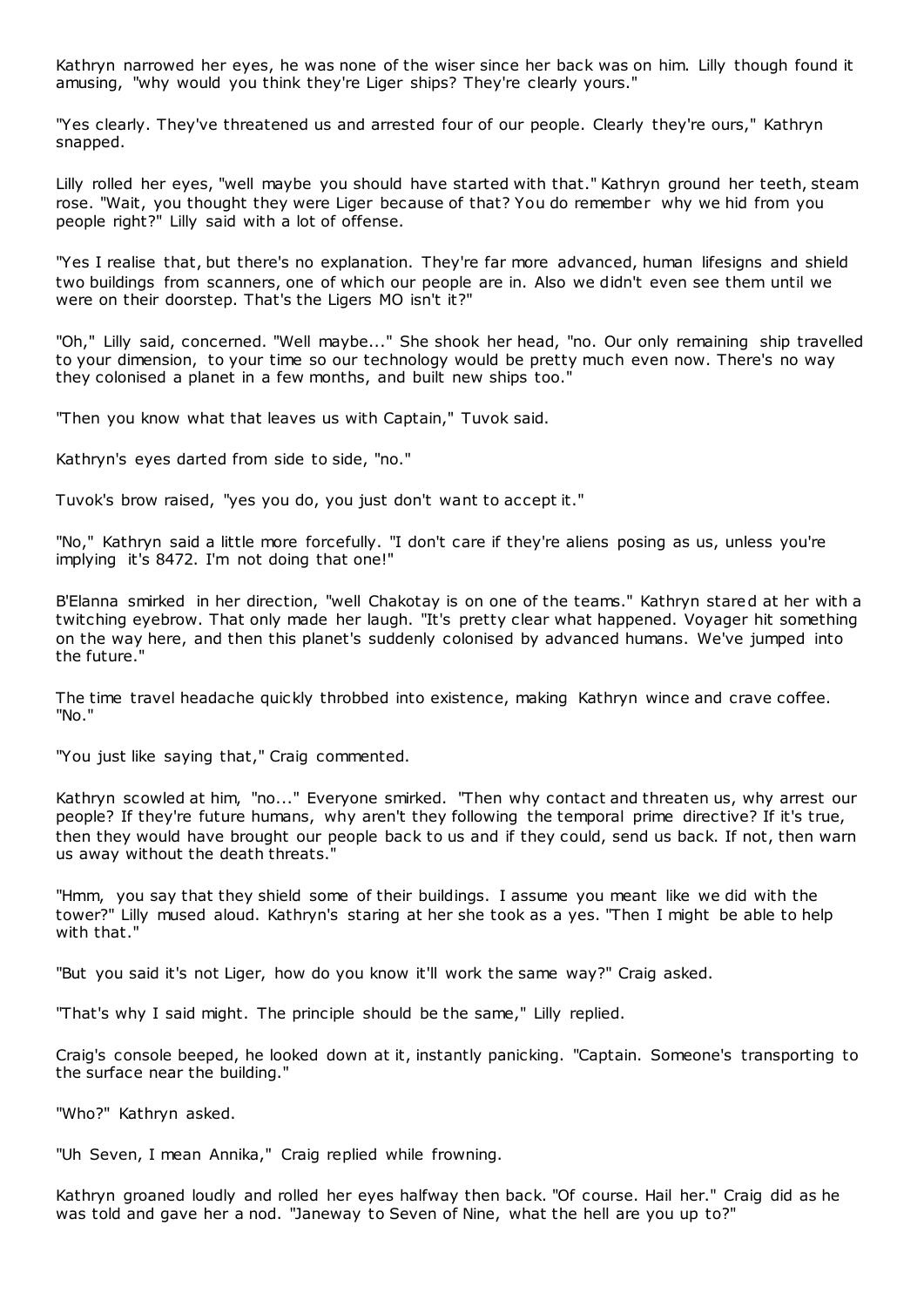*"I have the perfect rescue plan. Leave it to me."*

"Mind sharing it with us?" Kathryn hissed.

*"Shhh, I'm approaching the side entrance. They mustn't see me."*

The turbolift doors opened, Morgan hurried out. "Mum, I used up all my rations and Kiara stole my last sandwich."

*"Hey, what are you doing?"*

*"That woman's trying to sneak inside. She must be a Marquis."*

*"Seize her."*

Kathryn struggled not to laugh, she did so by biting her bottom lip. Morgan wasn't sure what happened and was looking around all confused.

*"Oh you rotten girl..."* Annika's voice groaned. They heard hurried footsteps, then a scuffle. *"No, no. I took a wrong turn. Hey watch where you're putting that."*

*"Eeew, its plastic ."*

*"Stop resisting ma'am, you're... what's this?"* There was a little more scuffling, some grunts and Annika huffing. *"What's this?"*

*"Er..."* Annika said, then it went silent. *"My makeup? It's a, um new brand of lipstick."* More silence, until she started to whine. *"I'd show you but I'm already wearing it, see. Ohno I wouldn't..."* A man screamed, Annika giggled. *"Couldn't you buy me a nutritional supplement first...? Ohno, that's not good."* Another man screamed not as painfully as the last one.

*"She's a Borg. The Federation are using Borg viruses again. Get her."* Bangs mixed in with the scuffle sounds.

The comm cut off, disappointing everyone but a confused Lilly. "Maybe you should beam her back before they take her in," she suggested.

Kathryn's humour faded from her face leaving only an emotionless mask. Her eyes though drilled into the girl. Kathryn groaned and looked at Tuvok. "Temporal prime directive, it applies. Can't do anything."

"Not entirely. If we're correct, they're the ones responsible for maintaining their temporal timeline. They're interfering with their own past by arresting our people. Our rescue shouldn't interfere in our own," Tuvok said.

"Oh of course! Craig, can you?" Kathryn irritably asked.

Craig looked confused, "they're not taking her in. They're dragging her to the middle of the square in front of it. Oh... her commbadge signal's gone, I'm not sure which one's her."

"That's too bad," Kathryn said. Lilly stared at her strangely, Kathryn stared blankly back. "Is there anyway we can watch?"

"Why, so you can see which one is her and save her?" Lilly questioned suspiciously.

"Who do you think I am!" Kathryn roared in her face.

"Ookay, I'm sure there will be security cameras around an area like this. Try that..." Lilly said.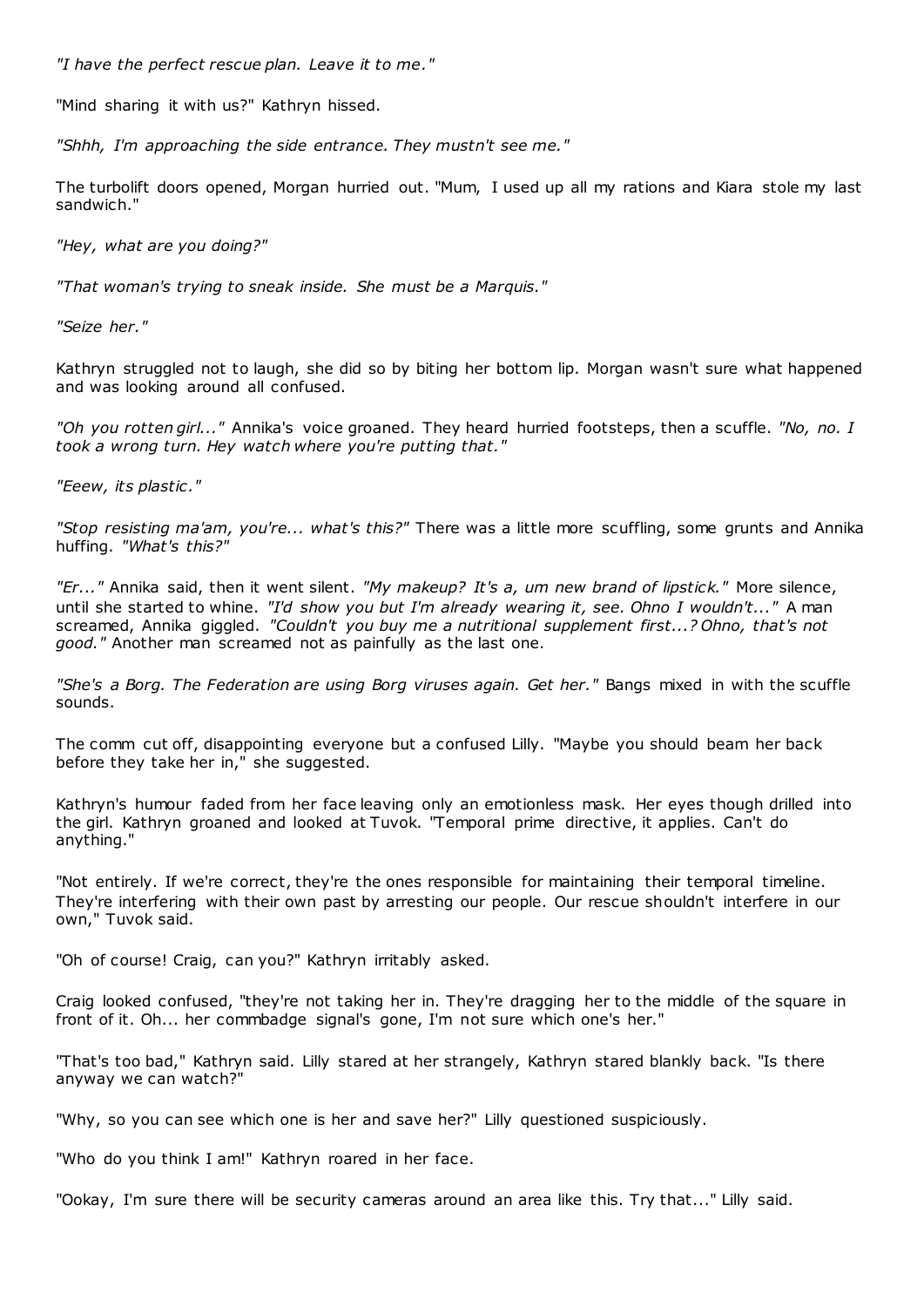Kathryn was already in her seat tapping at the side computer. The viewscreen showed the town square. People were gathering around a raised platform with a metal beam at its centre. Security were dragging Annika to it, the crowd jeered at her. They began to tie her to the post.

The helmsgirl giggled, "oh after this, see if there are any CCTV cameras near a bedroom window or something."

"Oh, that's Danny. I thought I recognised that voice..." Kathryn said, shrugging that off so she could sit comfortably and watch.

"Captain we should be able to get a lock on her now," Tuvok said as the guards backed away from Annika.

"Hmm, I don't fancy beaming that thing into my ship. Could ruin it," Kathryn said.

"Are you talking about the pole?" Lilly asked.

Kathryn smiled, "sure."

"This woman has been found guilty of bio terrorism!" a guard announced to the crowd. Everyone booed as other security people piled wood around Annika's feet. "For this she shall be sentenced to death. Doing this we send a message to the barbaric Federation; we will not be intimidated. The New Marquis have arisen and we will have our freedom!"

He was met with deafening cheers. Annika tried to say something, she repeated it until they settled down. "Don't you think burning me alive is barbaric? I'm not even Federation, I'm unique."

"Oh relax, it's just for show. Gotta keep up the morale," guard 1 whispered to her. He noticed a few guards rushing off, leaving one behind who walked up to him. They whispered as well into his ear. "Okay, maybe we should pretend to postpone it till evening until we replace the wood. Just be careful not to set it off."

The crowd and Voyager were murmuring curiously, not sure what was going on. The guard faced the audience to address them. The other guard hurriedly tried to leave but tripped over one of the bits of wood, sparking a small fire which rapidly spread around Annika. He ran off panicked.

"Oh for... Everyone leave quickly, somebody tossed this woman's "lipstick" into the kindling. We don't want people turning into Borgs," the guard groaned.

Everyone ran for cover. The guard did as well, leaving Annika trying to put out the fire by frantically blowing on it. Then she looked up as if she just heard him, "wait, my hypospray. Ohno. The nanoprobe serum will react violently to fla..."

Most of the Bridge cringed at a loud bang, flames took over the entire screen before it turned to static .

Morgan winced, "well, that was..."

"Disappointing. That... we er, couldn't save her in time," Kathryn said. Everyone looked at her. "Bring Chakotay and Tom back, it's too dangerous to be there. We need a way to beam through that shield. Lilly."

"Sure," Lilly said uneasily.

Two guards escorted Emma through corridors lined with mostly empty cells. The ones occupied weren't being restrained by anything, nor were they locked in by bars or a forcefield. They did though look nervously at the armed guards walking by.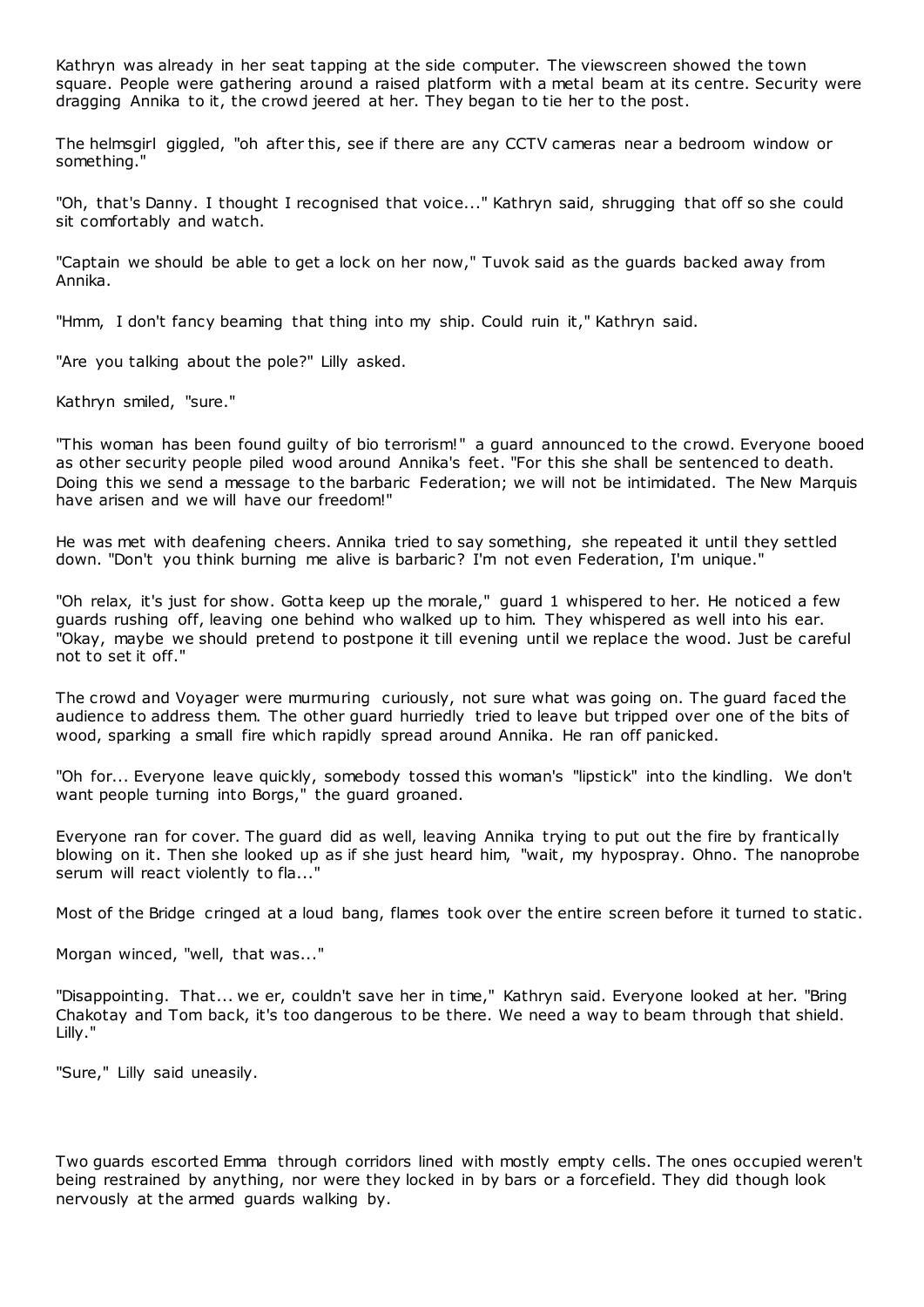They stepped into one of the occupied ones and pushed her inside. Annoyed she span around to confront them only to get the sharp weapons pointed at her. It didn't have to touch her to give her an electric static shock that left her with a crippling headache. They walked off afterwards.

"Oh thank god, a sane roommate," Jessie sighed in relief.

Emma looked at her. Her headache was still there, but she still widened her eyes quite a bit and giggled. "Oh help me go after them and grab those weapons. I'm gonna stick it up their asshole and watch them explode."

Jessie stared blankly, then she looked at the other person in the cell. A human woman sitting on one of the beds, twirling her sloppy mashed potato into a rabbit with a grin on her face. "Never mind, it's just me," Jessie said.

"Huh? I'm sane," Emma said in an innocent voice. "How come we can leave whenever we want in this jail? There's no lock or anything."

Jessie scoffed, "I've been in a place like this before. It's free reign, so they hope they can cull the numbers if the prisoners kill each other." She winced as Emma widened her eyes further, "that's not a suggestion."

A group of five women walked by the cell. One looked inside, snickered and told the others to double back to the door.

"Oh look, it's the new ones," she sneered.

"What did you do then?" another, tall with long straggly red hair asked and not sympathetically.

"I was drunk, and they thought that she was a spy," Emma replied.

"Oh, thanks a lot," Jessie muttered.

"A spy, that is interesting," the red haired woman said. The others laughed.

"She isn't though. She's a marccy, aren't ya Jess?" Emma said.

"Marquis and yeah so what?" Jessie muttered.

Two of the girls who hadn't said anything yet approached Emma. "You could do us a big favour," the pretty brunette with an innocent face whispered.

"Why, I don't know you," Emma said as she walked over to Jessie's side.

"Oh, it's a favour for you as well. Your roommate, we all hate her. You could off her for us," the brunette sneered maliciously. It looked very strange coming from an angelic face.

Jessie looked a little worried as Emma smiled at that. "I'll be right back," she laughed and ran off. Despite that the women at the door let her go, all while smirking.

"So what about this one then? The spy," the first woman said.

"I doubt she'd be any use. She looks like a goody two shoes who's probably married with kids," the red head sneered.

Jessie rolled her eyes. "Ohno, I can't join the *too edgy* for girl scouts club? I guess I'll have to find someone else to paint my nails blood red and write blood thirsty vampire falls for an idiot fanfiction with."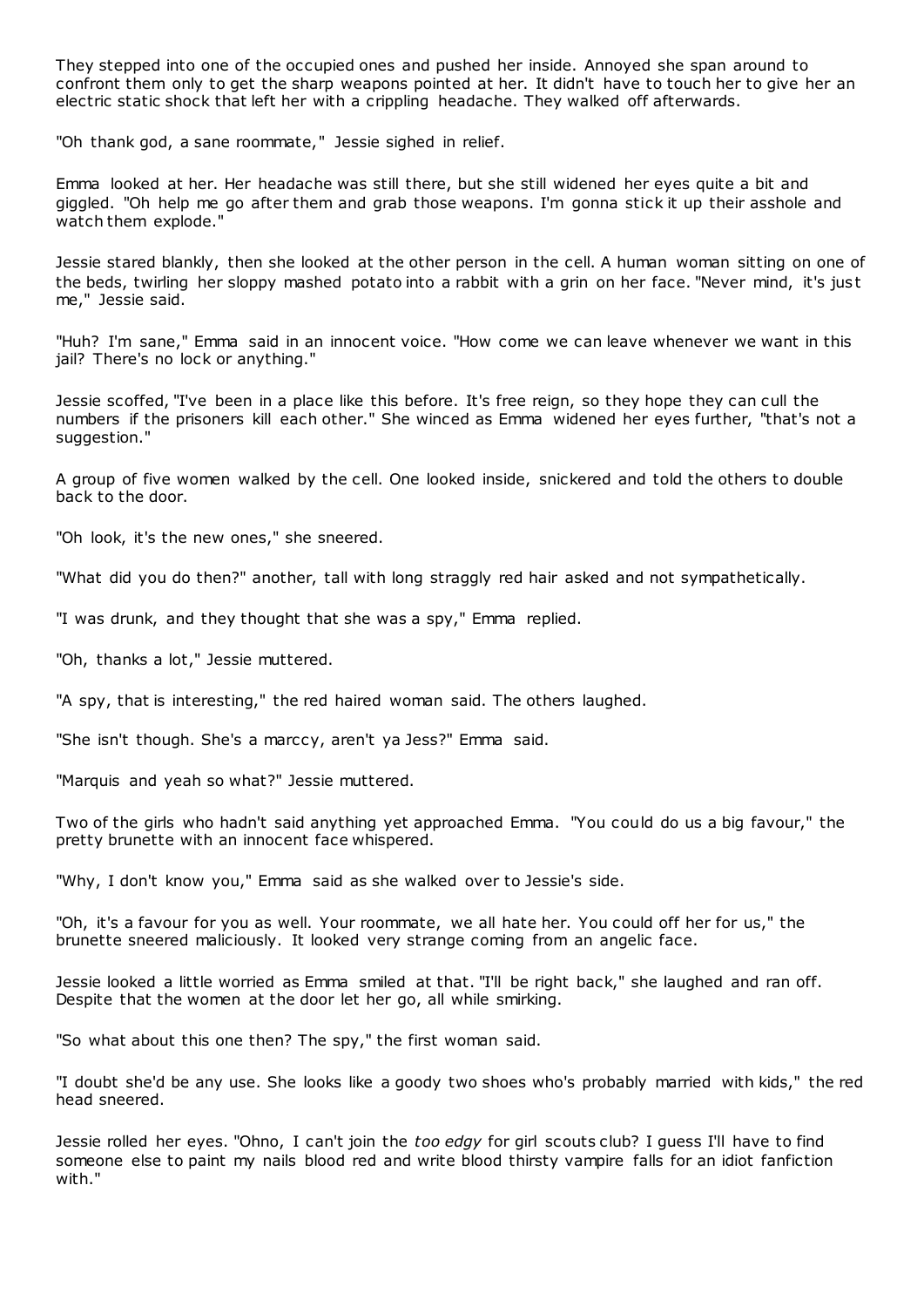The brunette looked a little shocked, but laughed it off mockingly. "Oh, this one think she's witty." The other women sniggered amongst themselves. The brunette approached looking Jessie straight in the eye to try and unnerve her. "What should we do with her?"

"Well mashed potatoes here thought she was clever too. What ain't broke," a short haired blonde said in a matter of fact tone. "Spy's friend can use her for initiation in a few weeks time."

Both the women's expressions faded away as Jessie didn't even react, she looked almost bored. She pretended to look shocked at that, "oh I'm sorry, were the threats over? I forgot to not worry."

All of the women gathered around her, boxing her into the cell. Still she didn't look too bothered about it. The brunette and blonde tried to lunge forward to grab her arms, Jessie pushed the brunette away but had no time to stop the blonde grasping her arm and pushing her into the wall.

Other prisoners began to gather around the doorway, eager to watch the fight.

Laughing, two other women closed in to deliver blows while the blonde attempted to hold her still. One was kicked in the knee and so backed off, but she was replaced by the final two, one of which punched her in the belly.

While the pain took her breath away, the hit itself flipped the temper switch. Jessie swung up the arm that was being held so her hand would smash into the woman's face, then she stamped on the woman who hit her last on the side of her leg so hard she screeched and fell to the floor.

Despite this the rest of the women continued attempting to deliver punches and kicks, Jessie more than repaid them and it didn't take more than a few minutes for her to be the only one left standing. Two of the women hurried out of the cell, one with a swollen eye and the other with a busted lip. Two others had similar injuries, but were determined to pay her back for them. The one with the leg stamped on was too busy crying on the ground.

Jessie wasn't that much better off. Her own lip was cut and bleeding, her face felt like it was on fire with how many times they struck her there. The knuckles on her right hand were sore and bleeding. What bothered her the most was the throbbing pain below her stomach, she feared the worst and instinctively clutched it with her left arm.

Outside Emma hurried back. "This dumb place doesn't have a kitchen so..." then she spotted the crowds blocking her way, then some of the injured women trying to get through them. "What happened?"

"Your bitch of a friend, this isn't over," the brunette snarled.

"Who?" Emma laughed, "oh her, Jess something. I thought she was a kill joy softie. Way to go."

She was scowled at for that as they pushed by her. Emma shrugged it off and tried to get through the gaps they left, but they were quickly closed up seconds after they were through. "Aaaw."

Meanwhile only a few corridors down two male prisoners were standing over James, still unconscious from earlier on one of the cell beds. "Why would he have anything, he just got in?" one asked.

The other scoffed, "dude, the moron tried to shoot his way out, that's why he's like this."

Harry overheard as he passed by, he carefully hid around the wide door frame and peered in.

"So? They'd take the gun off him," the first man said.

"Your loss man," the second man sniggered. He walked forward and reached to check his jacket. Unfortunately for him that was when James woke up.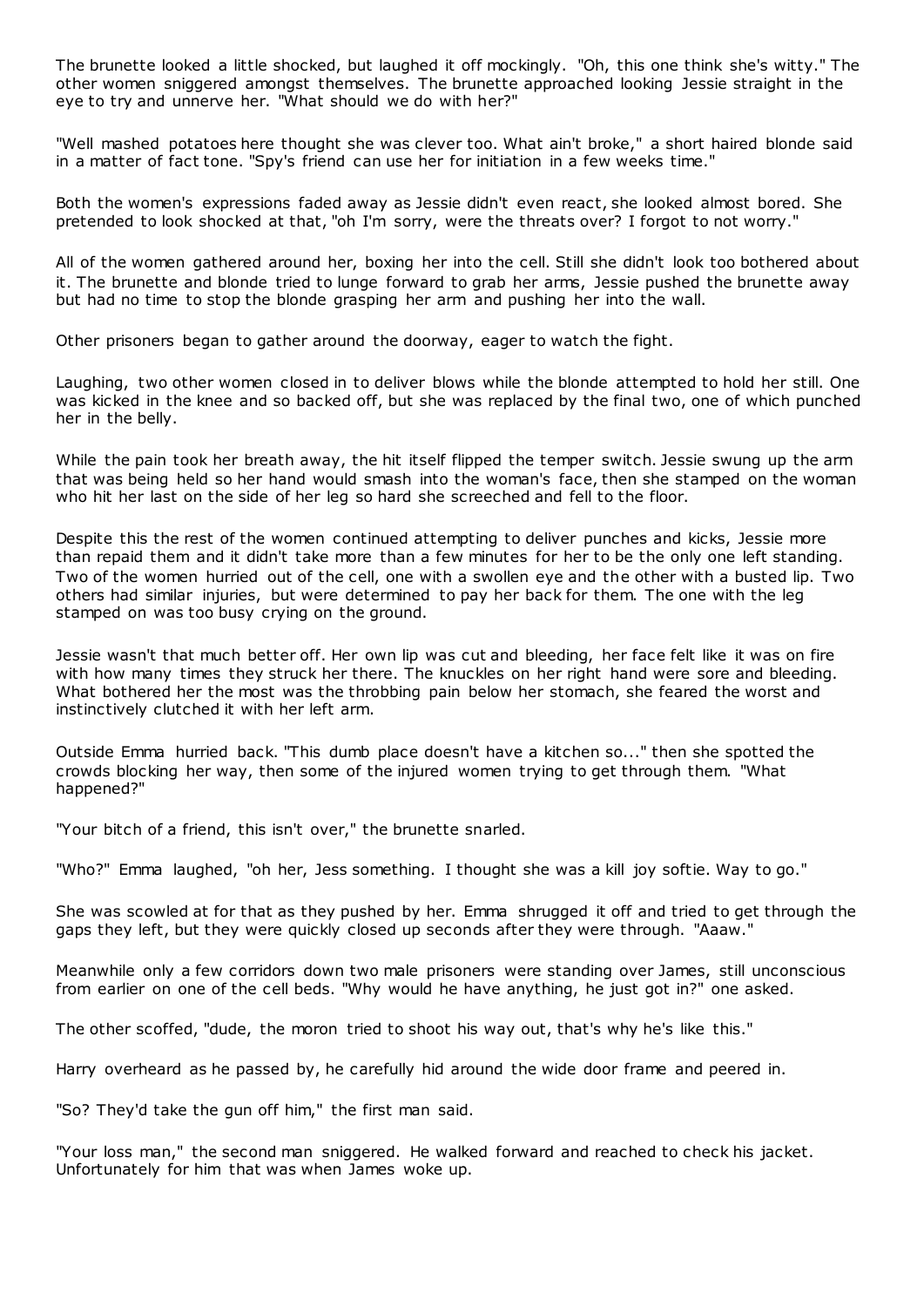Harry widened his eyes and backed away in time for the same man to stumble backwards through the door and fall back first into the opposite cell. The other guy ran out in a hurry, purposefully shoving Harry out of his way as he did.

"What I wouldn't give for Shooty right now," Harry muttered. He was about to walk into the cell when James stepped out instead looking more than a little annoyed, if a bit groggy too.

"So is it just you?" he asked.

Harry scowled, "oh hi, you're okay, I'm fine too." James shook his head and walked off without him. Harry reluctantly followed. "Hey, this is a jail. We shouldn't split up."

The sound of jeering and other shouting ahead got both of their attention. Harry looked worried. "Do you hear that?" James asked.

"Yeah we should go the opposite..." Harry said. He growled as his teammate continued in the same direction anyway. He ran after him after some grumbling.

They didn't have to go far to see where the noise was coming from. The crowds outside Jessie and Emma's cell were getting rowdier; cheering and booing. One more of the women pushed her way out through the crowds to run off holding her bleeding nose.

"It's just a typical prison fight. Can we..." Harry called out from behind James.

James' face tensed at the sound of a familiar voice. He didn't stop and instead tried to get through them. Harry hesitated as the crowd began to disperse. He cautiously approached, while James pushed his way to the cell.

Jessie limped up to the door, grasping the wall with her left while her sore right clutched her stomach. "Jess, oh god..." James stammered as he offered an arm to give her some support. Her sore bleeding hand shakily took a hold of his arm.

"It's okay, I handled it," Jessie said, still with some anger in her voice.

They walked out slowly into the much quieter corridor. Jessie didn't feel up to going any further, and chose to lean her left side against one of the walls in between cells. James took the opportunity to look back over his shoulder into her cell, where the woman still sobbed over her leg.

"So I see," James couldn't help but smile proudly.

As he turned his head back he heard Jessie gasp. He only got a split second glimpse of her shocked and pained face before she tumbled forward towards the ground. James quickly caught her mid fall with both arms, one around her back. That hand he immediately noticed was hot and soaking wet.

Carefully he lowered her down to lie on the ground, with her head and shoulders propped up by the other arm, while the other shakily moved around to keep a still and firm press against her back.

Harry and Emma gathered around, as were a few other stragglers. Harry noticed Jessie's eyes were closed, her head limped to one side. "Ohno," he stuttered.

"No, no, no..." James started to panic, Harry assumed he noticed the same. "Somebody get some help, she...!" Cruel laughter from his left interrupted him.

James slowly looked around to see who was doing it. Only a few feet away stood the drunk from the bar, delivering a wink in his direction, holding a bloodied shiv the size of a phaser. He tossed it in front of him so it would land halfway between him and Jessie.

"Competition's out of the way. What do you say sweet cheeks?" he said coyly with a smile.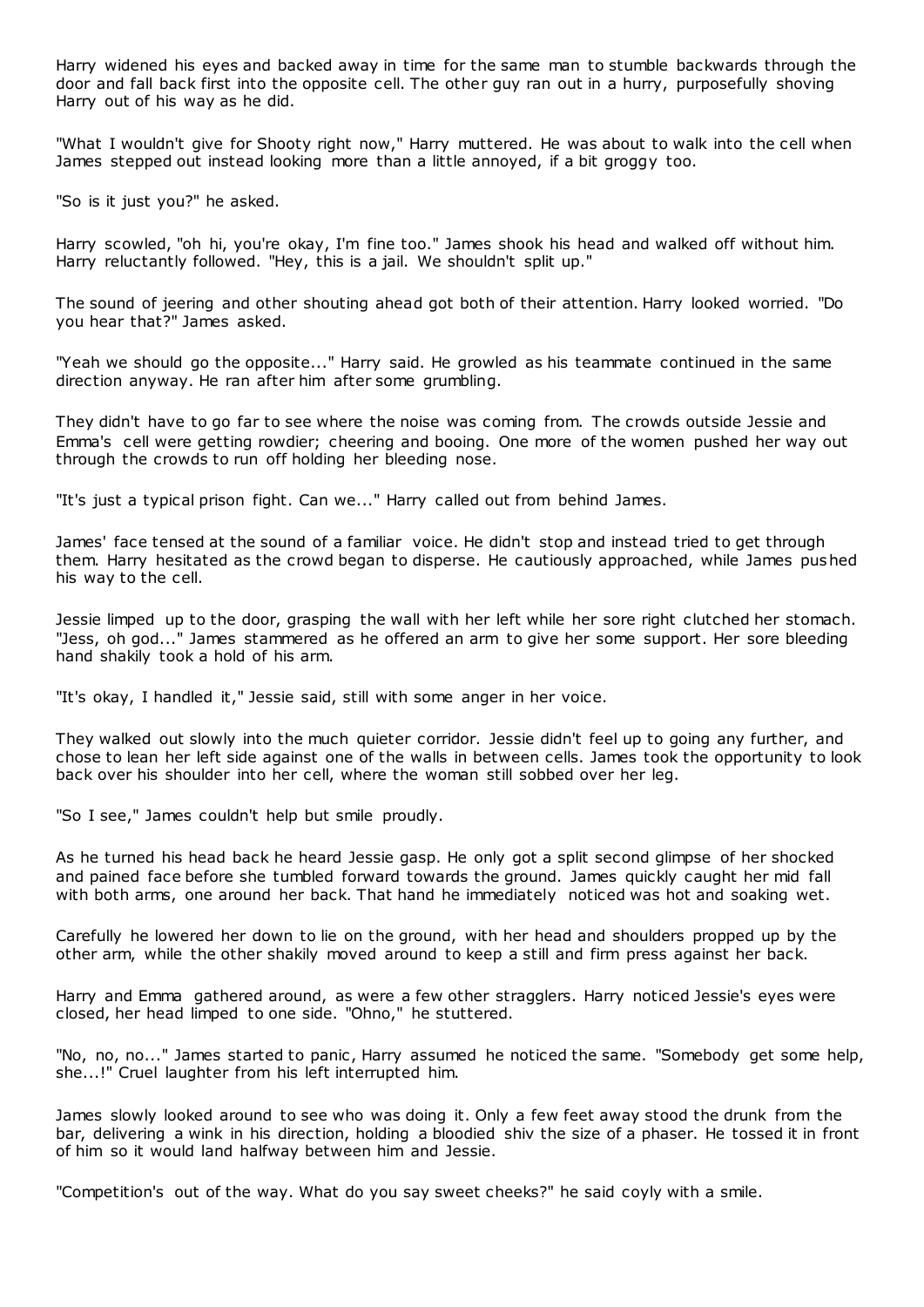## **Voyager:**

Lilly groaned so loud from frustration her fringe vibrated in the breeze. "No, it's not a cloak. It's a signal disrupter. It uses their shield against them and..."

Tom grinned and winked at her, "say no more. Let's rock 'n' roll." He dashed for the helm.

Kathryn stared daggers into his back. "Wait!" she barked while he was rubbing his back as if it were literal. "Will it work on their ships too? As soon as we head back into orbit they're going to confront us."

"No, it's a Tolg adapt to differing frequencies situation. It'll be a waste of time. Besides why would you fly back the same way you came? Space is huge, fly another way around," Lilly scoffed.

Tom sniggered obnoxiously. Kathryn frowned at him, "I dunno why you're laughing. You're the moron who thinks evasive maneuvers means fly in a straight line."

Chakotay cleared his throat. "Okay so to sum up; we sneak to the planet, raise our rotating shields, fly down into the city and..."

"Uh, I'm detecting that dust cloud that we passed on the way here. We're in the middle of it," Craig nervously said.

Tom sighed, disappointed. "I guess we'll never know."

"Again, what..." Kathryn stuttered.

Chakotay's eyes widened in shock, "look," he pointed at the viewscreen. The image of the planet and the two ships waiting for them in the distance blurred and twisted. When Kathryn turned to look the ships vanished leaving only the planet.

"What happened?" she asked.

"I... I'm not sure," Craig replied.

"Scan the planet," Chakotay ordered.

Craig shook his head, "nothing."

Kathryn blew a few fuses, "nothing, what do you mean there's nothing?"

"I mean, there are no lifesigns, no structures. Only plant life, it's like a jungle down there," Craig said.

"But what about our people?" Kathryn wondered.

Swear poured down poor Craig's face, he tried desperately to keep it out of his eyes. "I... I don't know. There's no one there."

Tuvok thought to rescue him before he was throttled. "Captain, five transporter signals were detected in Sickbay at the same time the anomaly occurred. We have three extra lifesigns."

"What?" Tom frowned, "five signals but only three people? What's going on down there?"

Kathryn turned to Chakotay, "get down there. I want some answers."

For once he didn't argue, he was in full agreement. "Yes Captain," he hurried for the turbolift.

## **Sickbay:**

The Doctor pushed the tray with most of his tools over to the primary biobed, occasionally glancing over frantically to another occupied bed. "Mr Kim, can you see to my other patient, shouldn't be hard for you."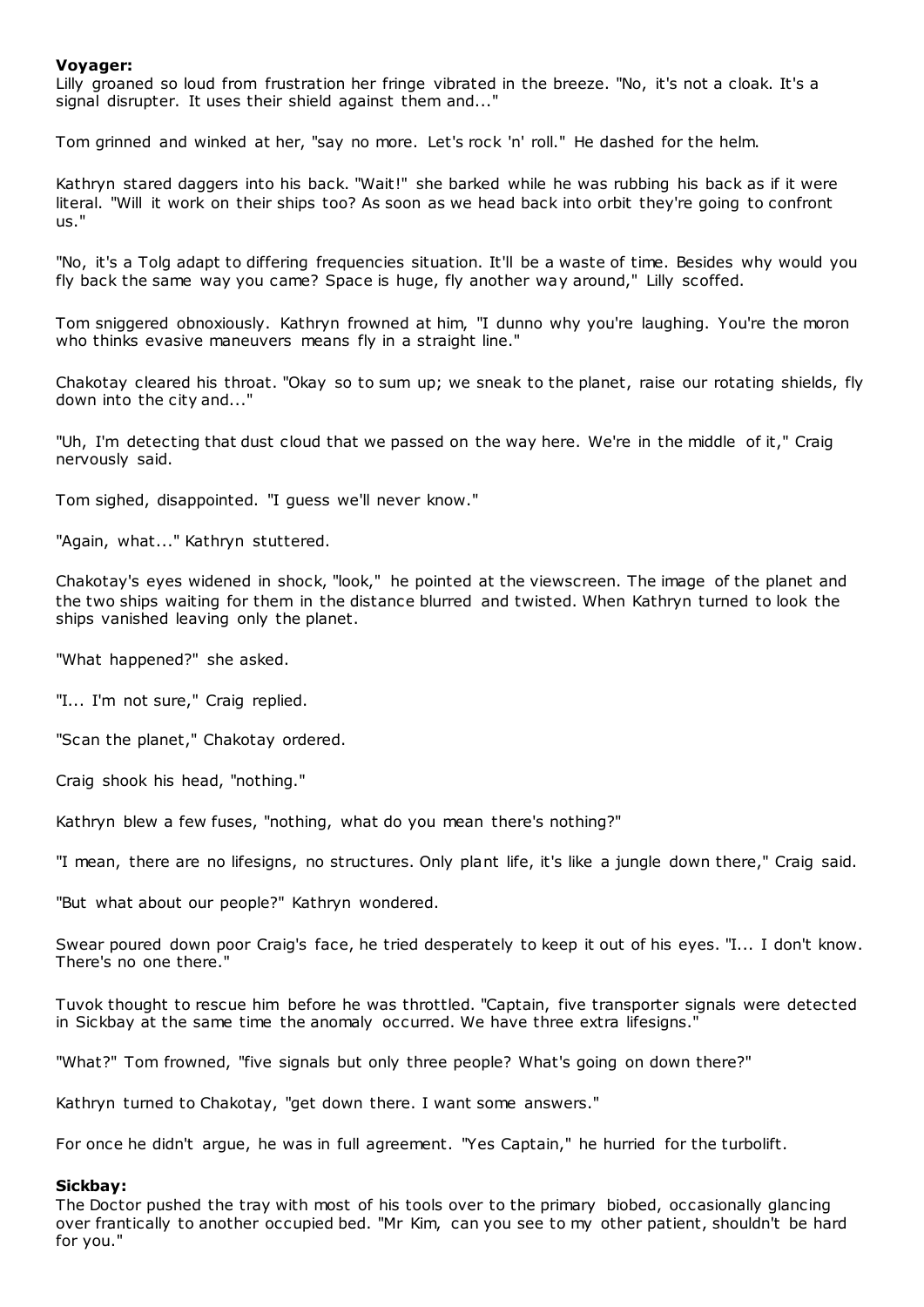Harry looked around confused as he only saw B'Elanna standing around, while the Doctor tried to move James aside. He moved to the other side of the bed after his arm was touched. "Give me some space here," the Doctor barked anyway.

"What other patient?" Harry asked just as he clasped eyes on the biobed the Doctor was probably talking about. Emma was already there about to poke a stab wound. "Oh no, don't...!" he stuttered as he ran over.

The Doctor hurriedly began to scan his patient, worry lines took over his forehead. "Help me get her on her side, for god's sake keep her chin up so when I revive her she doesn't choke to death!" he ordered without looking at who it was directed at.

James instinctively reached to do what he was told but hesitated a second when he touched her. The Doctor looked up annoyed but noticed James' face turning pale and shaking, as well as blood on his hands and front. His own face softened, "it's okay, one thing at a time. Just turn her over and I'll treat this wound. Nice and gentle."

Harry glanced over nervously from the other biobed as James and the Doctor lifted Jessie's body up to place her on her side. The Doctor immediately grabbed a regenerator while James' shaking and bloodied hand went to his face.

In the corner of his eye he saw movement, his hand reached over to slap Emma's hand away from the body there. "Oh come on, he's already popped it," she complained.

Harry flinched as he laid eyes on the man's body in front of him. "I'm sorry Doc . He's dead too. What should I...?"

The Doctor's head darted up in shock, "he, who?" He was about to run over when James grabbed his arm to stop him.

"Wait you can't, Jessie needs you first," he stuttered.

"I can't prioritise one over the other," the Doctor said during an attempt to shake his hand off. He couldn't, "I have to see if I can save him too. If it were the other way around..."

James' entire frame tensed. The Doctor assumed he understood, but instead he only stared at him blankly. "Don't bother," he said coldly, "he's not worth it."

B'Elanna walked over to the other biobed, eyeing the body lying there. "Where did he even come from?" she asked, hoping Harry or Emma would answer. She noticed a couple of stab wounds and looked up at Emma. She looked offended at that. "What happened, who is he?"

"I didn't do anything, god!" Emma groaned and stomped off.

Harry laughed nervously, "yeah um, no, I was shocked too. He's from the prison, he..." He gestured his head to one side as if he were using it to point in Jessie's direction, "did that."

"Oh," B'Elanna's face fell and drained. "Maybe you guys should report to the Captain or something. I gotta finish up here." Harry looked puzzled. "I was here for a post pregnancy check up when all hell broke loose," she whispered.

Harry lightly nodded. He began to leave until he noticed Emma had gone into the Doctor's office to peer at Jessie's biobed through the glass. He sighed and went after her.

B'Elanna though found that funny, "it's never dull."

The Doctor meanwhile seemed to have finished his treatment and so lay Jessie on her back again. The over the bed scanner activated, he scanned with a regular tricorder while he was waiting. "This is troubling. Oh dear," he double checked the scanner, "we have a problem."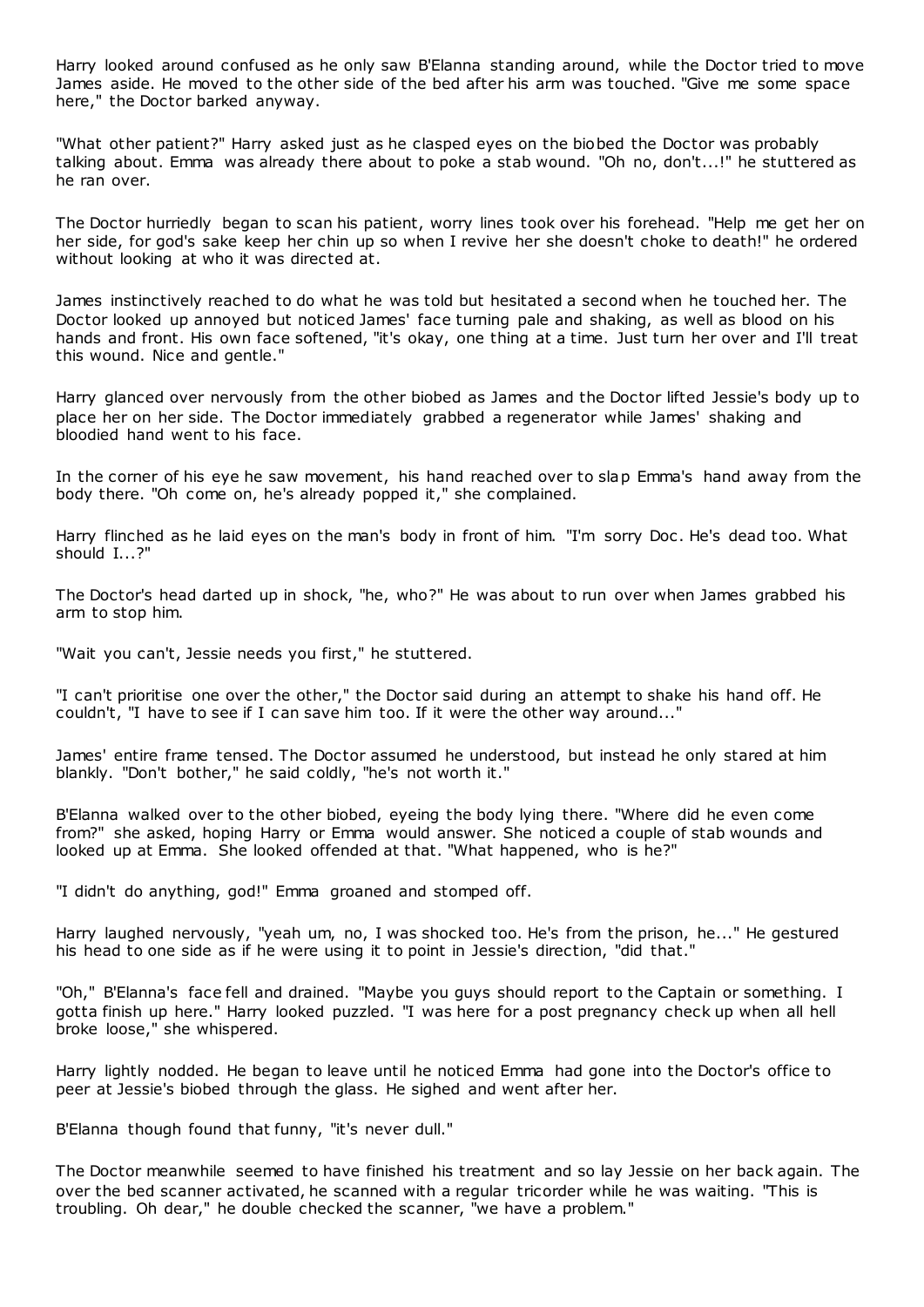"What?" James asked.

"The weapon penetrated the womb, there's internal bleeding. If we revive her now before repairing the damage, the foetus will die. However I'm concerned that our chances of reviving her are slim if we put it off, every minute counts," the Doctor replied.

Any remaining colour in James' face was ancient history. He was once again shaking, "what, but... You can't..."

B'Elanna overheard the exchange and decided to walk over.

James shook his head in frustration at himself. "No, you can't decide this for her. She hasn't decided yet. She doesn't know," he stuttered, voice cracking.

"James," B'Elanna said with some sympathy, she stepped closer. "Look, that's not what he's saying. He's telling you that the baby might die if we save Jessie, but both probably will if we don't. He's not forcing any decision on you or her."

The Doctor looked across guiltily at the pair. "I'm afraid that's not correct, I am. There is another option."

James glanced at him with a tiny fleck of hope in his eyes. "What is it?"

"It's experimental, no guarantee," the Doctor warned. No one said or did anything as protest. "I prepare an artificial environment for the foetus, like a stasis unit, and transport the cells there. Then I should be able to revive Jessie. Afterwards it's a matter of finding a surrogate."

"Are you kidding?" B'Elanna scoffed, "that sounds like it would take a lot longer to do than treating her injury."

"That is a delicate operation, timely. This however was something I've been developing just in case once the crew started having children. A failsafe for something like this, but I didn't foresee a pregnancy this early, there's still a risk. It may not work but it gives the foetus an actual chance instead of nothing. Either way you choose, I need to start in five minutes," the Doctor said.

B'Elanna looked across at James staring down at the floor, his shaking fists clenched. The Doctor took the opportunity to sneak over to the other biobed to check on the other patient.

"I can't... Jessie should be the one to choose, it's her..." she heard James mumble.

"I know, but she can't. You know her well enough to decide, and you're the father aren't you?" B'Elanna whispered softly.

James shook his head, shakily sighing. "I don't... I don't know. If I choose to bring her back now, the baby dies and she decided she wanted to keep it, she'd never forgive me. I wouldn't." B'Elanna nodded, understanding. "But what if she still doesn't want it, and I choose this risky op to save them both, for nothing?"

"Not nothing," B'Elanna said with a warm smile. "It's like you say, the first treatment takes away her choice. The second one gives her the chance to make it later."

James' gaze drifted over to where Jessie lay still. His eyes glistened as he tried to hold back tears, the lump in his throat was threatening to choke him. "Yeah, you're right. Still, Doc mentioned a surrogate. If Jessie chose not to keep it, what then?"

"Worry about that later. One step at a time," B'Elanna said.

The Doctor walked back over looking glum. "The man was stabbed in the heart, it's destroyed. Horrific, who could do something like that?"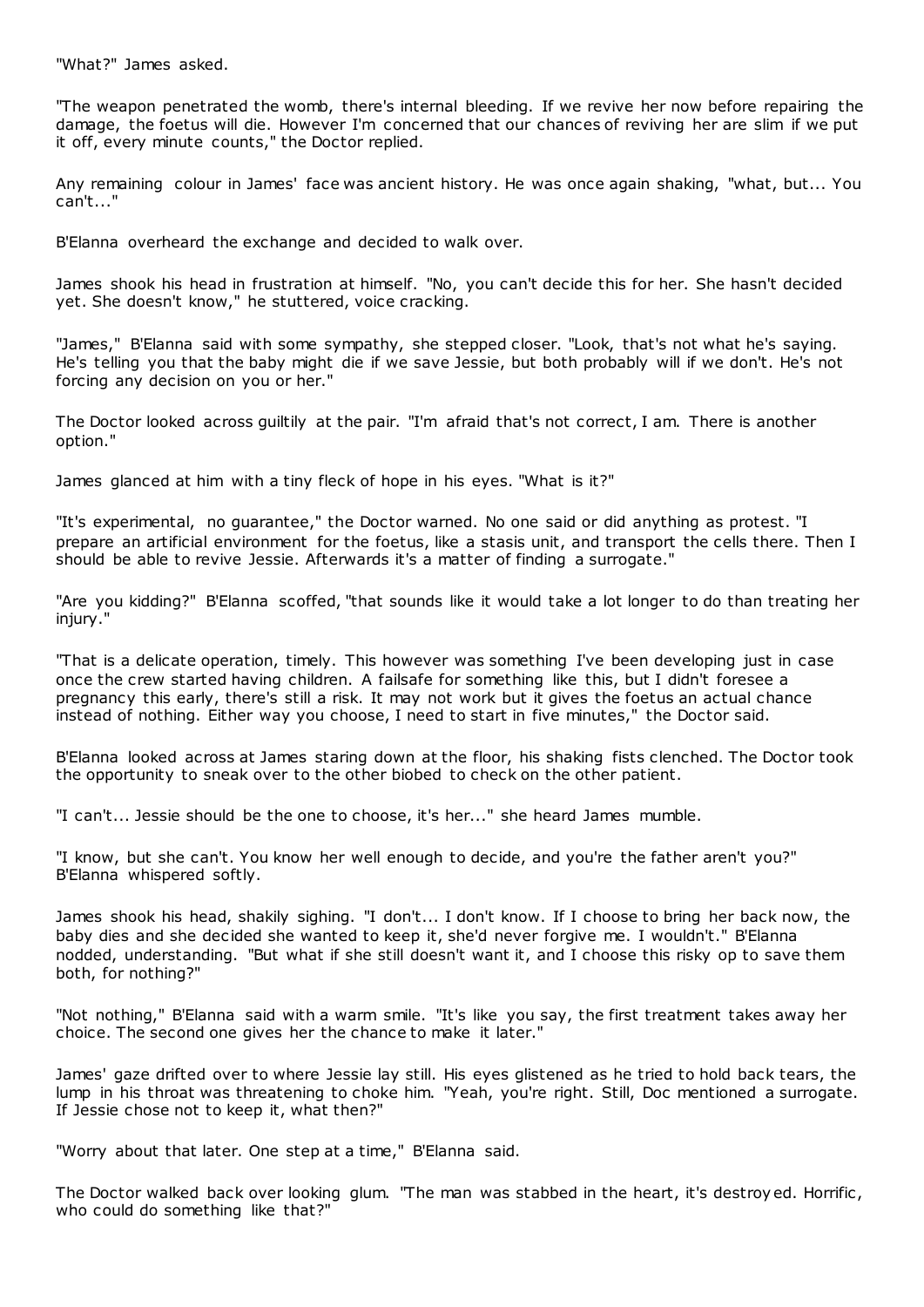James cleared his throat but kept his gaze in the direction of the bed. "The second one," he said, getting the Doctor's attention. "We should do that one."

"Very well. I'll get to work immediately," the Doctor said.

The doors to Sickbay opened for Chakotay. He looked around as he walked in. He spotted James then Harry and Emma in the office. He walked over to them first. "Harry, I hope you have an explanation for what happened here. We have three lifesigns, five were transported aboard by persons unknown. I understand four but..."

Harry stared at him with wide, very nervous eyes, unnerving Chakotay a little. "It wasn't us. It was a Federation beam, I assumed it was you," he said.

Chakotay's brow lowered, "Harry, what's the matter with you?"

Harry shuffled over, his head darting frantically to the left to keep an eye on Sickbay itself. He lowered his voice, "we should call Security, very discreetly."

Emma pouted, "hey what? I didn't actually push that girl into a wood chipper. There wasn't any in the prison."

Chakotay and Harry slowly turned to stare at her in horror, she giggled cutely and wandered away towards the desk.

"Yeah um, do I get witness protection?" Harry said, then eyed Emma cautiously, "and Emma protection. From."

"Why?" Chakotay asked once he thought it was safe to.

Harry struggled to keep his eyes off the girl until Chakotay clicked his fingers in his face. "Oh, yeah. You want to know why we have two dead, right?"

"Yes, I see Jessie must've been one," Chakotay said carefully. "Are you worried about someone flipping out about it, or is it..." He gestured towards Emma with his chin.

"No, no. He stabbed her, in the back. This guy who was hassling them in the bar before we were arrested. So fast, I didn't have time to even warn her," Harry stuttered a lot.

"Yeah tell him it wasn't me," Emma called from the desk.

Chakotay sighed, "I never... Harry said he."

"Right. Tell that to B'Elanna," Emma said, shrugging casually as she sat down in the Doctor's seat.

"Okay so that explains Jessie. Which I already knew, kind of," Chakotay said. Harry glanced back to Sickbay. He saw that it was safe and so pointed at the other biobed. Chakotay followed his finger, it took him a second to understand. "So that's the killer. Whoever transported knew that one of our team was dead, but couldn't figure out which of the dead it was. I suppose that makes sense."

"Yeah but," Harry stammered.

"Just tell him," James said plainly from the door. Harry resulting gasp at his presence sounded more like a loud hiccup. Emma laughed at it. James shook his head, "I don't really care."

Chakotay's full attention was on him. He carefully took a step forward. "You?"

Emma's eyes lit up, she hurried forward to his side. "Oooh ooh, let me tell it."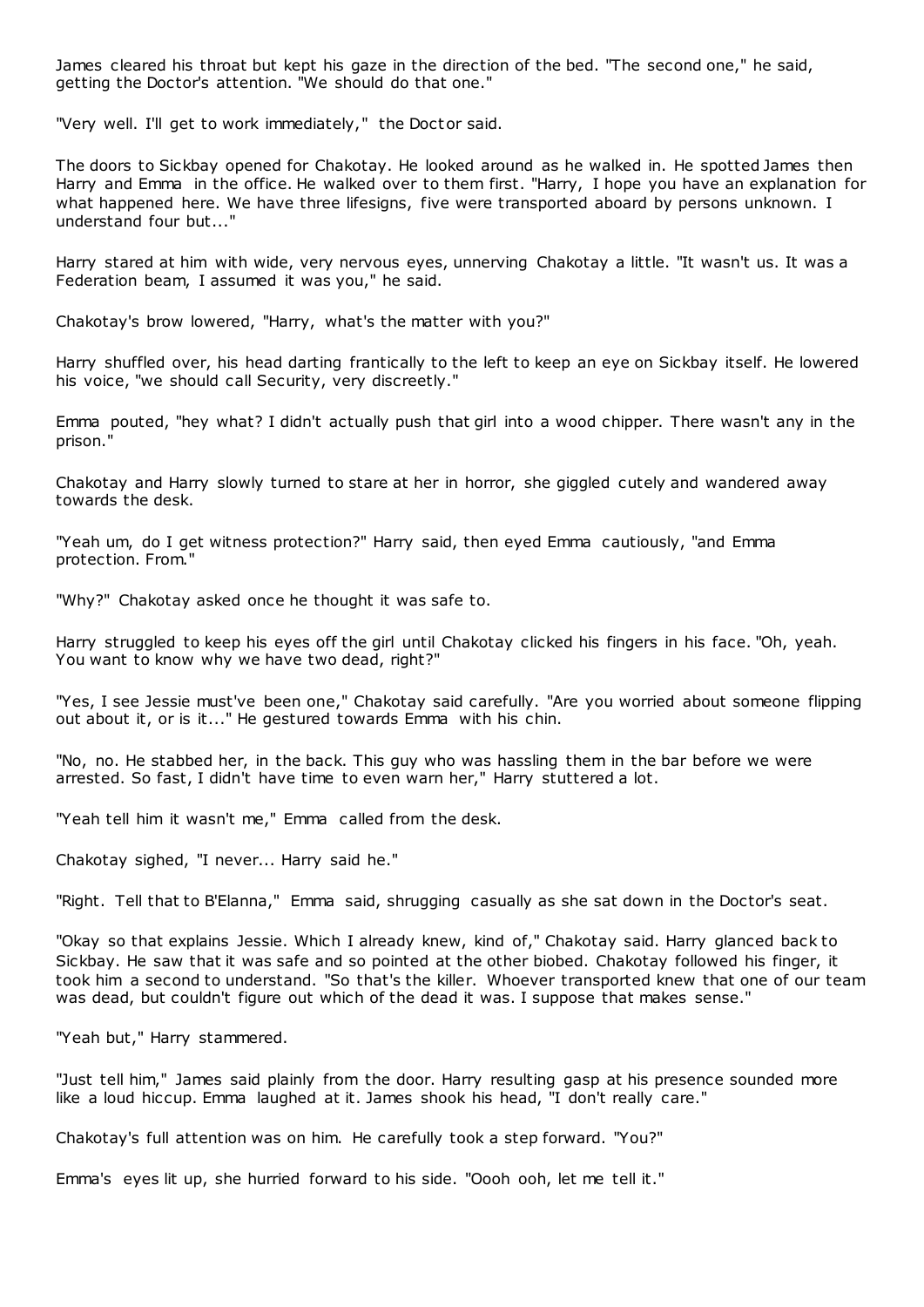*Only a few feet away stood the drunk from the bar, delivering a wink in his direction, holding a bloodied shiv the size of a phaser. He tossed it in front of him so it would land halfway between him and Jessie.*

*"Competition's out of the way. What do you say sweet cheeks?" he said coyly with a smile.*

*James' hand crept over to pick up the shiv as he stood. The laughter continued until his throat was grabbed, turning into a garbled mess. The shiv was then plunged over and over into his chest and...*

"Okay that's enough," Chakotay desperately interrupted.

Still Emma carried on, gesturing everything she was saying with her hands. "It was like woosh, blood everywhere. So funny and he was like aargh!"

Chakotay looked towards Harry who acted like he had seen a ghost. "What really happened, Harry?" he asked. Emma pouted again.

*James picked up the shiv, stood up and grabbed the guy by the throat. He stabbed him twice with the shiv.*

"That's... that's it?" Chakotay stuttered.

Emma blew a raspberry, "mine was so much better."

"I hate to agree. Don't give up your day job," Chakotay said.

"Yours was terrifying," Harry commented, still with his eyes wide.

Chakotay shook his head as he turned his attention back to James. "Are either of these stories true?" He only got a nod as his answer. "You know what this means, don't you?"

"I'll go to the brig myself once I know Jessie is okay," James answered.

"No, that's not how it works and you know it," Chakotay snapped. "Do you still have the weapon?"

James exhaled tiredly. He reached into the empty phaser holster on his waist to pull out the shiv. Harry and Chakotay tensed expectantly, only for him to put it on the closest surface to him and walk off.

"Wait," Chakotay blurted out. He dashed out after him, expecting him to have left. James only returned to hovering around Jessie's biobed, out of the Doctor's way. Chakotay sighed and tapped his commbadge, "Security. I need an armed team in Sickbay."

"That's not necessary," James said.

Chakotay awkwardly laughed, "you're joking? Of course it is. You don't call the shots here. You murdered a man."

The Doctor glanced over in shock. He tried to shake it off to get back on with his work.

"I just mean I won't resist. After I know, I'll go," James said.

On the closest biobed B'Elanna sat uneasily, she cleared her throat to make her presence known to the Commander. "I'll ask the Doctor to call the brig when it's over."

"B'Elanna," Chakotay warned her.

"Once he's there, what's the harm?" B'Elanna said, staring firmly at him.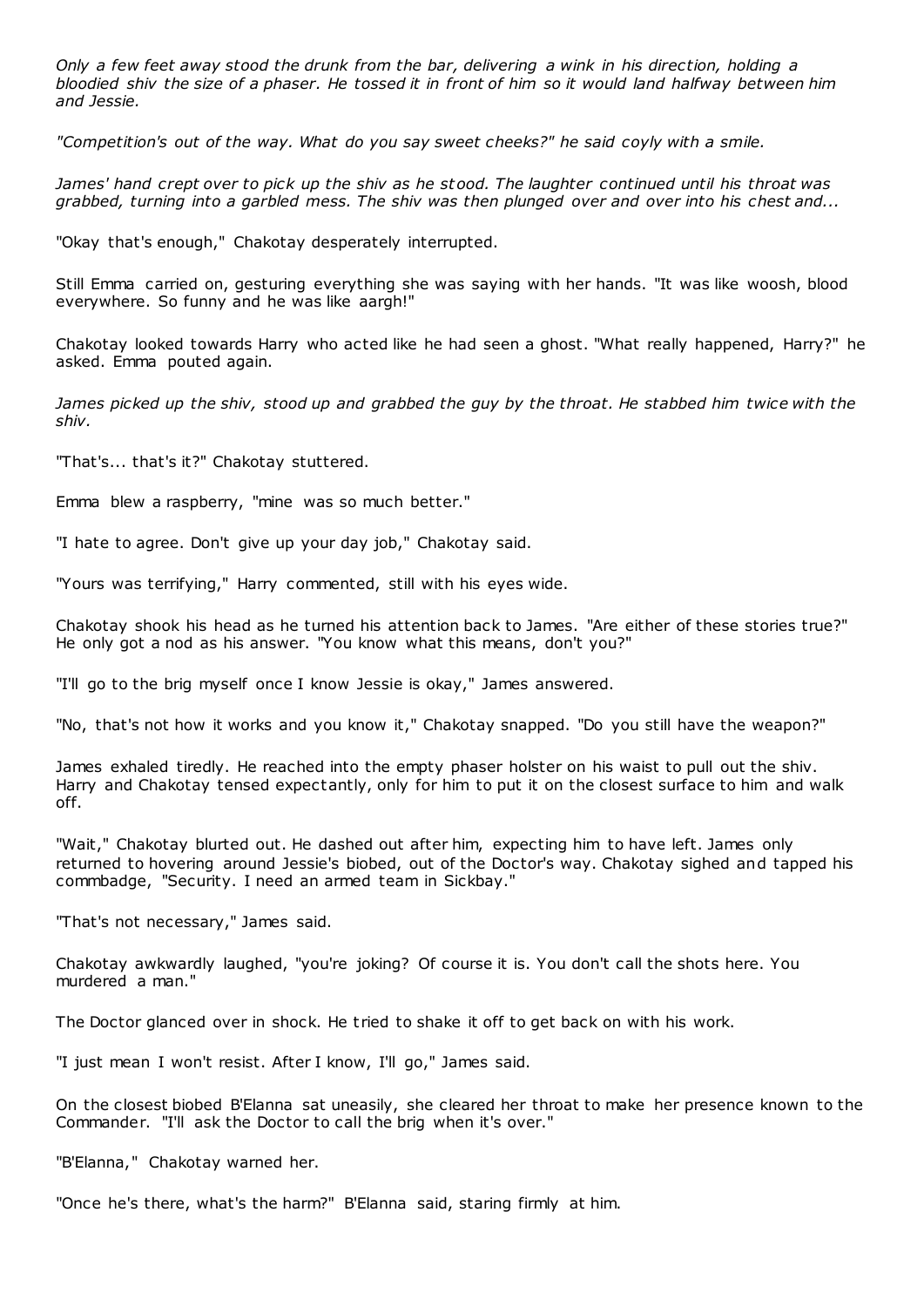"You're defending him?" Chakotay said, not really surprised but disappointed.

B'Elanna lightly shook her head, "I understand."

A Security team of four arrived and waited by the door for orders. Chakotay looked over his shoulder at them. "Please escort Mr Taylor to the brig."

"Aye sir," the team leader said, stepping forward.

The team followed him over to where James stood. He stared at them without budging, prompting them all to reach for their phasers. He let out a tired groan, "fine." He walked with them towards the door.

Once he was gone Chakotay let out a worried sigh, "The Captain's not going to be happy about this."

#### **The Bridge:**

"Captain," Tuvok said. As he expected he was growled at. "A ship is approaching from our stern. They're hailing us."

"On screen," Kathryn ordered.

The changed view did nothing to help her mood, although it did ease her headache slightly. "Oh. Captain Sheepdog."

The woman on the screen twitched, her crew laughed quietly. "Shepard."

"Sure," Kathryn groaned. "Captain Jackie Shepard of the Aroma, I remember fine."

"Erona," the whole bridge corrected her.

Tom smiled, "I don't think I have to ask what brings our time traveling guardians here."

"You mean guardian angels," Will said smugly.

"No, I really don't," Tom said, "and I was being sarcastic too."

Jacqueline elbowed her annoying first officer off screen. "We detected a paradox within five seconds after we returned from our last visit..."

"Of course," Kathryn grunted.

"Yes," Jacqueline said with similar bitterness. "So we hopped back, only to find you weren't there. It took my crew of highly trained morons five hours to figure out that not only did we swap places with you, but that was what caused the paradox we detected."

Tom laughed, "why break a habit of a lifetime, or in your case career."

"Hey," an Erona crewmember objected. One peered into view, "that's not entirely true. It was meant to..." Jacqueline shushed him.

"So, since this is your error, I assume you're here to fix your mess. I have somebody on board who is very likely from your time, dead. And knowing us, probably shouldn't be because we weren't supposed to be there," Kathryn said.

Chakotay cleared his throat as he entered the Bridge. She glared, "I was getting to that, you prissy piece of sh...!"

"He attacked a member of our crew. Jessie, she's critical so..." Chakotay interrupted anyway.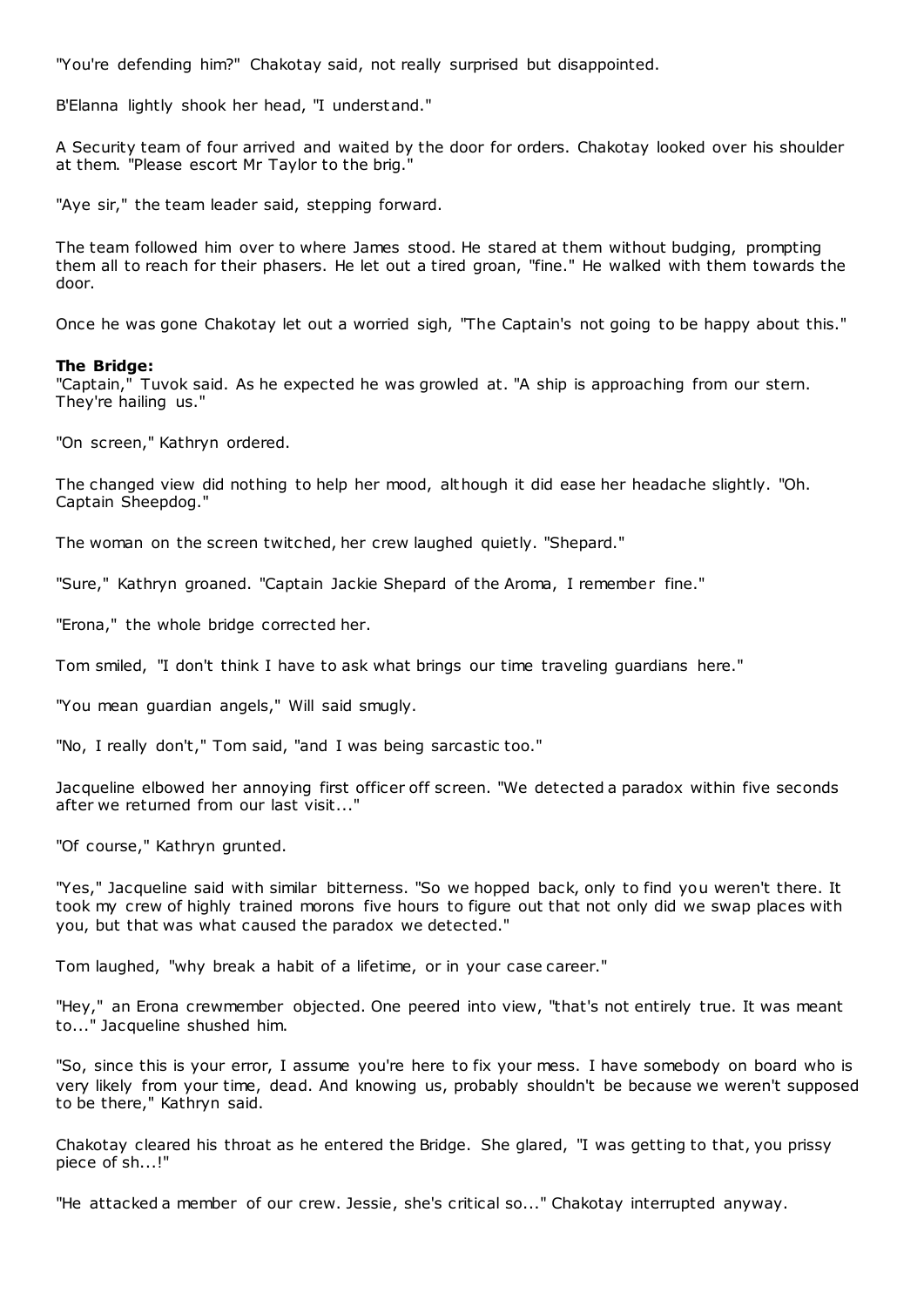Jacqueline looked more than a little shifty, she side stepped off screen. Will stumbled in her place, he was as shocked as everyone on Voyager. "I'm tired of being the face of these screw ups, you tell them!" they heard Jacqueline grumble, "I'm on break."

"Uh," Will stammered, melting under Kathryn's gaze. "John, what was it again?"

The man who spoke up earlier groaned, "as I was trying to explain before the Captain told me to be quiet. The paradox wasn't caused by us swapping times with you. It was caused by not doing it. Doing so fixed it."

Kathryn's head throbbed, "what does that even mean?"

"It was supposed to happen, duh," Will smirked. He saw her face and ran off screen again, leaving John on his own.

"It means that there's nothing to fix..." John answered carefully, "but er, how did you end up with one of our people? How did that happen?"

Vicky appeared on the bridge, grinning excitedly, "oh oh, is James there?"

John groaned, and he wasn't the only one. "We were only meant to transport four."

"Yeah well, Will said to aim for a corpse and I found two so..." Vicky said.

"Tell us where he is, and we'll beam him to our ship," John said, almost whimpering. Vicky looked hopeful. "No! The dead one. We'll return his body to his family."

"The morgue I assume," Kathryn said, twitching slightly. "So let me get this straight. We were supposed to provoke tensions between Starfleet and this New Marquis, kidnap one of your dead prisoners, and return home with a dying crewmember?"

"Well... sorta," John stuttered nervously.

"*Sorta*?" Kathryn hissed.

John glanced briefly to one side, "we got him, thanks Voyager. Gotta go." The viewscreen turned off in time to see the Erona turn around and head for a portal.

"That doesn't make any sense," Kathryn grumbled.

"Maybe they really don't like the dude who died," Tom said, carefully weighing his words for once. Kathryn glared at him anyway for it so he finished his thought, "or maybe Jessie was the future dictator of the galaxy and her dying will avoid that?"

"Really?" Kathryn snapped.

Tom winced, "no, I'm joking. If one of our own enslaved the universe, it'd be you."

"I wouldn't take their word for it. The Erona crew are pretty incompetent, you remember the last time it was our interference that resolved the paradox they caused. The only thing they said that was probably right was the mistake they made," Chakotay said.

"True, but that doesn't help us with Jessie does it?" Kathryn said.

"I'm sure the Doctor has a handle on it. In the meantime, can I talk to you and Tuvok, alone?" Chakotay questioned. Kathryn had a mix of curious and annoyed on her face, it made her look a little bewildered. Tuvok also looked across, eyebrow raising. "It's about the murdered con."

"Murdered?" Tuvok said, a touch alarmed.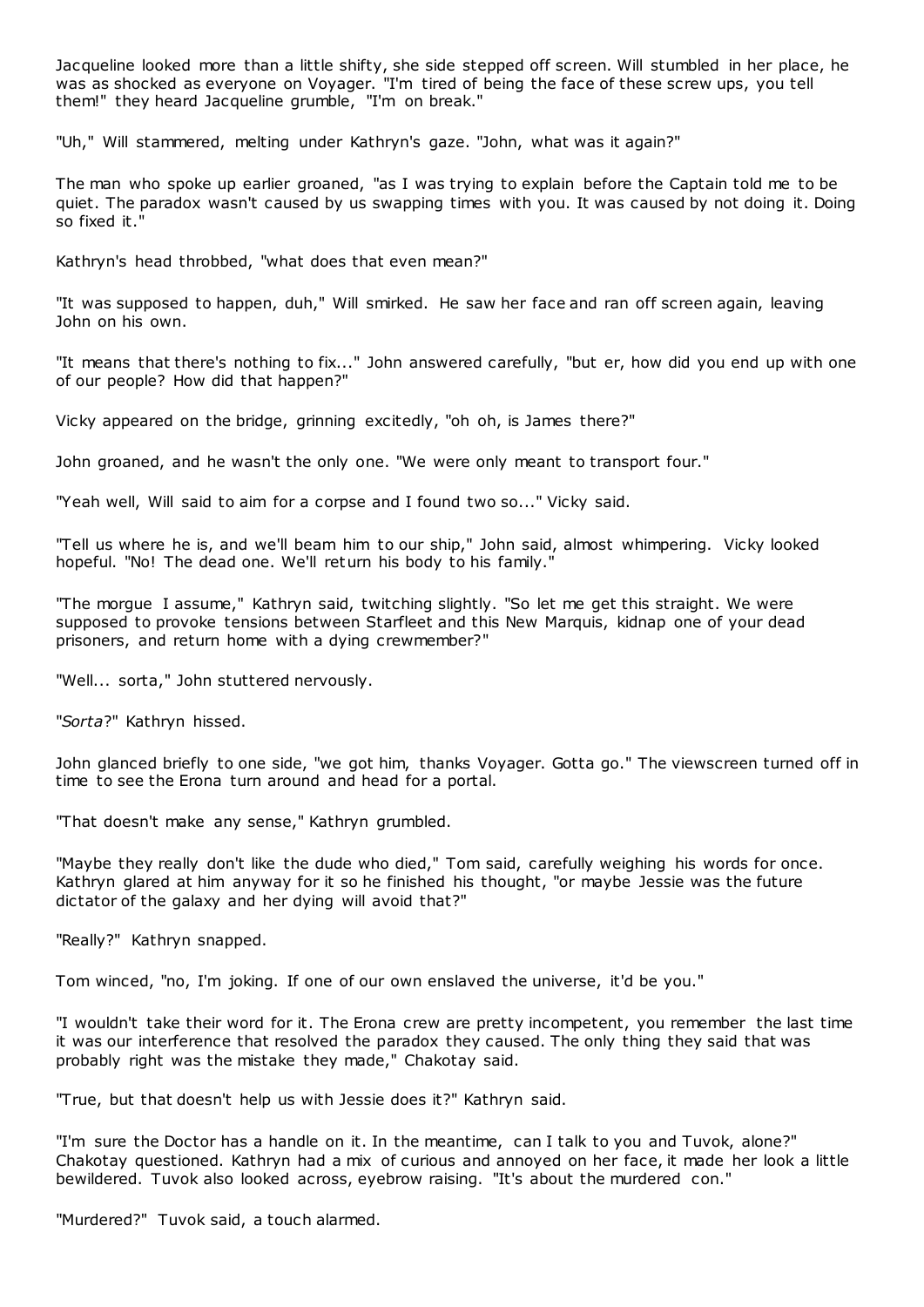Kathryn's eyes drifted over to him, also surprised. "Another prisoner, or are we just making sure our bases are covered?"

Chakotay hesitated to answer with everyone listening in. "Follow me," he repeated with no room to argue. He made his way to the turbolift. "I'll explain on the way."

"All right. Paris," Kathryn said then groaned. Tom was more than offended by that. "Craig, er... No. Fine, Tom you babysit the bridge. Try not to break it." She wandered after Chakotay, Tuvok followed her.

"No respect, I tell ya," Tom huffed.

# **The Brig:**

Kathryn marched inside, making the poor guards nearly wet themselves. She barely had to point, they were already running out of the door. Tuvok and Chakotay had to dodge them to get in.

James sat on the bed with his feet up on it, hands resting on his raised knees. He turned his head to look at his visitors.

Kathryn's face hardened at the sight. "On your feet, Ensign," she barked. Even Tuvok flinched.

To his and Chakotay's relief, James for once didn't argue. He put his feet down and stood up to face her.

"Do you have any idea what you've done, the mess you've made? And I don't want your sarcasm or attitude," Kathryn snapped.

"Yes. I don't deny it," James replied calmly, with a straight face.

Tuvok thought to chime in before the situation got any uglier. "Voyager slipped through a temporal anomaly. The planet we visited was only populated because we were 400 years into our future. The man you killed..."

James' blank demeanour twitched for a moment. Anger was in his eyes. "That *man* murdered an innocent woman from the past. In cold blood, for no reason."

Kathryn raised her voice to a sharp scolding, "but you had a reason. Is that your point, your only defence?"

"I wouldn't call it a defence," James answered. "It is my reason though, yes."

"You understand a crime this serious requires a serious punishment. You will need to be tried first, of course..." Tuvok said.

"No need, I did it," James interrupted him. "And I'd do it again."

Kathryn's anger nearly bubbled over the surface. She gestured to Tuvok and Chakotay to leave. Chakotay didn't look happy about it, "Captain?"

"I'll be fine," Kathryn quietly said. Chakotay and Tuvok exchanged similar worried glances before stepping back out, leaving Kathryn to study her prisoner in awkward silence.

After a few minutes of that she spoke in a softer tone, "I understand why you did it. But I can't go easy on you. You understand?"

"Of course," James said as if he agreed.

Kathryn's sigh sounded disappointed. "You really make this difficult. You want to be punished, don't you?"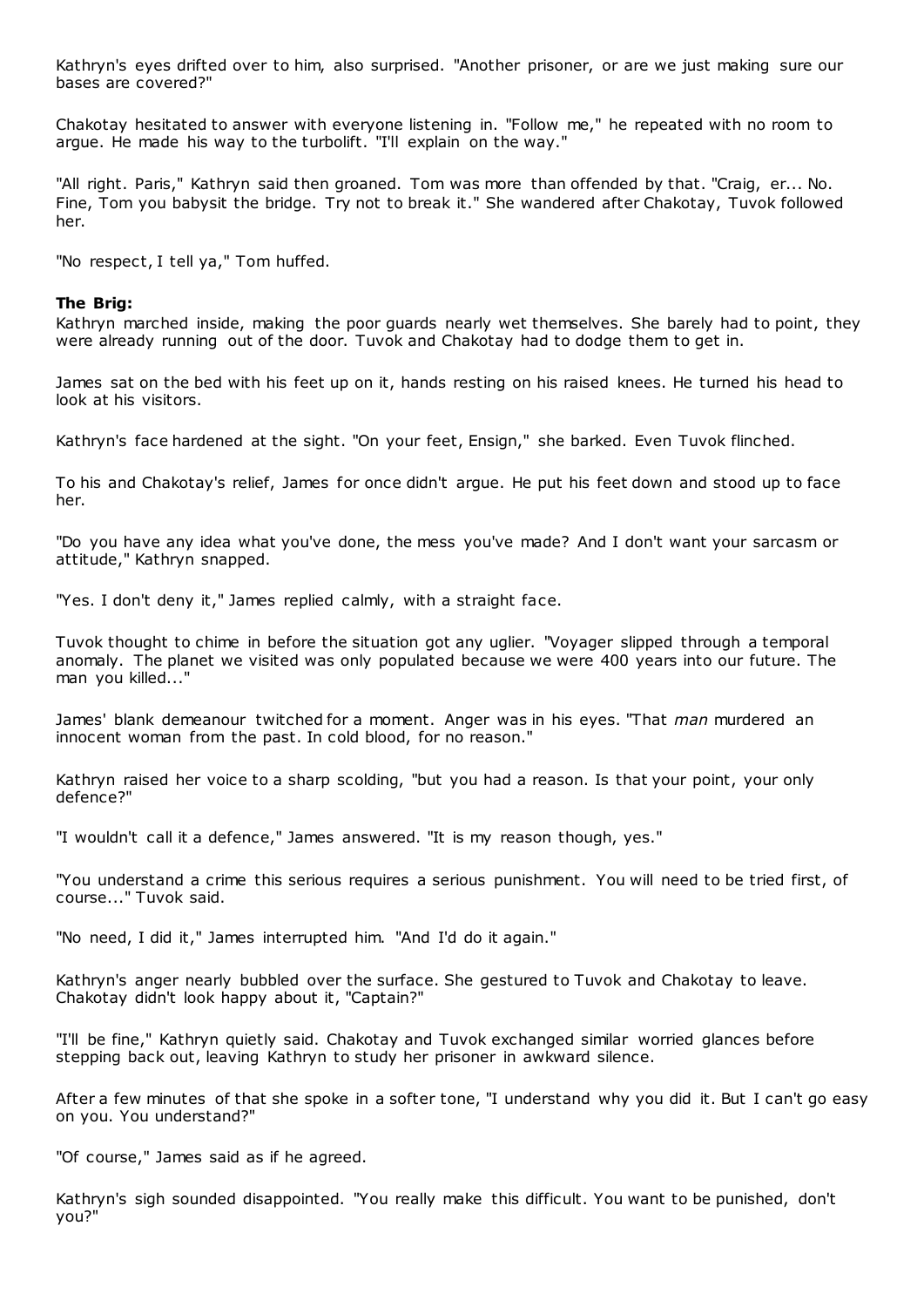"No," James answered to her surprise, "but I didn't want to keep this to myself."

"Is that because Harry and Emma saw you do it?" Kathryn asked.

"Not really. I would've still told someone," James said with no hesitation.

"Why? Normally killers deny, they hide it," Kathryn said, a little confused and starting to doubt what he was saying.

James' expression once again cracked, this time his features softened. "Because I don't regret it."

Kathryn's suspicions rose further. "That doesn't make sense. You can not regret it and still choose to lie about it to avoid punishment. You're not covering for anyone, are you?"

"You'd think I'd cover for Harry relapsing from his phaser bloodlust, or Emma? Or are you suggesting Jessie killed him when she was already dead?" James said with clear sarcasm, his face was back to blank though.

"That's it. You think Jessie won't make it, so it doesn't matter now," Kathryn said. James didn't answer vocally. Doing that though did give her, her answer. "It's not your fault."

"You weren't there," James blurted out angrily.

Kathryn nodded knowingly. "You're right, but I don't need to have been there to know it wasn't because of you. I know you, if you could've stopped her murder, you would."

"Clearly you don't know me," James muttered bitterly.

His remark took Kathryn aback for a second. She shook it off. "I do. I'm aware of how much you care about her. You put her life over your own, I've seen it many times. Still, it shouldn't mean you give up because she's gone."

"She was, is pregnant," James said with his voice cracking.

Kathryn recoiled a bit from the shock of it. She started to stammer, "I see. She is... Is it yours?"

James glanced to his right, avoiding eye contact. "We, she hadn't decided yet. I had to take her choice away. I could lose them both if I chose wrong."

Kathryn's shoulders slumped, her right eye burned and glistened. "I'm sorry."

"Don't be," James quietly said. He turned around to sit back down. "I mess everything up. Do what you got to."

#### **The Ready Room:**

"We can't keep him in the brig until we get home, or worse, when he dies," Chakotay said, glancing up at Tuvok standing beside his chair.

"Nor can we house arrest him like Mr Suder. The situation is very different," he pointed out. "Taylor also has proved capable enough to escape such confines."

Chakotay sighed and sat back to de-tense his shoulders, it didn't work. "Well those are our only options, realistically anyway. We can't avoid punishing him." He looked across at Kathryn on the other side of the desk, looking lost in thought. "Captain?"

"There is the option of building a second brig for him. Then we'd have the primary one for emergencies," Tuvok suggested.

"Maybe but," Chakotay said, grimacing, "the thing we've got to consider too is if he's a threat to the crew." Both of Tuvok's eyes raised quizzically. "I'm not saying we should let him go with a *don't do it*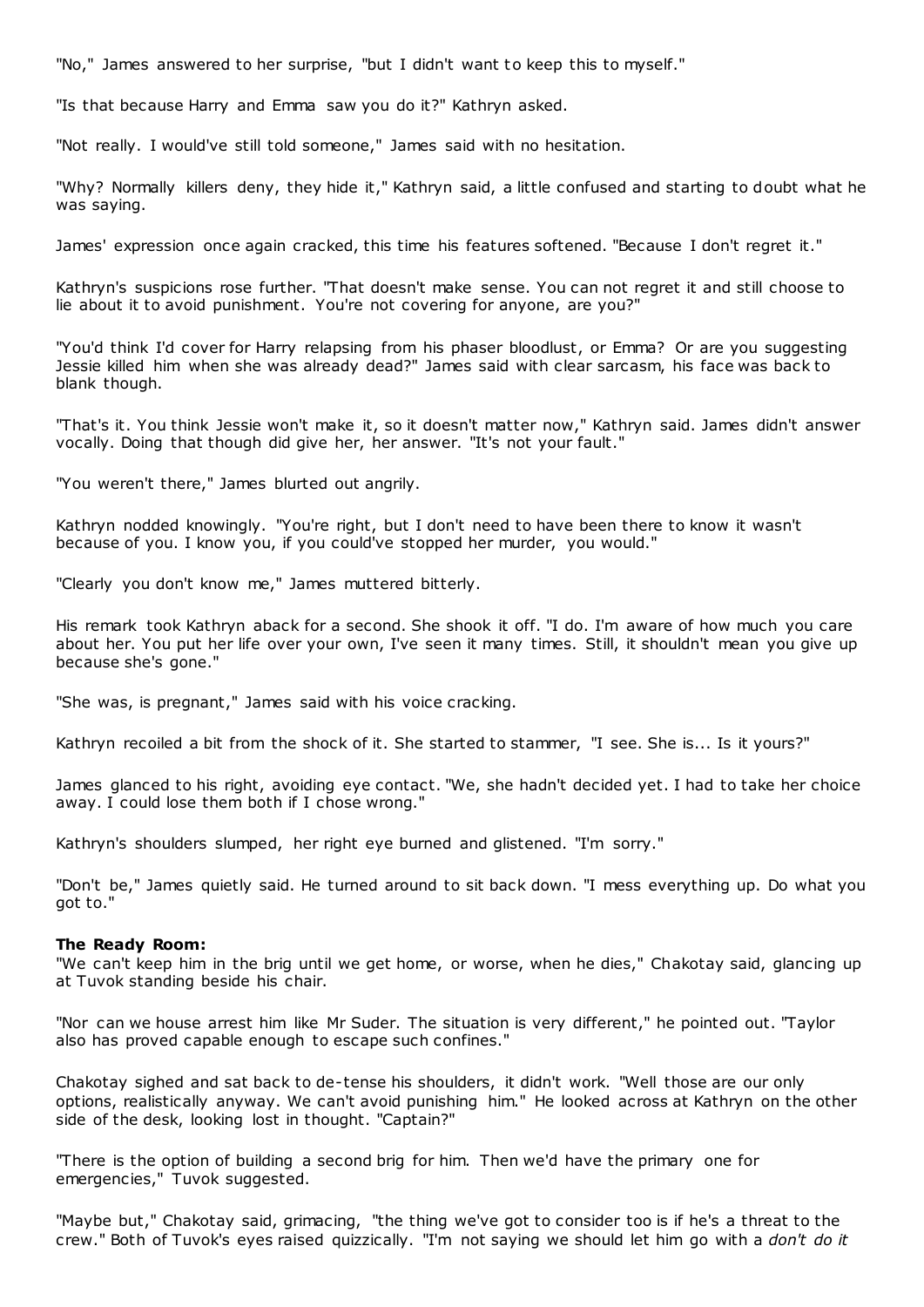*again*, but like you said, he isn't Suder. He killed at random, for a mundane reason. James did it out of grief, and unless someone on this ship kills her again he won't re-offend.

"We talked about this last time regarding Suder too; we only have a few people on this ship, and we can't afford to lose anyone."

"How would you suggest we punish him then, Commander?" Tuvok questioned. "No matter the reason for it, he took a man's life and broke the temporal prime directive doing so."

"To be fair, he wasn't the only one. The prisoner murdered Jessie first, a woman from 400 years ago in his perspective. Even just one person could have a massive effect on that many years of history, who knows what damage he'd cause to his present if Jessie doesn't survive," Chakotay said.

Kathryn's eyes drifted in his direction and back again.

Tuvok nodded, "indeed. However the Erona stated that..."

Chakotay scoffed and struggled not to smirk. "I would take anything they said with a pinch of salt. If they say Jessie was supposed to go into the future, get stabbed and nearly or actually die, then I'm going to believe the opposite. They screwed up and don't want to admit it, or bother fixing it."

Kathryn sighed loudly, getting both Commanders' attention. "He wants us to lock him up for this, so he can't *mess up* again. That's why he admitted it," she said while still not looking directly at them. "He should be punished for this, and how we do he has to hate it. Otherwise we're locking him up for nothing."

Tuvok looked a little impressed. "Fascinating. Your logic is sound."

Chakotay smiled in her general direction, "so what do you suggest?"

Kathryn smiled back a little mischievously.

James stared in disbelief at the command trio standing in front of him as his forcefield was lowered. "Is this a joke?"

"No. Keeping you imprisoned here or in your quarters is not suitable punishment for you," Tuvok answered.

"I... then what?" James stuttered.

"You'll be put on a probation. A community service if you'd prefer, alongside your current job," Kathryn explained.

"By that she means your previous offer of babysitting the Engineering staff while B'Elanna's not able to keep tabs on them, has been rescinded," Chakotay added on.

"Oh," James sounded a little relieved at that part.

"Hold your horses. If you're going back to Security after a crime like this, you need to be evaluated. Which is perfect because from what I hear you missed your annual one this year," Chakotay said, resisting a smile. Any relief James felt had ran away by that point, he frowned instead. "With some modifications since you will be taking it alone this time."

Kathryn was less discreet, her smile turned into a smirk. "Six months you'll go to your normal shift and be paid for that, then spend the following shift on your probation, unpaid, in other departments. The first month; the Doctor needs help since Tom is only on paternity leave when his Sickbay shifts are due, or I'm about to slap him."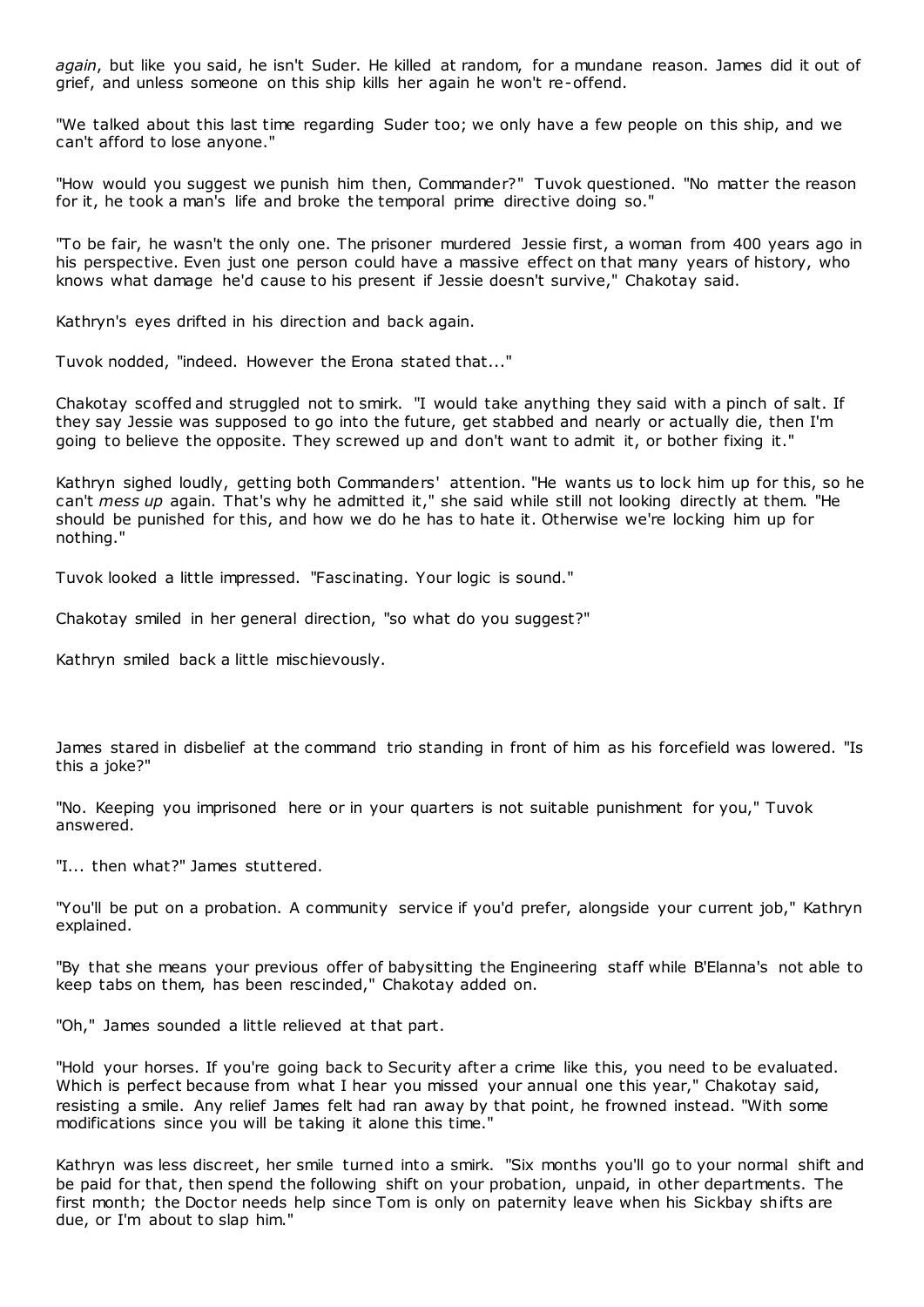"Sickbay?" James laughed mostly out of disbelief but with some concern.

"Think of that as repaying a favour," Kathryn said, her smirk turning into a nicer smile.

James looked at her as relief threatened to overwhelm him, he tried to hold it back. "You mean?"

"Yes, she's fine. Everything went well," Kathryn replied. She waited for him to react; he smiled and sighed in relief, then covered his face with his hand. "So there's no point keeping you in here, is there?"

"That part doesn't make sense. He didn't kill Jessie," Chakotay said with a confused frown.

"Like I said, brig time was what he wanted," Kathryn whispered to him.

"Indeed. So do you understand your punishment, Mr Taylor?" Tuvok questioned.

"Yeah," James replied reluctantly and nodded. The command trio turned to leave. "Actually," James said, making Kathryn stall first. The others did so at the door. "Stuart. I'd rather be called that."

Chakotay looked puzzled, "the other half of your surname that was your step dad's. Why now?"

"Janeway knows," James replied.

Kathryn widened her eyes and glanced around, "uh, I do?" James raised both eyebrows, hinting at something. She got it and nodded at the other two men to leave. They were more confused than before but did as they were told. Once gone she turned back towards James, "the baby. That's why?"

James nodded. "Yeah. I thought that if I ever had any kids, I wouldn't want them to have the Taylor name. The name, the family dies with me. It's less confusing if I don't use it either. If she decides not to keep it, at least it's done already. Of course that's if she even wants the kid to use my surname, that's a little..."

"Reasonable," Kathryn chuckled, "Jessie always complains when we call her Rex. So I can't see her saying no to that."

James smiled weakly, "yeah but still, I didn't want to assume."

"Consider it done. I still need to officially change Bimbo of Crazy's name for her death certificate," Kathryn said.

"Her death...?" James frowned, eyebrow raised. "But I just saw her twenty minutes ago. She came in to say *I told them so*, calling me a murdering monster and... some other stuff. I haven't a clue, I tuned out in the middle of the first sentence."

Kathryn's jaw dropped. She tried to compose herself to speak, "the explosion. She..." Her face hardened into stone, "excuse me." She stomped off to James' bemusement.

#### **Sickbay:**

The Doctor beamed proudly towards two side by side biobeds. The occupants sitting on them noticed and looked a little creeped out. He shuffled away to do some *paper* work in his office when James walked in.

"Ah perfect timing. I need you to organise everything," the Doctor said, pointing at the desk full of PADDs.

James glanced briefly at them, winced and looked back. "In a minute Doc . I heard everything went okay."

"Of course it did with a brilliant physician like me performing the surgery," the Doctor said smugly.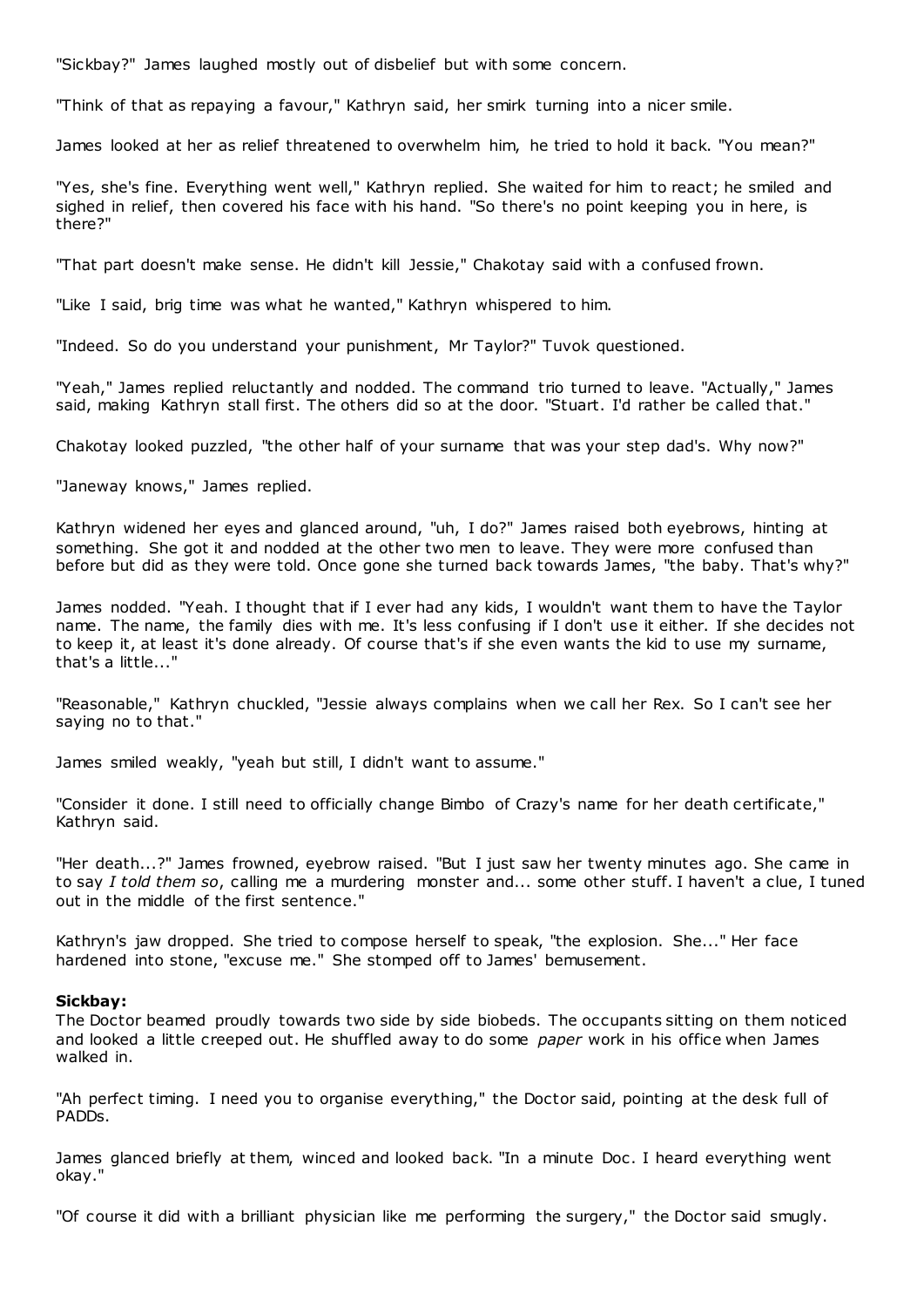"Thanks Doc , really," James said sincerely.

The Doctor beamed with pride again, "no need. It is my job. The PADDs go in date order, if they're the same date, then alphabetical or numerical." He walked off into the office and into the lab next to it.

James shook his head and continued to walk towards the two biobeds. Jessie spotted him and her face brightened up. She attempted to get off the biobed despite the nagging pain in her back trying to stop her.

"You're okay?" she said, relieved.

"That was what I was going to say," James sighed.

"I heard what happened after I... you know," Jessie said, trailing off into a mumble. B'Elanna looked on a little awkwardly. James meanwhile glanced down at his feet for a moment then up again. Jessie caught it and smiled, "I'm fine. We're fine."

"I'd better escape while I still can," B'Elanna said, getting up as well. She headed over to the door.

"Wait," Jessie called out to stop her. "What are you going to tell him?"

James frowned and looked over his shoulder towards B'Elanna, she glanced between them looking worried.

"Nothing. Not yet. Don't worry about it now," B'Elanna tried to smile reassuringly. She continued walking towards the door.

Jessie flinched before James turned his attention back toward her. He noticed her pressing her lips together tightly and tensing her shoulders. "What's that about?" he asked.

"B'Elanna she..." Jessie started to answer. "Um, the Doctor told you, he must have. Right?"

"Nothing involving B'Elanna, or another him no," James said warily.

Jessie groaned impatiently. "Of course not," she muttered. "B'Elanna offered to be the surrogate."

James blinked rapidly, "uh I'm sorry what?"

Jessie nodded, "yeah. Please tell me you at least knew about needing one?"

"Well yeah I knew that part but I didn't realise it would be done right away, otherwise that artificial environment thing the Doc was blabbing about would be..." James said quickly. He sighed, hoping that would slow him down or make him calm. It didn't. "B'Elanna? She's just had a baby, and t hen there's Tom..." His face drained as realisation hit him, "that's the him you asked about."

"Yup," Jessie meekly said with her eyes widening fearfully. "I can't ask her to... if I or rather we decide not to have the baby, I can't ask her to go through with that, you know?" James closed his eyes, sighed and looked back down towards the floor. "Yeah. And I can't ask her to carry it to term either. It feels almost like I'm using her. Both decisions, she has to be the one to endure it."

"Oh god," James muttered, looking back up at her, his eyes full of guilt.

"I can't say it's my body anymore. It's hers, and Tom's her husband, he can't not know," Jessie whispered. "What are we going to do?"

The two silently worried over that. Jessie stepped forward so she could hug him.

"I'm sorry, I..." James whispered. Jessie tried to shake her head against his shoulder. He got the message. Finally he held her back.